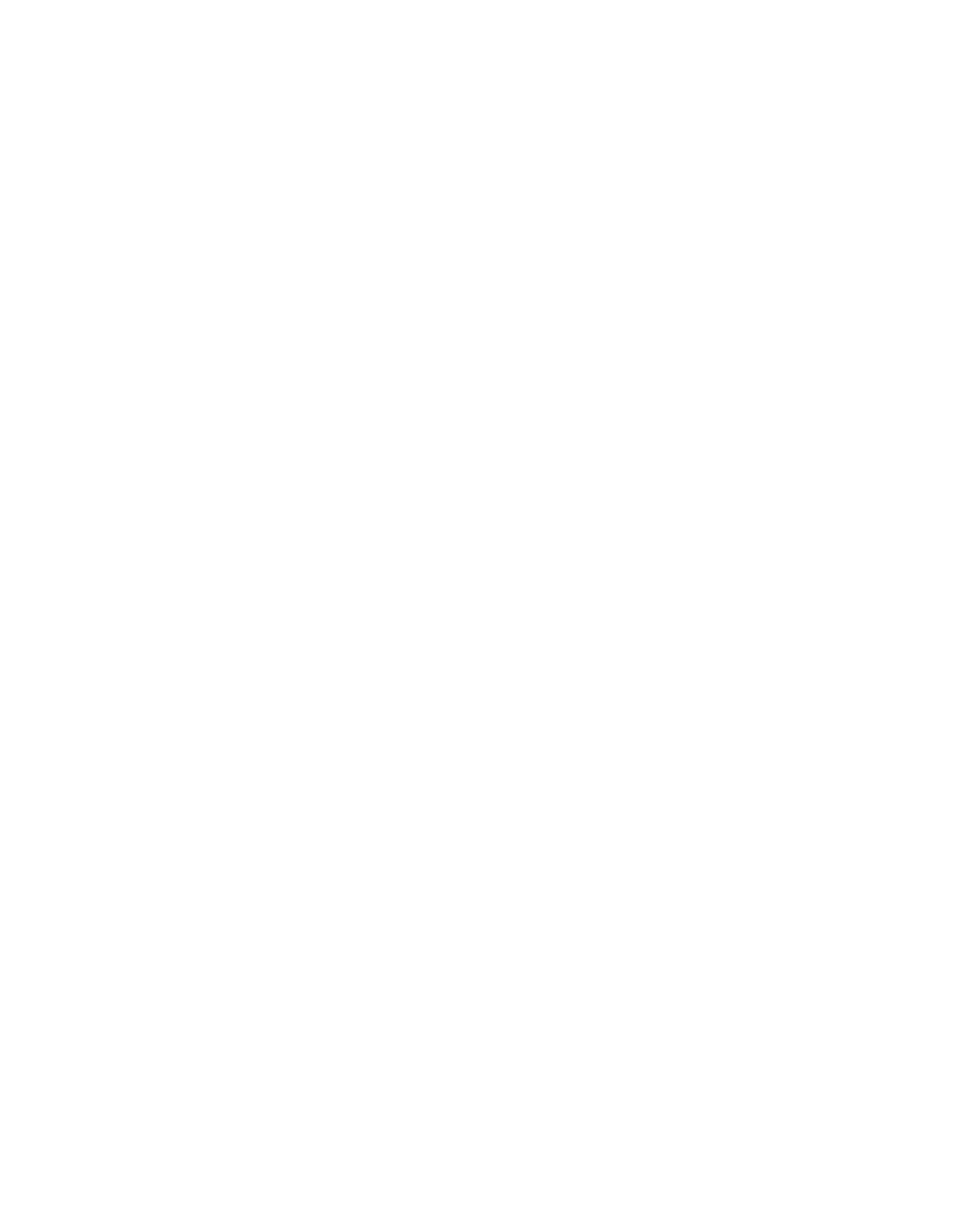# Information for First Responders on Maintaining Operational Capabilities During a Pandemic

March 2020

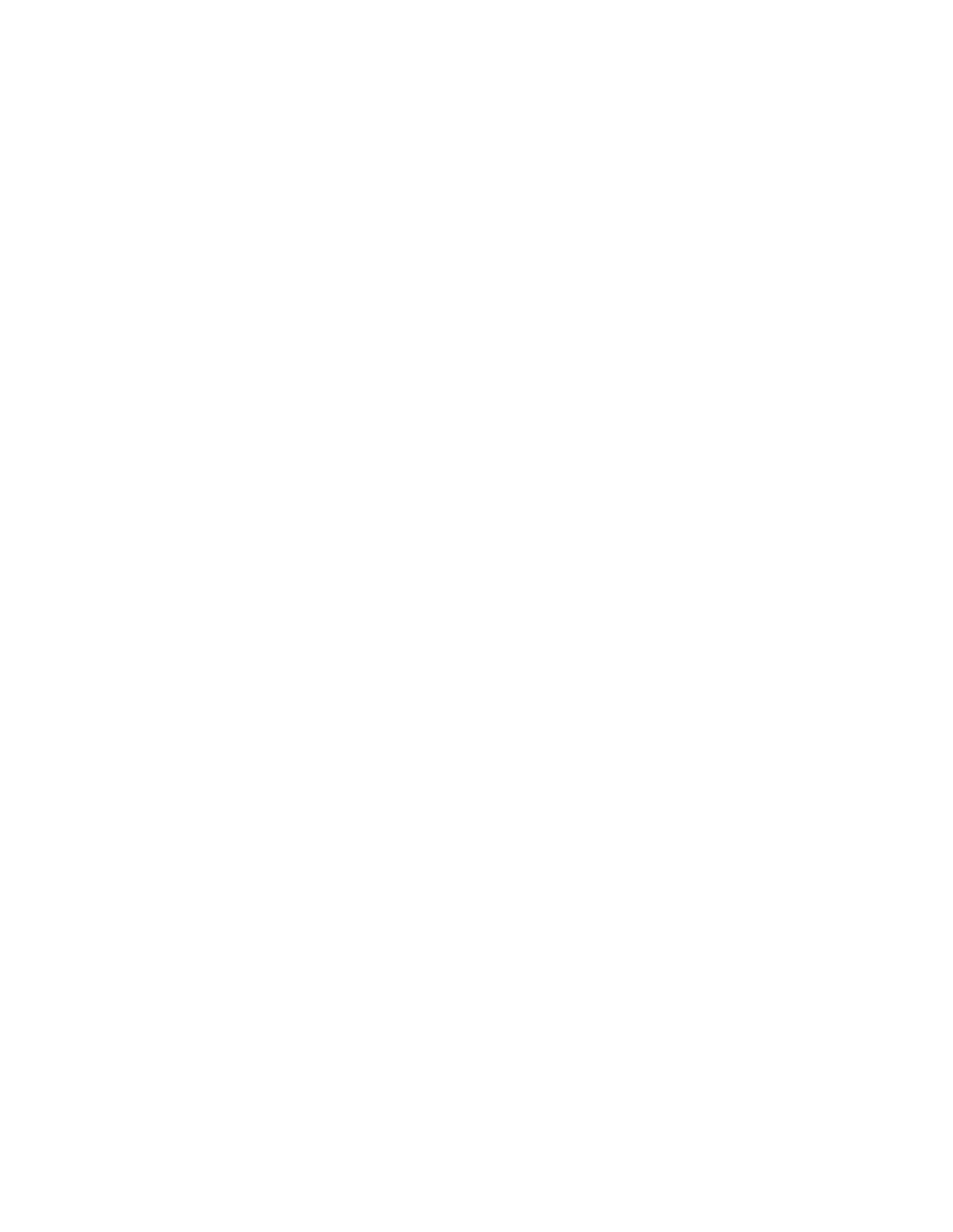## **Mission Statement**

We support and strengthen fire and emergency medical services and stakeholders to prepare for, prevent, mitigate and respond to all hazards.

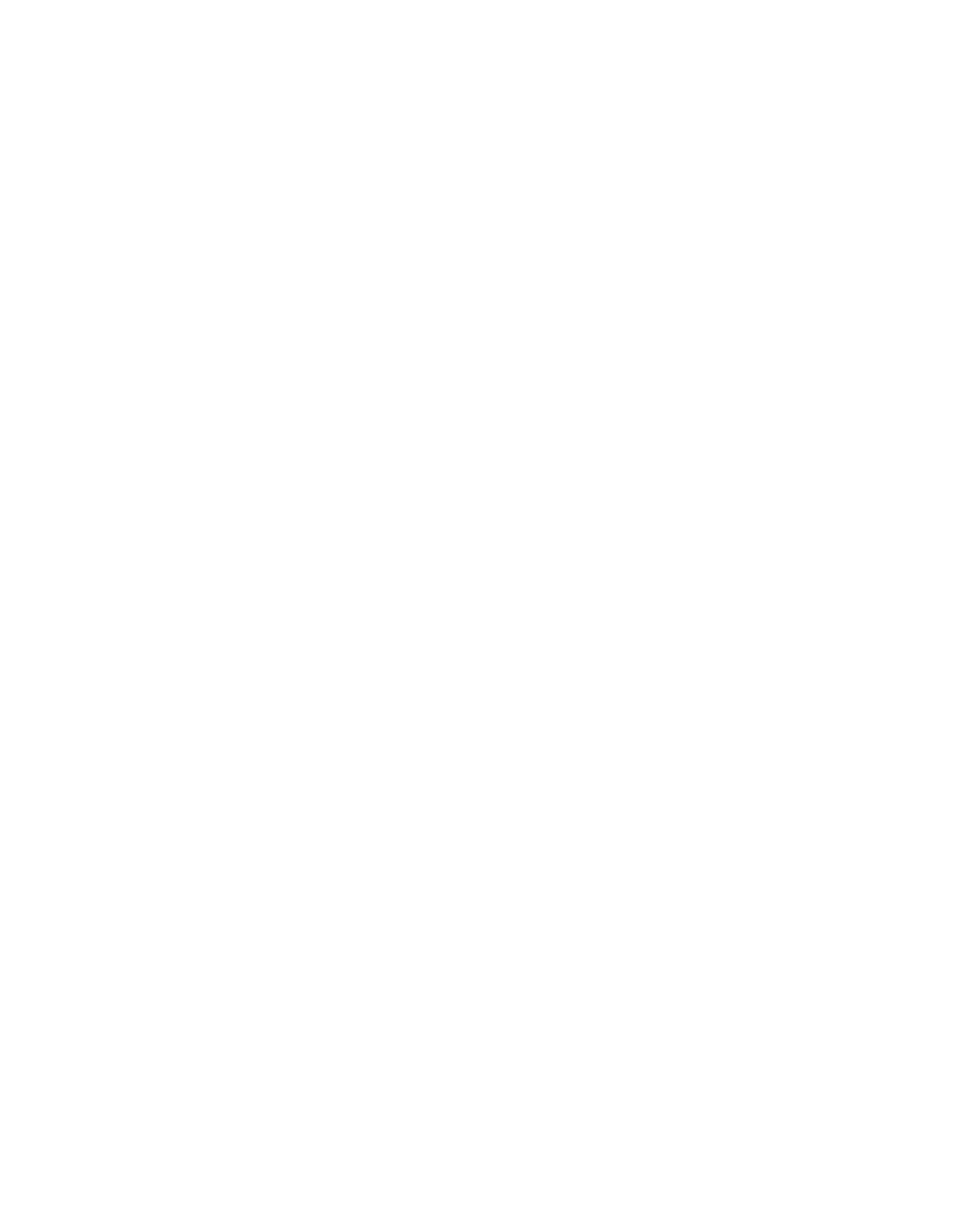# Table of Contents

|  | $\mathsf{v}$        |
|--|---------------------|
|  |                     |
|  | $\mathbf 1$<br>1    |
|  | 3<br>$\overline{3}$ |
|  | 9<br>9              |
|  |                     |
|  |                     |
|  |                     |
|  |                     |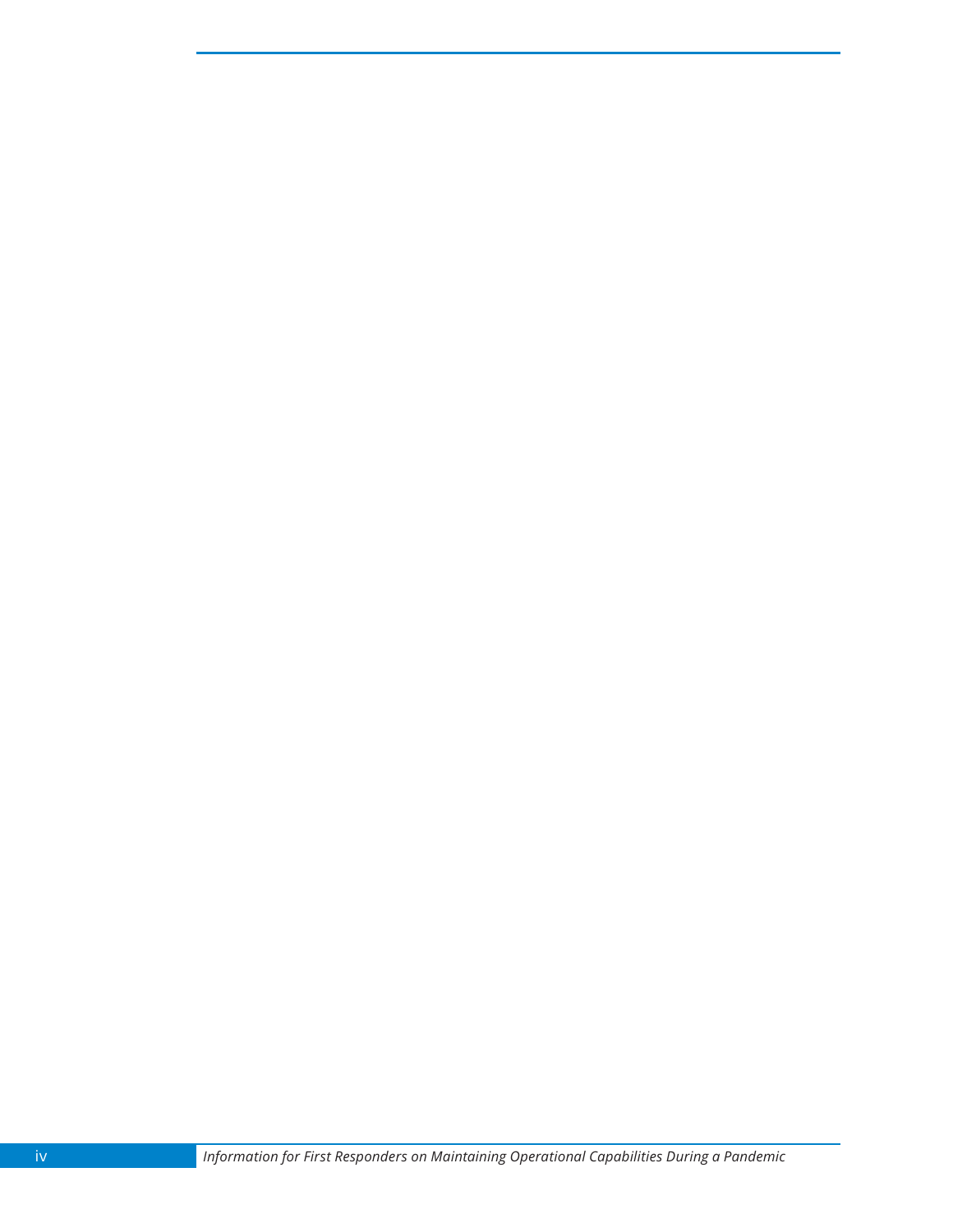## <span id="page-8-0"></span>Disclaimer

This 2009 document has had some editorial changes to reflect pandemics in general and to reflect more current information.

# Original Disclaimer

This document, in conjunction with the Department of Homeland Security (DHS) "Pandemic Influenza: Best Practices and Model Protocols" (2007), is intended to support the first responders' efforts to provide the best possible service to their team and their community. In the midst of a pandemic, first responder leaders and operators should integrate this information with their existing planning efforts, knowledge, experience and training and apply it to their specific situation when appropriate.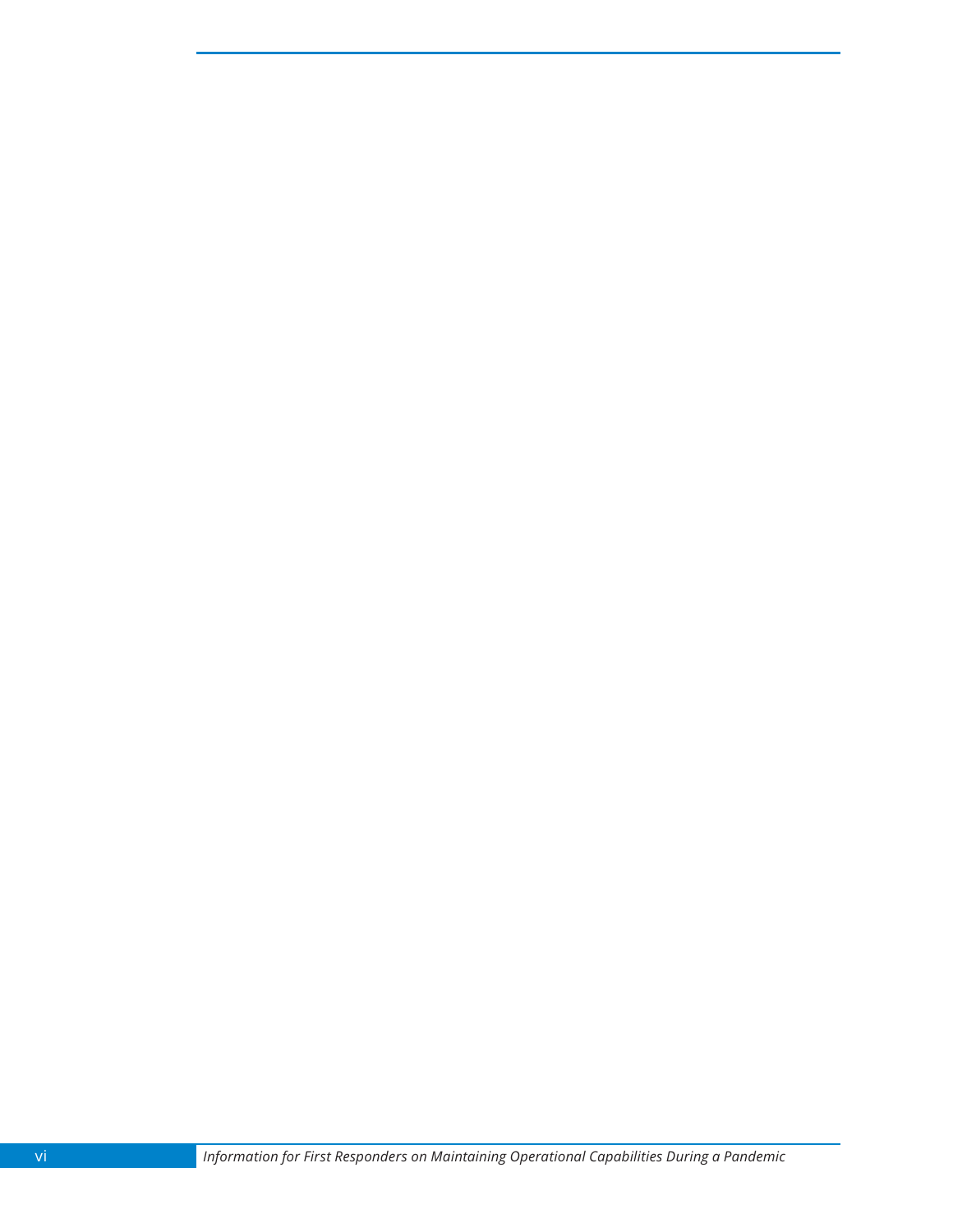<span id="page-10-0"></span>"America's first responders stand at the front lines of all emergencies."

— Former DHS Secretary Janet Napolitano

## Executive Summary

First responders have a critical role in prehospital emergency care and must continue to provide this essential service and fill the many emergency response roles in a community. The first responder community includes: fire, emergency medical services (EMS), law enforcement, emergency management and 911 telecommunications.

During a severe pandemic, workloads will increase, and staff sizes will diminish as employees and their families become ill or are quarantined. Contingency planning can help reduce the worst impacts; smart planning can save lives.

To help with planning for the impacts of a severe pandemic, this document provides the following kinds of information for first responders:

- $\odot$  Potential ways to adjust operations to maintain readiness and response.
- $\odot$  Potential ways for leaders in the first responder community to plan at the local level; including a planning tool for these efforts.
- $\odot$  Present out-of-the-box planning and operations concepts to drive thought and discussion.
- $\odot$  Reference sheets with discipline-specific potential action steps.

This document originally was published in 2009 as a joint effort by the DHS's former Office of Health Affairs and U.S. Fire Administration with major contributions from a working group of first responders. It provides supplemental information to "Pandemic Influenza: Best Practices and Model Protocols" (April 2007) and to the Federal Emergency Management Agency online courses "[IS-520: Introduction to Continuity of Operations](https://training.fema.gov/is/courseoverview.aspx?code=IS-520) [Planning for Pandemic Influenza](https://training.fema.gov/is/courseoverview.aspx?code=IS-520)s" (October 2013) and "[IS-522: Exercising Continuity Plans](https://training.fema.gov/is/courseoverview.aspx?code=IS-522)  [for Pandemics"](https://training.fema.gov/is/courseoverview.aspx?code=IS-522) (August 2010).

While background information about pandemics is provided, updated infectious disease information should be gathered regularly. Current information about circulating viruses, including important guidance, is provided by the Department of Health and Human Services at <https://www.cdc.gov/flu/>as well as at [https://www.cdc.gov/coronavirus/2019-ncov/php/](https://www.cdc.gov/coronavirus/2019-ncov/php/pandemic-preparedness-resources.html) [pandemic-preparedness-resources.html.](https://www.cdc.gov/coronavirus/2019-ncov/php/pandemic-preparedness-resources.html) Your state, local, tribal and territorial public health agencies will have the most current information regarding the status of potential or actual pandemics in your jurisdiction. Communication and coordination with these entities is an essential part of planning as well as actual operations.

Better-protected first responders can better protect their communities. We hope this information contributes to a safer and healthier first responder workforce.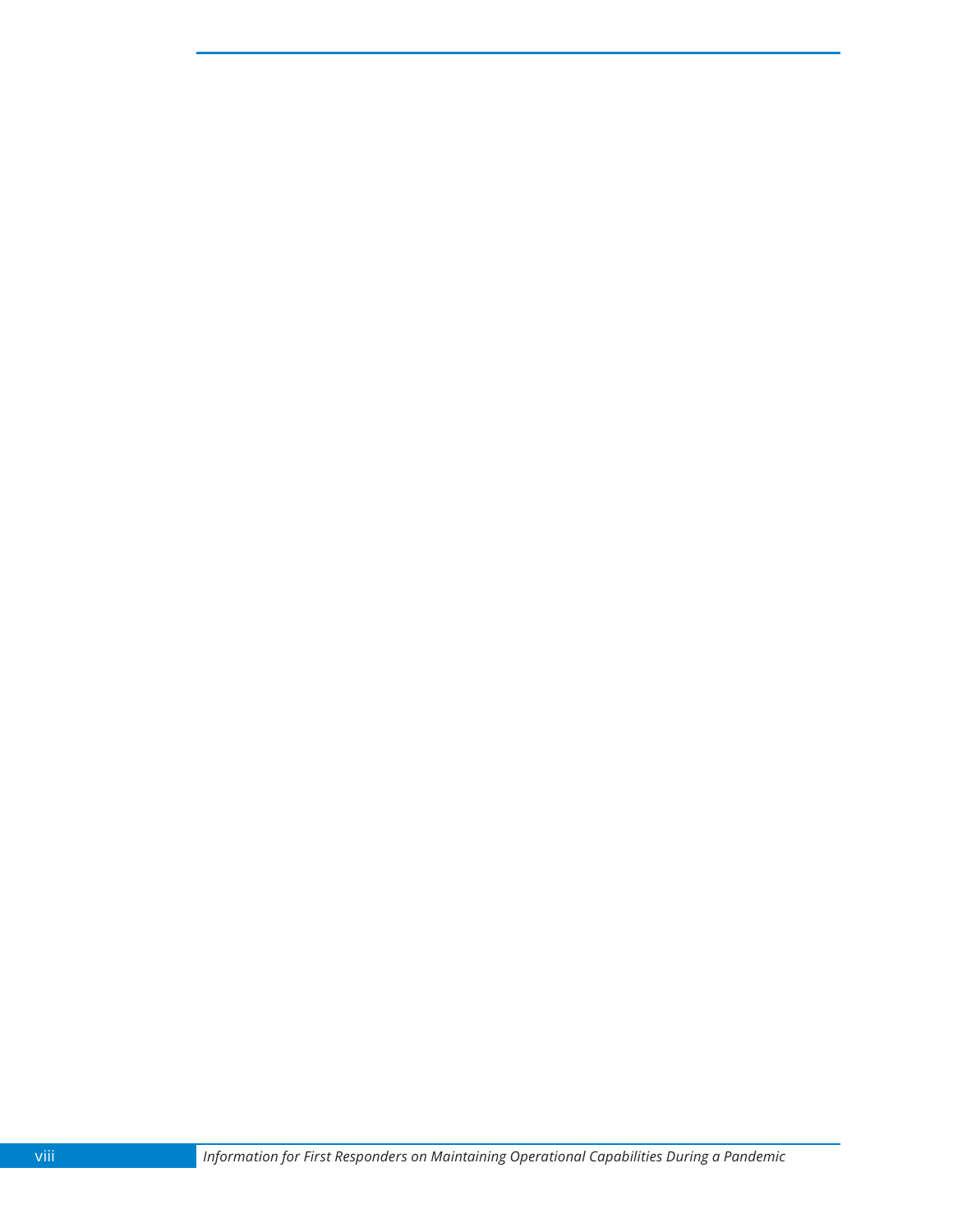## <span id="page-12-0"></span>Protecting First Responder Workforces and Their Families

Protecting first responder workforces and their families contributes to the safety and security of a community during a pandemic. As a component of the nation's critical infrastructure, emergency services play a vital role in responding to requests for assistance, triaging patients, and providing emergency treatment and transport to impacted patients. Coordination among public safety answering points, emergency medical services (EMS), health care facilities (such as emergency departments), emergency operations centers (EOCs) and the public health system is important for a coordinated response to a pandemic.

### **Layered defense**

Fire, 911, EMS, emergency management law enforcement

A common security concept is that of layered defense or layered protection. The goal is to create multiple layers of protective measures against exposure to the virus for the first responder. The more layers of protection, the better protected a person will be. For first responders, the goal is to protect the emergency service or function that is performed by the emergency service responder. The responders, in turn, protect their families, their workplaces and the community at large. Better-protected first responders are thereby better able to protect their communities.



- **O** Vaccination and antiviral treatment.
- **◆** Hand-washing and sanitizer use.
- **O** Cover your cough.
- **O** Social distancing.

#### **Workplace protection**

- **O** Encourage sick employees to stay at home.
- **O** Keep work surfaces and equipment disinfected.
- **O** Consider telework and use technology for updates and information exchange.
- **O** Limit family visits.
- **O** Personal protective equipment (PPE) use.
- **O** Identify existing barrier or partitions in vehicles and offices.
- **O** Increase ventilation in police cruisers and ambulances by operating the system in non-recirculation mode and bringing in as much outdoor air as possible.

#### **Community mitigation**

- **O** Isolation, treatment, voluntary home quarantine of those with confirmed or potential pandemic influenza.
- **O** Voluntary or mandatory closure of nonessential businesses.
- **O** Cancel public gatherings.
- **O** Cancel school-based activities.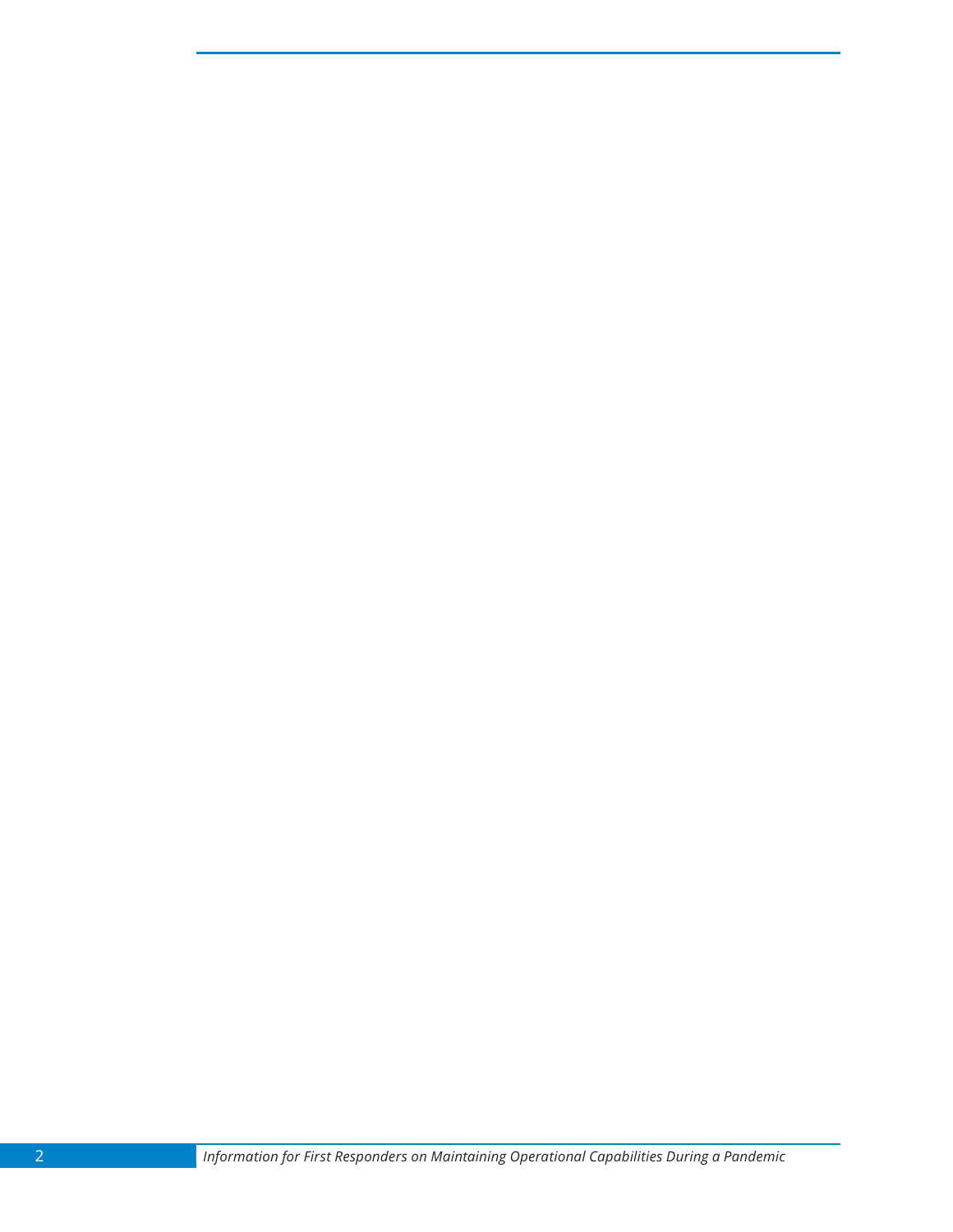## <span id="page-14-0"></span>Adjusting Operations to Maintain Readiness and Response

As incidents change in size, scope and complexity, first responders must adapt to meet requirements. End-to-end operational planning for a pandemic event includes scaling up preparedness efforts to meet the acute workload surge. This will include reaching out to former employees and others in the community who can serve as volunteers according to state and local law, etc. Conversely, scaling down is equally important as the workload demand subsides and conditions return to normal operating tempo.

Scaling up can be done vertically and horizontally: vertically by adding more resources to a single capability or service; horizontally by adding more capabilities or services to one first responder system. A suggested model is shown below that shows leadership actions to be implemented as the pandemic situation increases in intensity and severity.



As the urgency and intensity of the pandemic situation subsides, leaders must closely monitor the reentry of regular paid staff back to the workforce and begin the process of appropriately dismissing volunteers. Additionally, other urgent or nontraditional measures that were implemented in the beginning of the pandemic event to manage the workload intensity can be adjusted to meet the changing situation.

### **Leadership actions during a pandemic**

Employee risks of occupational exposure to viruses during a pandemic may vary widely. The level of risk depends in part on the severity of the virus, whether jobs require proximity to people actually or potentially infected with the pandemic virus, or whether the employees are required to have either repeated or extended contact with known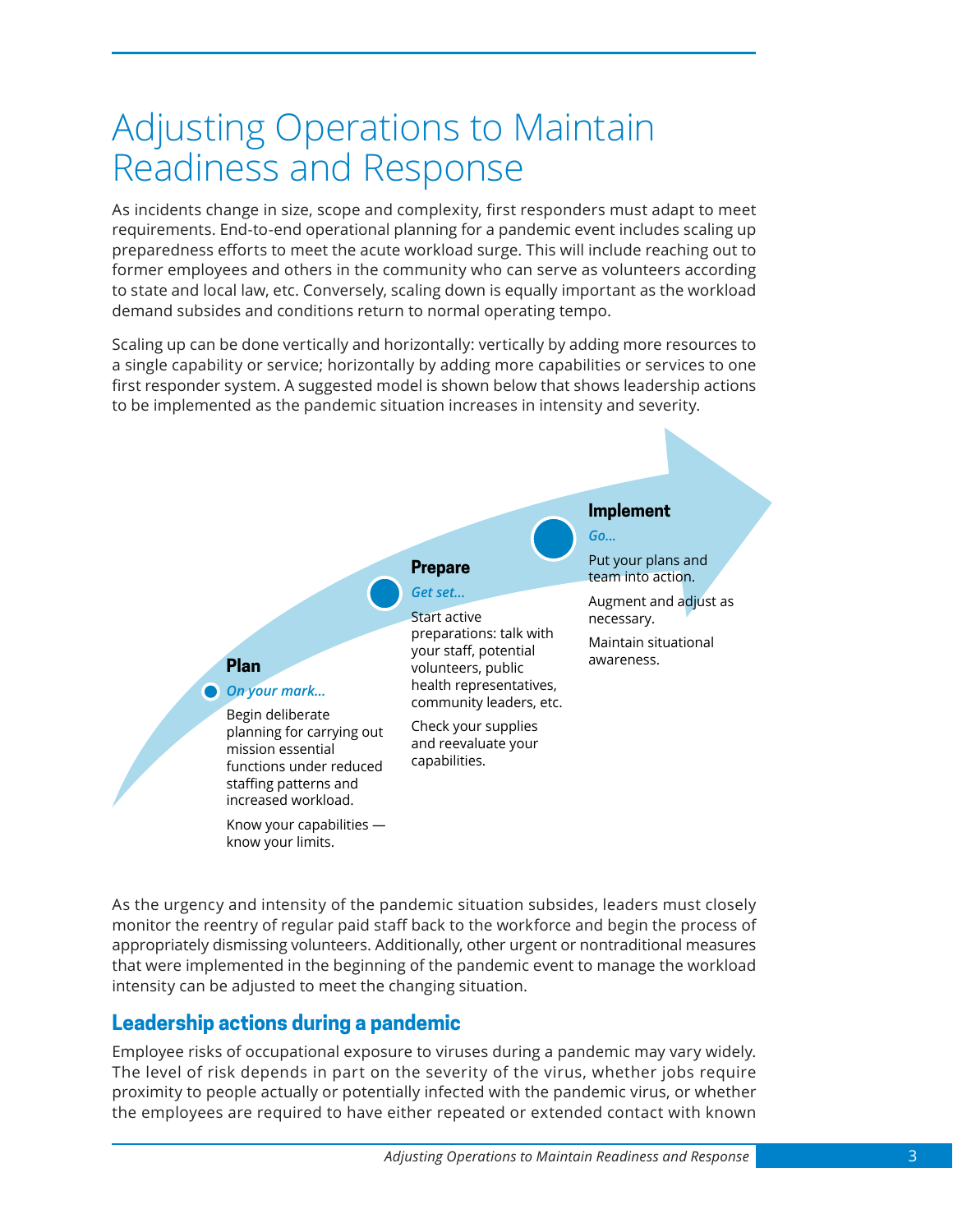<span id="page-15-0"></span>or suspected virus sources such as co-workers, the general public, outpatients, school children or other similar individuals or groups.

- $\odot$  Employers of first responders "may consider upgrading protective measures for these employees beyond what would be suggested by their exposure risk due to the necessity of such services for the functioning of society as well as the potential difficulties in replacing them during a pandemic."<sup>1</sup>
- ĵ "Employees in high risk occupations may have heightened concern about their own safety and possible implications for their families. Such workplaces may experience greater employee absenteeism than other lower risk workplaces. Talk to your employees about resources that can help them in the event of a pandemic crisis."<sup>2</sup>

While each first responder and first responder organization will need to consider resources and work through options together, consider the following ideas when planning:

#### **Staffing**

During a pandemic, a major challenge could be the reduction in the workforce due to absenteeism. It is important to identify and plan for alternate or nontraditional resources for use during a pandemic before there are severe impacts in your community. Responding to a pandemic is a shared community responsibility. Consider some of the following ideas:

- $\odot$  Establish relationships with local Medical Reserve Corps, Community Emergency Response Teams (CERTs), high schools, junior colleges, faith-based organizations and local industry.
	- $\blacktriangleright$  Train and use those people with transferable skills, such as school bus drivers and truck drivers, as ambulance drivers if allowable under state and local law.
- $\odot$  Develop procedures and plans to bring in retired or previously active members to assist. Check with retirees or previously active members on their availability for duty if needed.
- $\odot$  Post up-to-date pandemic information in all facilities and where workers can access the information any time (via social media, agency websites, text messages, etc.). Maintain joint rumor control system and provide information to staff and citizens.
- ĵ Work with your community to create adult day care centers for sick families so that employees are confident that their families are cared for while they are at work.
- $\odot$  Track your sick employees and plan for replacements.
- ĵ Repurpose or reassign available employees to the most mission-essential jobs: Use available employees for mission-essential jobs; use unskilled volunteers for nonessential work.
- $\odot$  Ensure that all mission-essential tasks, rosters, training and proficiency are maintained to ensure coverage is as robust as possible.

<sup>1</sup> OSHA. (2009). *Guidance on Preparing Workplaces for an Influenza Pandemic,* p. 12. Retrieved from [www.osha.gov/Publications/](http://www.osha.gov/Publications/OSHA3327pandemic.pdf) [OSHA3327pandemic.pdf](http://www.osha.gov/Publications/OSHA3327pandemic.pdf)

<sup>2</sup>OSHA. (2009). *Guidance on Preparing Workplaces for an Influenza Pandemic*, p. 33. Retrieved from [http://www.osha.gov/](http://www.osha.gov/Publications/OSHA3327pandemic.pdf) [Publications/OSHA3327pandemic.pdf](http://www.osha.gov/Publications/OSHA3327pandemic.pdf)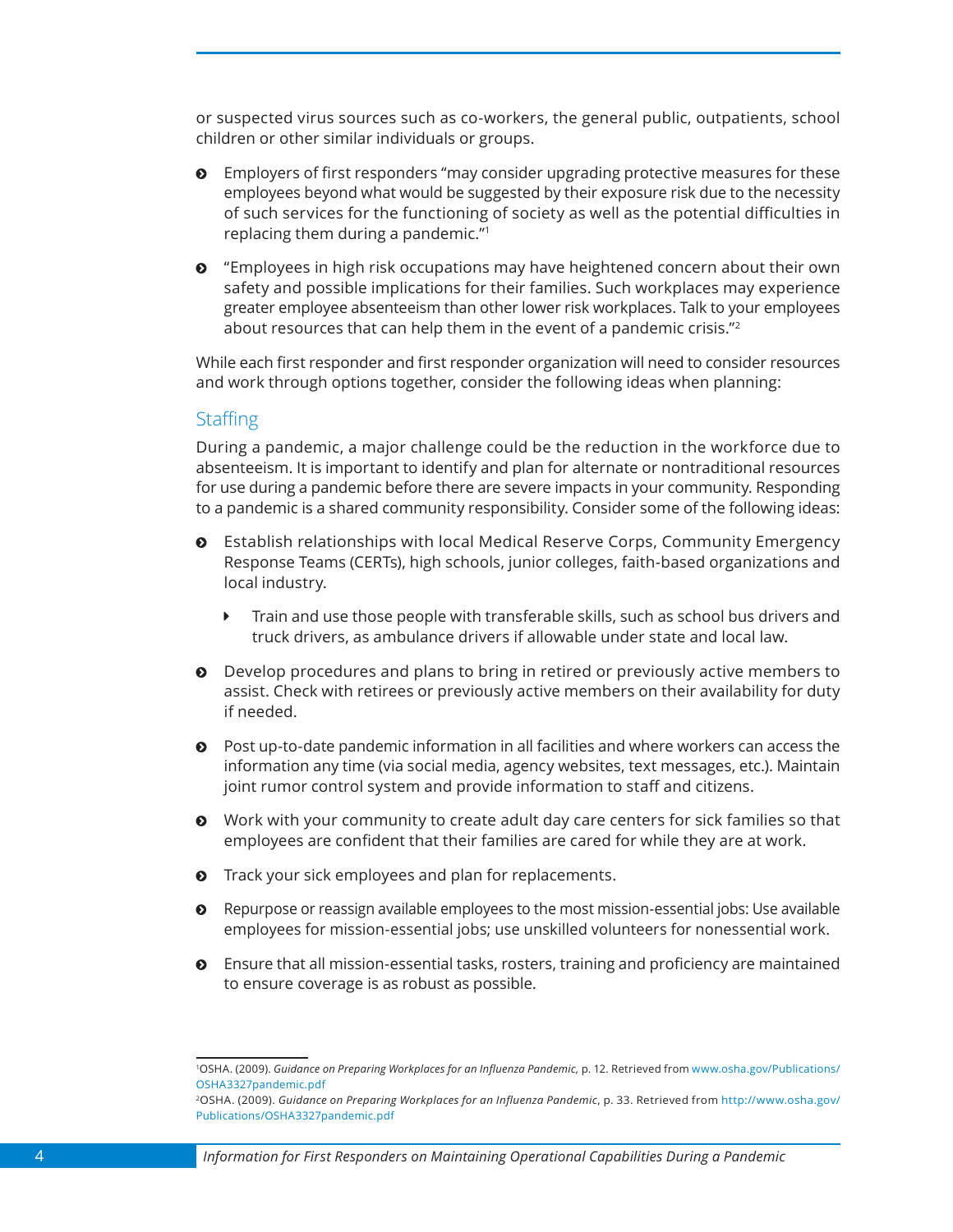### <span id="page-16-0"></span>**Training**

- $\odot$  Identify core skills that may be able to be taught quickly to new volunteers (for example, how to pull fire hoses, provide basic care, check meters, and handle incoming phone calls and route to the appropriate person).
- ĵ Put aside nonessential routine training in favor of specific pandemic virus-related training.
- $\odot$  Cross-train first responders to perform different duties.
- $\odot$  Training and distribution/access to current and updated guidance for response personnel on the pandemic disease.
	- **EXECT "Interim Guidance for Emergency Medical Services (EMS) Systems and 911 Public** Safety Answering Points (PSAPs) for COVID-19 in the United States" ([https://www.](https://www.cdc.gov/coronavirus/2019-ncov/hcp/guidance-for-ems.html) [cdc.gov/coronavirus/2019-ncov/hcp/guidance-for-ems.html](https://www.cdc.gov/coronavirus/2019-ncov/hcp/guidance-for-ems.html)).

#### Workforce protection

- $\odot$  If vaccine is available and in agencies where vaccinations are not required, strongly encourage staff and family vaccinations. If not already legal in your state, work with your state leadership to authorize appropriate level EMS staff, dentists, pharmacists, etc., to provide vaccines to your workforce and the community at large.
	- Provide incentives to employees to get vaccinated.
- $\odot$  Active monitoring: screen your employees for virus symptoms at the beginning of and during their shift (Centers for Disease Control and Prevention (CDC) guidelines).
- $\odot$  Provide telecommuting tools for appropriate employees and leadership. Ensure that they have the appropriate technology to do so (cell and/or landline phone, internet access, home or work computer, etc.).
- $\odot$  Provide/utilize videoconferencing for first responders and families to maintain daily contact.
- ĵ Watch for fatigue and stress: Ensure that employees are taking care of themselves with proper nutrition, breaks, hydration, etc.
- $\odot$  Provide emotional support and consider:
	- Aggressively engaging peer support.
	- $\blacktriangleright$  Telephone use for counseling to reduce exposure.
- $\odot$  Limit workplace visits by nonessential personnel.
- **O** Offer longer-term, on-site housing (if appropriate) for your employees during the height of the pandemic.
- $\odot$  Plan for and use basic hygiene precautions and workplace policies.
- $\odot$  Plan for and use social distancing precautions.
- $\odot$  Provide and use PPE and administrative controls.
	- When indicated, the use of a respirator is likely to be of most benefit when a properly fitted respirator is used consistently. Note that most viruses are droplet spread and the science is not always clear.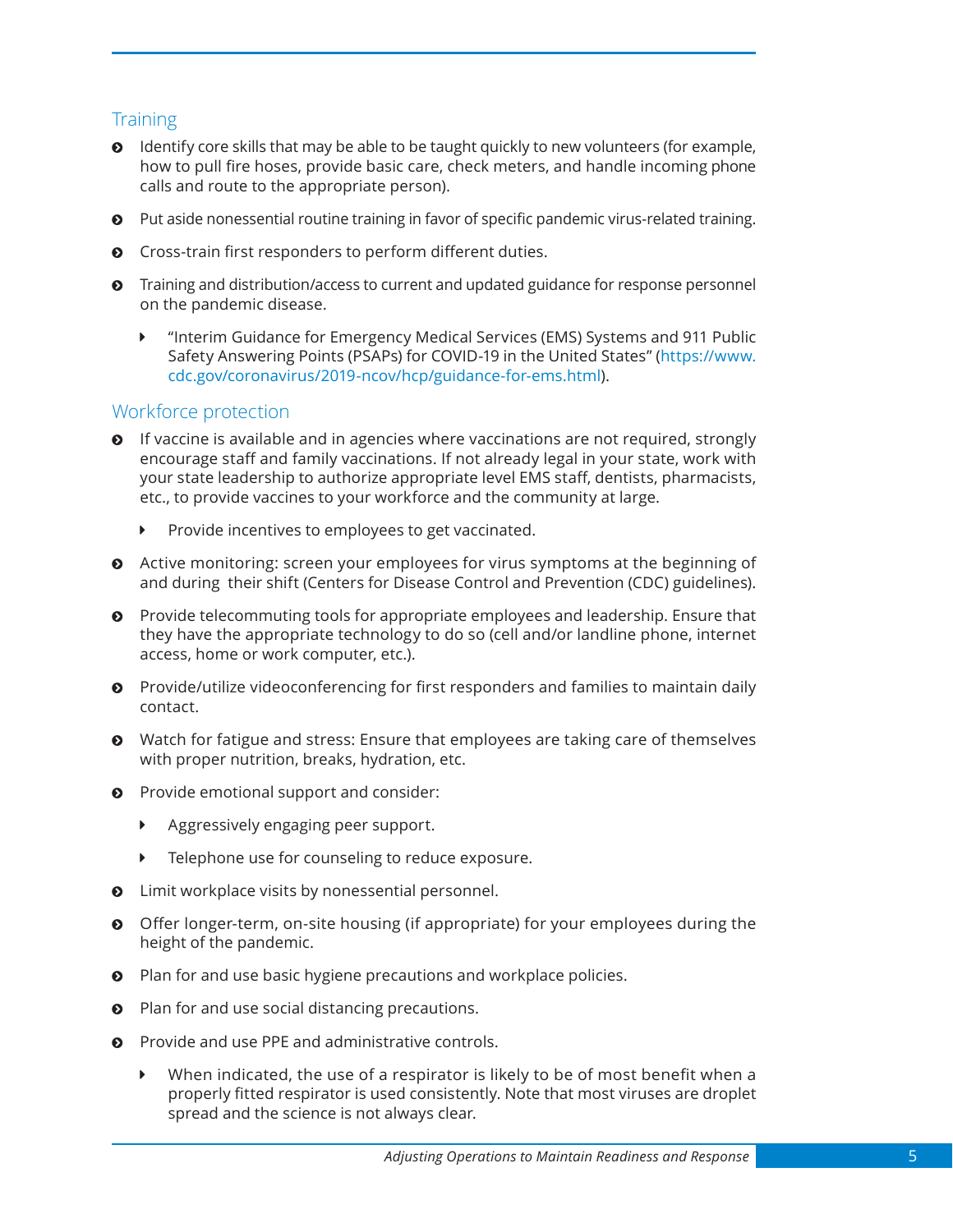- $\odot$  Implement support services to address stresses to worker behavioral and physical health as well as family support.
- $\odot$  Communicate exposure risk and selection of controls to workers.
- $\odot$  Install sneeze guards and windows at intake areas, and utilize other barriers between workers and the general public.
- ĵ Rearrange or reorient service areas and workspaces so that workers are separated from co- workers, patients, visitors and the general public by at least 6 feet or as determined by CDC guidance, etc.

|                                                                                                                                                                                                                                                                                                             | <b>Potential volunteers in your</b><br>community                                                                                                                                                                                                                                                                                                                             |                                                                                                                                                                         | What duties can supplemental<br>volunteers be considered to<br>contribute?                                                                                                                                                                                                                                                                                                                                                                                                                                                                                      |
|-------------------------------------------------------------------------------------------------------------------------------------------------------------------------------------------------------------------------------------------------------------------------------------------------------------|------------------------------------------------------------------------------------------------------------------------------------------------------------------------------------------------------------------------------------------------------------------------------------------------------------------------------------------------------------------------------|-------------------------------------------------------------------------------------------------------------------------------------------------------------------------|-----------------------------------------------------------------------------------------------------------------------------------------------------------------------------------------------------------------------------------------------------------------------------------------------------------------------------------------------------------------------------------------------------------------------------------------------------------------------------------------------------------------------------------------------------------------|
| CERTs.<br>$\boldsymbol{\Theta}$<br>Medical Reserve Corps.<br>$\mathbf{o}$<br>$\boldsymbol{\Theta}$<br>fire, EMS, dispatchers,<br>emergency managers.<br>Security Officers.<br>$\bullet$<br>◐<br>$\boldsymbol{\Theta}$<br>$\boldsymbol{\Theta}$<br>$\boldsymbol{\Theta}$<br>◐<br>$\bullet$<br>truck drivers. | Retired professionals: police,<br>telecommunicators/dispatchers,<br>Other adults in the community:<br>teachers, school parent teacher<br>association members, ski patrols.<br>Available government employees.<br>Faith-based organization<br>members; church groups.<br>Youth groups, such as Scouts.<br>High school and college students.<br>Bus and school bus drivers and | $\boldsymbol{\Theta}$<br>$\bullet$<br>$\bullet$<br>$\bullet$<br>◐<br>$\bullet$<br>$\boldsymbol{\Omega}$<br>$\bullet$<br>$\bullet$<br>$\bullet$<br>$\boldsymbol{\Theta}$ | Answer telephones; refer public<br>inquiries.<br>Shop for and prepare meals.<br>Triage calls.<br>Relay public information<br>messages to local media outlets.<br>Resupply fire trucks and<br>ambulances.<br>Decontaminate gear, fire trucks<br>and ambulances.<br>Maintain nonessential services,<br>such as fire hydrant inspection.<br>Drive emergency vehicles.<br>Assist with transporting patients<br>to and from medical facilities.<br>Provide temporary staffing if they<br>have similar skill sets.<br>Direct traffic, manage crowds,<br>check meters. |

- ĵ Identify existing barriers or partitions in vehicles and offices. Determine ways to modify service areas to increase space between workers, co-workers and the public (e.g., install partitions, use standoff distance per CDC guidance).
- $\odot$  Increase ventilation in all emergency vehicles by operating the system in non-recirculation mode and bringing in as much outdoor air as possible by opening windows.
- $\bullet$  Try not to use other workers' phones, desks, offices, or other work tools and equipment.
- $\odot$  For more detailed information, see Occupational Safety and Health Administration (OSHA) guidance at: <http://www.osha.gov/Publications/OSHA3327pandemic.pdf> and CDC interim guidance at[: https://www.cdc.gov/flu/professionals/infectioncontrol/mask](https://www.cdc.gov/flu/professionals/infectioncontrol/maskguidance.htm) [guidance.htm.](https://www.cdc.gov/flu/professionals/infectioncontrol/maskguidance.htm)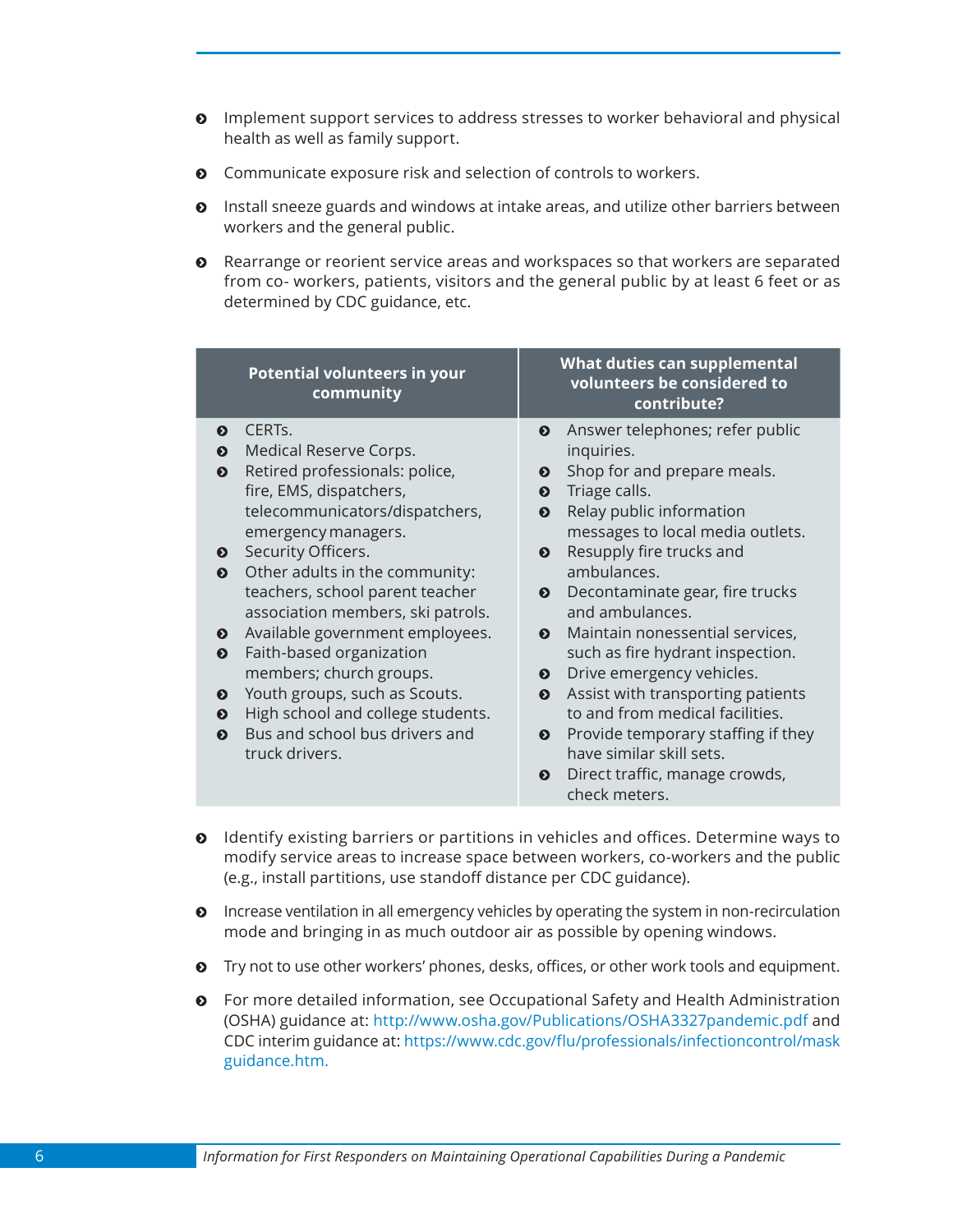#### <span id="page-18-0"></span>Sustainability

- $\odot$  Plan as far ahead of time as possible for alternative sources of food and water during a pandemic.
	- Store a supply of dry, nonperishable food and potable water on-site.
- $\odot$  Include local private-sector companies (big-box retail stores, supermarkets, department stores, local medical supply stores, local restaurants, etc.) in your planning. This should be done preevent and on a recurring basis. During the event, these locations may already be out of stock on these items. Check with your local or state health or emergency management agencies for possible logistical assistance during an event.
- $\odot$  Discuss (preevent or as early as possible) with local or chain private-sector companies who can provide goods and services in an emergency, with reimbursement coming later (i.e., purchase order or preapproved lines of credit).

#### Resource sharing

- ĵ Do not assume business as usual. Current mutual-aid agreements may not be reliable during a pandemic.
	- $\blacktriangleright$  Communicate daily with your mutual-aid coordinators or partners to understand their situation and how you can help one another.
- $\odot$  Consider regional response: Work with agencies in your region or community and take turns standing down if too many employees from one station are out ill.

#### Public communication and education

- **•** Coordinate with your local or state department of health on any public health messaging. They already should have plans and may have premade messages, posters, etc. There must be a single message for public health issues so as not to provide messaging at cross purposes or inaccurate information.
- $\odot$  Provide information to the general population on basic first aid, pandemic symptoms and other forms of self-care, as well as the difference between emergency and nonemergency care in order to reduce reliance on emergency services:
	- Ý <https://www.ready.gov/>
	- <https://community.fema.gov/until-help-arrives>
	- Ý <https://www.usfa.fema.gov/prevention/outreach/media/>
- **•** Teach families basic strategies to care for ill family members in their own homes (using local public health vetted info). <https://www.ready.gov/pandemic>
- $\odot$  Explain change in service levels due to the pandemic in order to adjust public expectations of provision of emergency services.
	- $\blacktriangleright$  Tell the public what to anticipate: that they may not get the service they need when they need it.
- $\odot$  Prepare to support community on fatality management.
- $\odot$  Support state or local public health pandemic hotline and social media presence for the general public to obtain the most current information.
- $\odot$  Contact local businesses to provide support and basic preparedness materials for needy families.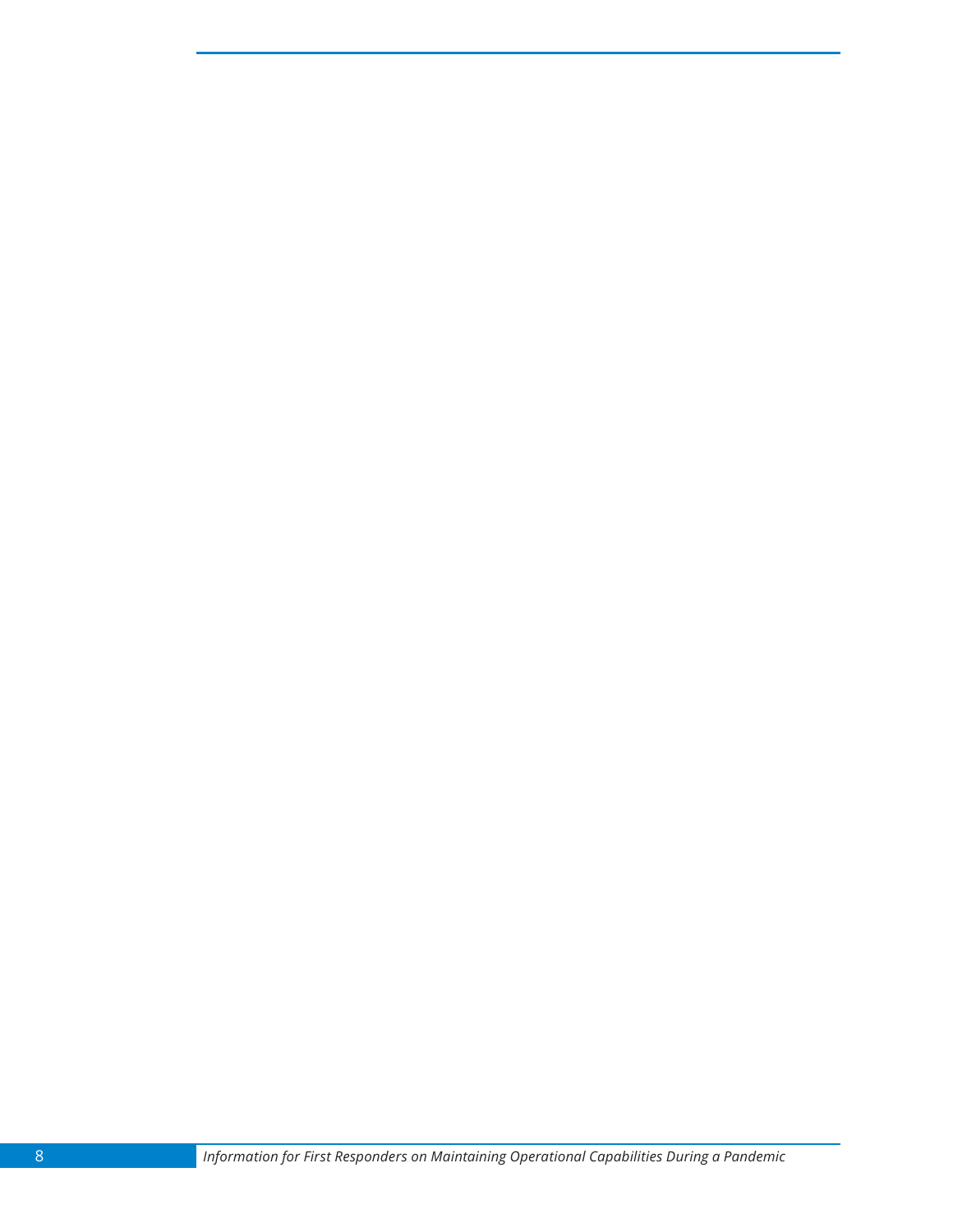# <span id="page-20-0"></span>Quick Reference Sheets

The set of potential action steps in this section is provided as a quick reference that can be used when preparing for a pandemic. The reference sheets are divided into disciplinespecific sections (Fire, EMS, Law Enforcement, 911 Telecommunications and Emergency Management). Users should cross-reference each section since many emergency service organizations handle multiple components of service delivery.

The following pages provide simple, practical and useful steps every person in an organization can adopt to help better protect themselves, their co-workers and their families. They are grouped by "mottos." They can be tailored as necessary to suit the needs of each service based on its unique circumstances (e.g., workload, staffing, location, area of responsibility, etc.).

The potential action steps are the result of a workshop from members of the first responder disciplines. A complete list of the participating departments and agencies is included in Appendix A: Acknowledgments.

### **Disclaimer**

The potential action steps listed here are not all inclusive and do not represent the official position of the federal government. The user should understand that laws, rules, regulations, standard operating procedures and standard operating guidelines, as well as limited resources, may exist, precluding emergency service organizations and providers from implementing some of the following ideas. Each emergency service organization must reference its own pandemic response plan and needs accordingly and seek applicable workaround alternatives for their respective jurisdiction. The possible consequences of a pandemic warrant attention to the possibilities associated with workforce depletion.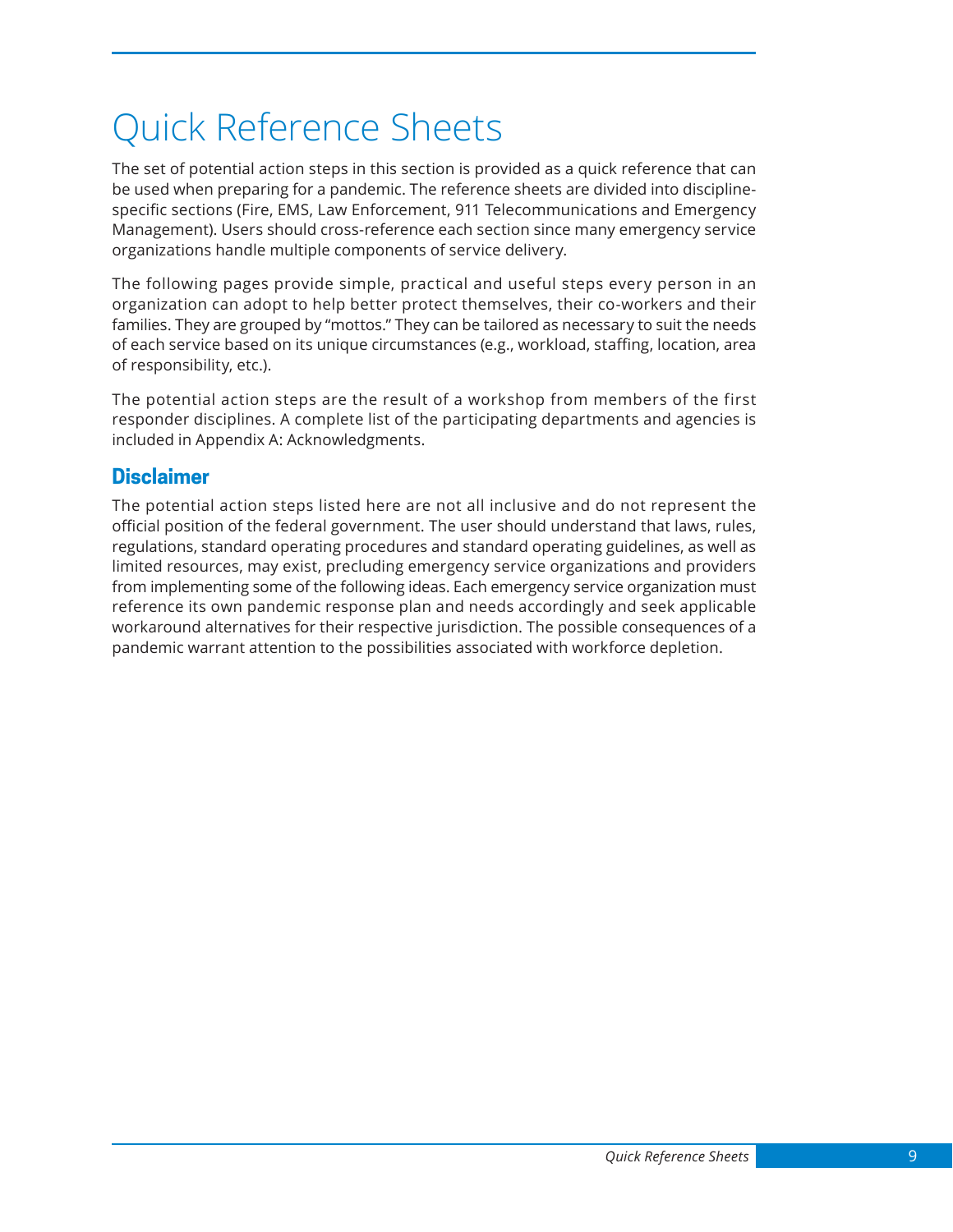### **Fire service**

| <b>Motto</b>                               | <b>Potential action steps for fire service</b>                                                                                                                                                                                                                                                                                                                                                                                                                                                                                            |
|--------------------------------------------|-------------------------------------------------------------------------------------------------------------------------------------------------------------------------------------------------------------------------------------------------------------------------------------------------------------------------------------------------------------------------------------------------------------------------------------------------------------------------------------------------------------------------------------------|
| "Put the wet<br>stuff on the<br>red stuff" | Stop all nonemergency tasks, such as hydrant inspection,<br>◐<br>code inspection, outreach and drills.<br>Reassign personnel from nonemergency tasks to field<br>◐<br>operations.<br>Backfill less-essential functions with supplemental volunteers<br>$\bullet$<br>and personnel from other departments and agencies.                                                                                                                                                                                                                    |
| "Manage<br>expectations"                   | Keep government officials and leadership informed of<br>$\bullet$<br>potential impacts on response times caused by loss of<br>personnel.<br>Include labor and other municipal components in planning.<br>$\boldsymbol{\Theta}$<br>Inform the public.<br>$\bullet$<br>Maintain coordination with your local public health officials:<br>$\bullet$<br>Be informed.<br>Ensure that everyone is on the same page.<br>$\boldsymbol{\Theta}$                                                                                                    |
| "Keep your<br>distance"                    | Assess patients at a distance - 6 feet away at first (or as<br>$\bullet$<br>determined by CDC) - in order to determine the presence of<br>a respiratory or other contagious illness.<br>If possible, meet patients in open air.<br>◐<br>If you must enter a home, assess the patient from the<br>$\bullet$<br>doorway first.<br>Do not have your entire crew exposed when only one or two<br>◐<br>could conduct initial patient assessment.<br>Follow guidance from CDC, state and local public health, and<br>◐<br><b>EMS</b> officials. |
| "Fresh air is<br>your friend"              | Ventilate vehicles during transport.<br>$\boldsymbol{\Theta}$<br>Ventilate vehicles after transport.<br>◐                                                                                                                                                                                                                                                                                                                                                                                                                                 |
| "Wipe it down,<br>wipe it out"             | Use wipes - not sprays - to decontaminate equipment<br>$\bullet$<br>and exposed surfaces in vehicles post-response. Wipes are<br>recommended to avoid re-aerosolizing the germs or bacteria<br>on contact.<br>Place alcohol-based sanitizer in easily accessible locations.<br>$\bullet$<br>Do not touch your face with gloved or unwashed hands.<br>◐<br>Wash hands after cleaning equipment.<br>$\bullet$<br>Ensure that the cab areas of the ambulance and fire<br>$\bullet$<br>apparatus are also decontaminated.                     |
| "Train the way<br>you fight"               | Postpone routine training or conduct training specific to the<br>$\bullet$<br>pandemic instead.<br>Train your volunteer force.<br>❸                                                                                                                                                                                                                                                                                                                                                                                                       |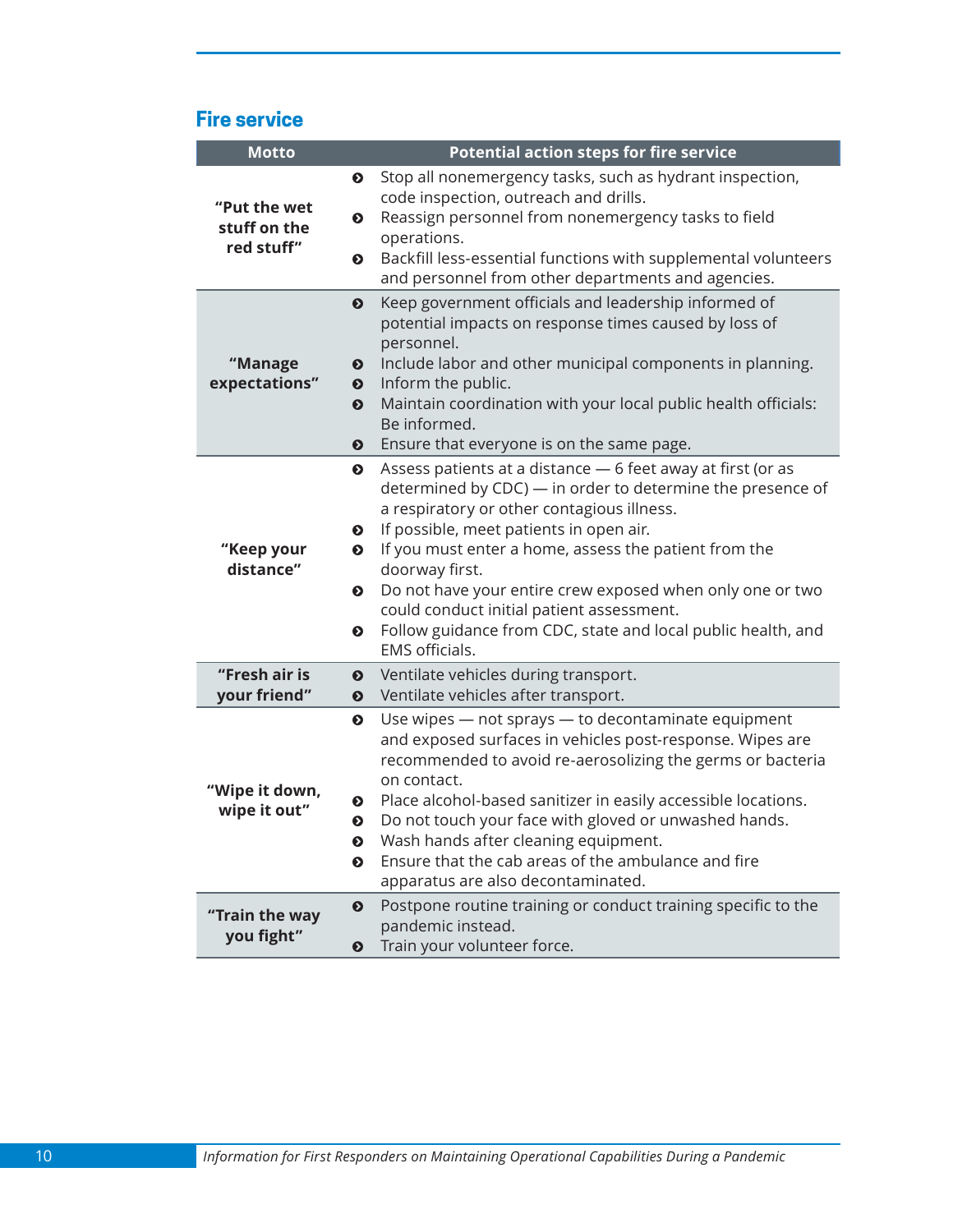| <b>Motto</b>                                 | <b>Potential action steps for fire service</b>                                                                                                                                                                                                                                                                                                                                                                                                                                                                                                                                        |
|----------------------------------------------|---------------------------------------------------------------------------------------------------------------------------------------------------------------------------------------------------------------------------------------------------------------------------------------------------------------------------------------------------------------------------------------------------------------------------------------------------------------------------------------------------------------------------------------------------------------------------------------|
| "Cleanliness is<br>nonnegotiable"            | Establish a location away from the firehouse where patients<br>$\bullet$<br>can come to you for assessment.<br>Plan for receiving patients if they are walk-ins at facilities.<br>๏<br>Control the living and working environment (ventilation,<br>๏<br>contamination and patient flow).<br>Decontaminate! Decontaminate! Decontaminate!<br>◐<br>Ensure that facilities are available for individuals to wash their<br>◐<br>hands and provide hand sanitizer in vehicles and facilities per<br>CDC guidance.<br>Shower and change clothes before leaving work: Go home<br>◐<br>clean! |
| "Assume the<br>worst - hope<br>for the best" | Assume that patients with respiratory symptoms have a viral<br>$\bullet$<br>infection.<br>Always don recommended PPE before entering the<br>❸<br>environment of a patient with respiratory symptoms.<br>If possible, place a mask on patients with respiratory<br>$\bullet$<br>symptoms.<br>Wash hands, wash hands, wash hands.<br>Change bunk bedding daily or after each use and clean linens<br>$\bullet$<br>and surfaces per CDC guidance.<br>Follow guidance from CDC, state and local public health, and<br>$\bullet$<br>EMS officials.                                         |
| "Green is not<br>always clean"               | Do not recycle or reuse anything that could be contaminated.<br>◐<br>If you cannot clean it adequately, dispose of it.<br>◐<br>Do not reuse any disposables, particularly masks and gloves.<br>$\bullet$                                                                                                                                                                                                                                                                                                                                                                              |
| "Mobilize your<br>reserves"                  | Identify potential volunteers now such as nontraditional<br>$\bullet$<br>volunteer firefighting forces (e.g., CERTs, Medical Reserve<br>Corps, Red Cross members).<br>Call up volunteers (firefighters, support personnel).<br>$\bullet$<br>Identify tasks for volunteers (for example, decontaminating<br>$\bullet$<br>vehicles and protective clothing (if trained and provided with<br>PPE)).<br>Provide only the essential training needed for their role.<br>$\bullet$<br>As time allows, provide additional training for volunteers.<br>$\bullet$                               |
| "Rise to the<br>occasion"                    | Reduce the number of shifts and lengthen shifts (for<br>$\bullet$<br>example, "12 on, 12 off").<br>Consider special shift for two-earner families so one can stay<br>◐<br>home to care for sick children.<br>Require overtime when needed to manage adequate staffing<br>◐<br>levels.<br>If people have had the virus and returned to work, if cleared,<br>◐<br>ask more of them.<br>Identify who is double-booked (for example, "I work in<br>◐<br>one community, but I serve as a volunteer in another<br>community").                                                              |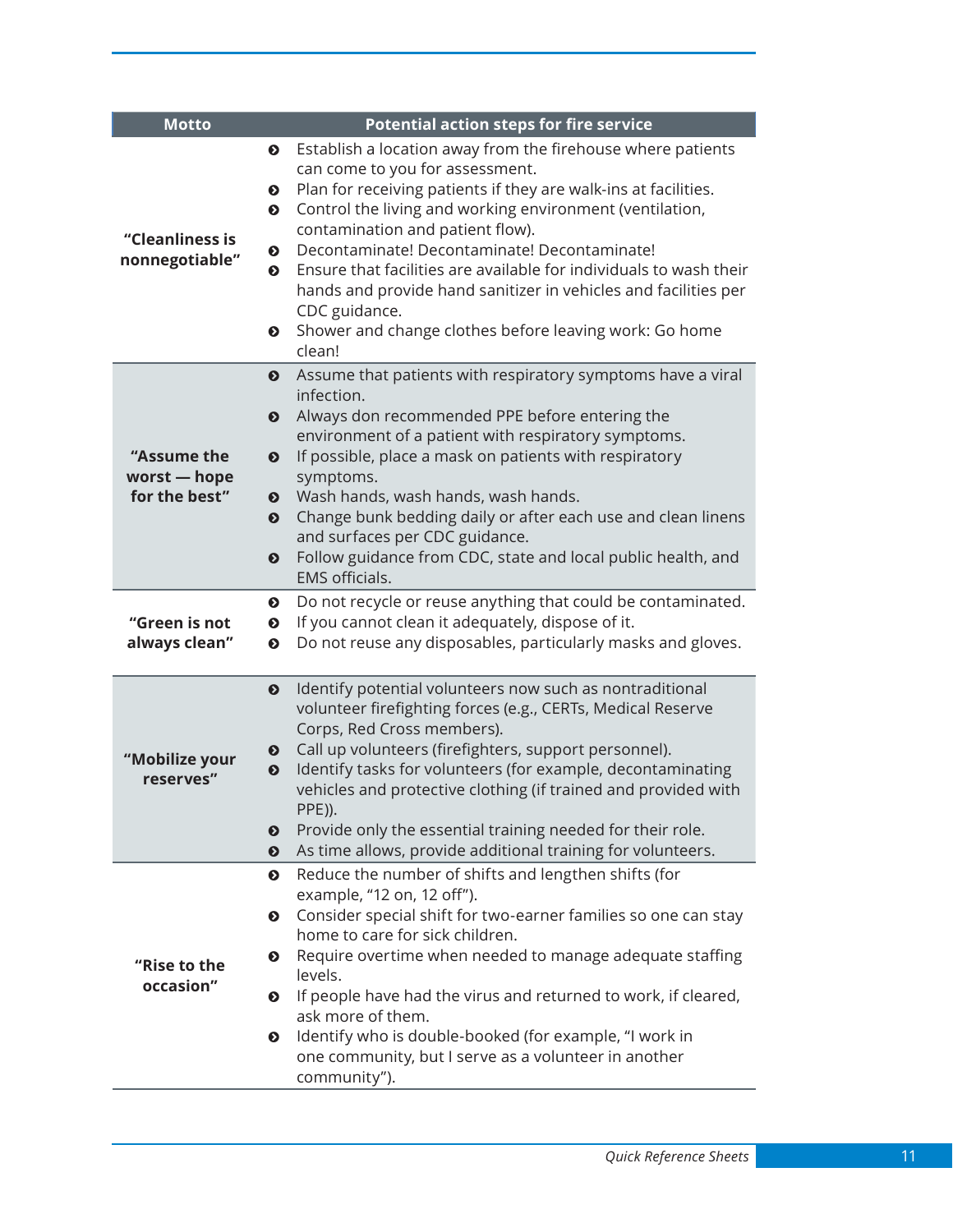| <b>Motto</b>               | <b>Potential action steps for fire service</b>                                                                                                                                                                                                                                                                                                                                                                                                                                                                                                                                      |
|----------------------------|-------------------------------------------------------------------------------------------------------------------------------------------------------------------------------------------------------------------------------------------------------------------------------------------------------------------------------------------------------------------------------------------------------------------------------------------------------------------------------------------------------------------------------------------------------------------------------------|
| "Let's work<br>together"   | Cross-train with EMS, law enforcement and 911.<br>$\bullet$<br>Know what you can expect from your partners and do not<br>$\mathbf{o}$<br>assume business as usual.<br>Do not assume that mutual-aid will be there. Contact<br>$\bullet$<br>mutual-aid coordinators and partners to maintain situational<br>awareness.<br>Your first responders may be sick while someone else's in<br>the next county may not be so hard hit.<br>If your region is unaffected, surge (if approved by the<br>$\bullet$<br>authority having jurisdiction) to help those regions that are<br>affected. |
| "Fireproof your<br>family" | Recognize that personnel have to take care of their families<br>$\bullet$<br>and plan accordingly.<br>Consider allowing appropriate personnel to take the<br>$\mathbf{o}$<br>equipment home and possibly even respond from home<br>depending on the situation and providing for proper infection<br>control procedures.<br><b>O</b> Encourage personnel at the firehouse to communicate with<br>their families when possible to relieve stress.<br>Encourage availability of webcams to enable firefighters to<br>$\bullet$<br>keep in touch with their families.                   |
| "Stock up"                 | You have to have food, water and supplies for your station.<br>$\bullet$<br>Stockpile the right things as soon as possible prior to or<br>$\bullet$<br>during the event.<br>Purchase and store nutritious emergency food, such as beans<br>$\bullet$<br>and rice.<br>Make contingency plans for water in case the city water<br>$\boldsymbol{\Theta}$<br>supply is compromised or if bottled water is no longer<br>delivered.                                                                                                                                                       |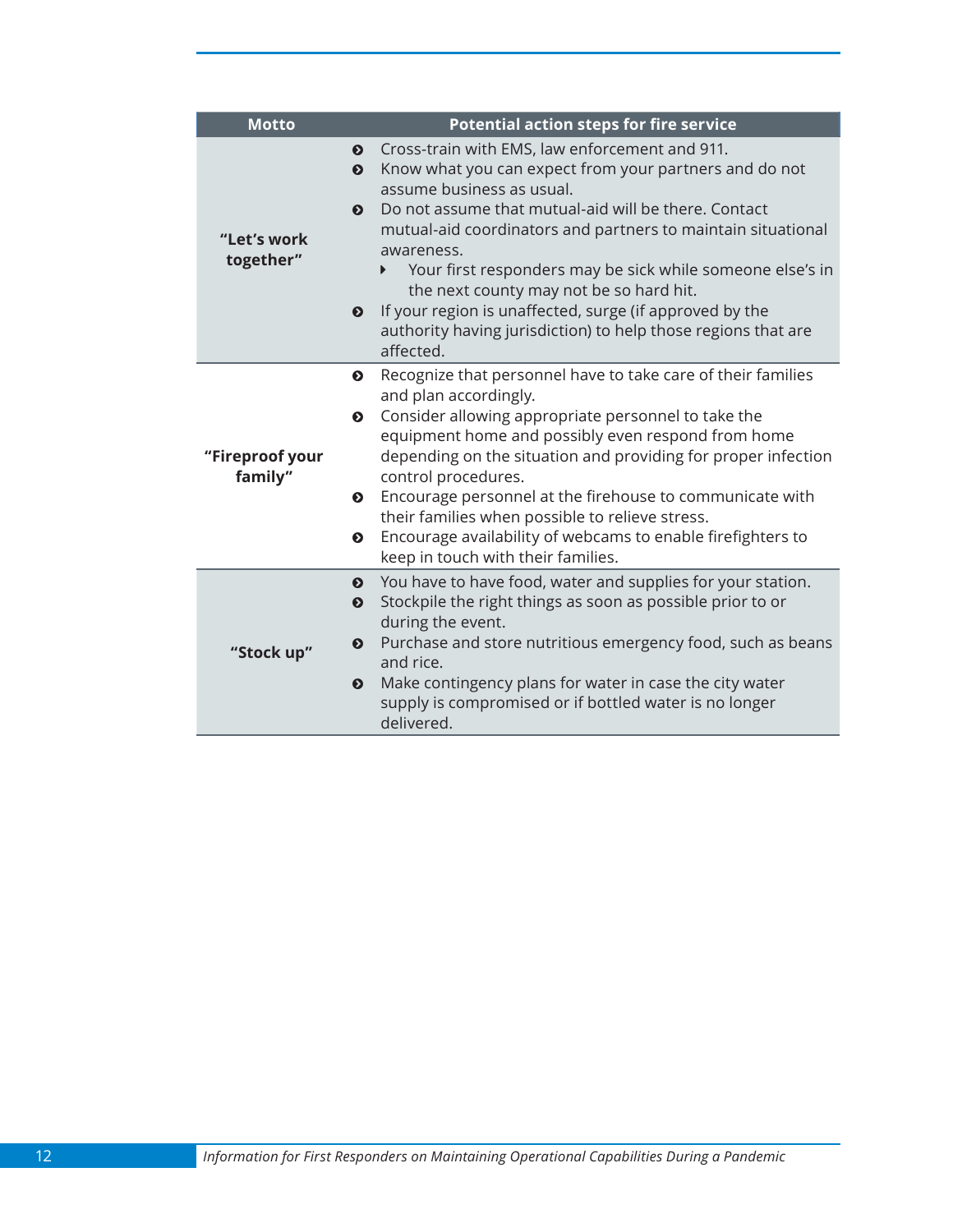<span id="page-24-0"></span>

| <b>Motto</b>      | <b>Potential action steps for fire service</b>                                                                    |
|-------------------|-------------------------------------------------------------------------------------------------------------------|
|                   | Acknowledge the acceptance of increased risk (depleted<br>$\bullet$                                               |
|                   | workforce and increased call volume).                                                                             |
|                   | Anticipate that the situation will last for a long time.<br>$\bullet$                                             |
|                   | Fill fuel tanks more often.<br>◐                                                                                  |
|                   | Use recommended PPE.<br>◐                                                                                         |
|                   | Minimize size and deployment of response teams to minimize<br>$\bullet$<br>exposure.                              |
|                   | Reduce alarm responses. Consider alternatives to initial<br>$\bullet$                                             |
| "Business as      | automatic alarms reporting hazardous materials incidents.                                                         |
| un-usual"         | Initial response could be a single unit or hazmat company                                                         |
|                   | unless there are other indicators that a larger response is                                                       |
|                   | needed.                                                                                                           |
|                   | Limited staff may mean reduced crews on apparatus.<br>$\bullet$                                                   |
|                   | Consider doubling apparatus response, or other options, to                                                        |
|                   | meet staffing needs.                                                                                              |
|                   | Cross-train other municipal workers or applicable volunteers<br>$\bullet$                                         |
|                   | to drive apparatus if allowable under the law (e.g., plow truck                                                   |
|                   | operators may be able to operate a fire engine, but you may                                                       |
|                   | need to provide basic pump operations training).                                                                  |
|                   | Watch for fatigue and stress.<br>$\bullet$                                                                        |
|                   | Increase hydration.<br>$\bullet$                                                                                  |
| "Two in, two out" | Aggressively engage peer support.<br>$\boldsymbol{\Theta}$<br>Augment peer support with auxiliaries.<br>$\bullet$ |
|                   | Use the telephone for counseling to reduce exposure.<br>$\bullet$                                                 |
|                   | Provide counseling and support for firefighters' families.<br>$\bullet$                                           |
|                   | Provide respite breaks for on-duty responders as needed.<br>$\bullet$                                             |
|                   | If not already required, encourage 100% vaccination for all<br>$\bullet$                                          |
|                   | personnel.                                                                                                        |
|                   | If a vaccine is developed, vaccinate families if the vaccine is<br>$\bullet$                                      |
|                   | available for them.                                                                                               |
|                   | If a vaccine is developed, vaccinate at the station while on<br>$\bullet$                                         |
| "We are all in    | shift. (Contact your local public health director or agency to                                                    |
| this together"    | provide vaccines to the station.)                                                                                 |
|                   | If EMS personnel have authority to vaccinate in your state,<br>◐                                                  |
|                   | coordinate with your EMS medical director to have them do so.                                                     |
|                   | Develop local incentives for rewarding those who get<br>◐                                                         |
|                   | vaccinated and strongly encouraging those who do not.                                                             |
|                   | Maintain joint rumor control system and provide information.<br>$\bullet$                                         |
|                   | Lead by example: Leaders get vaccinated first.<br>$\bullet$                                                       |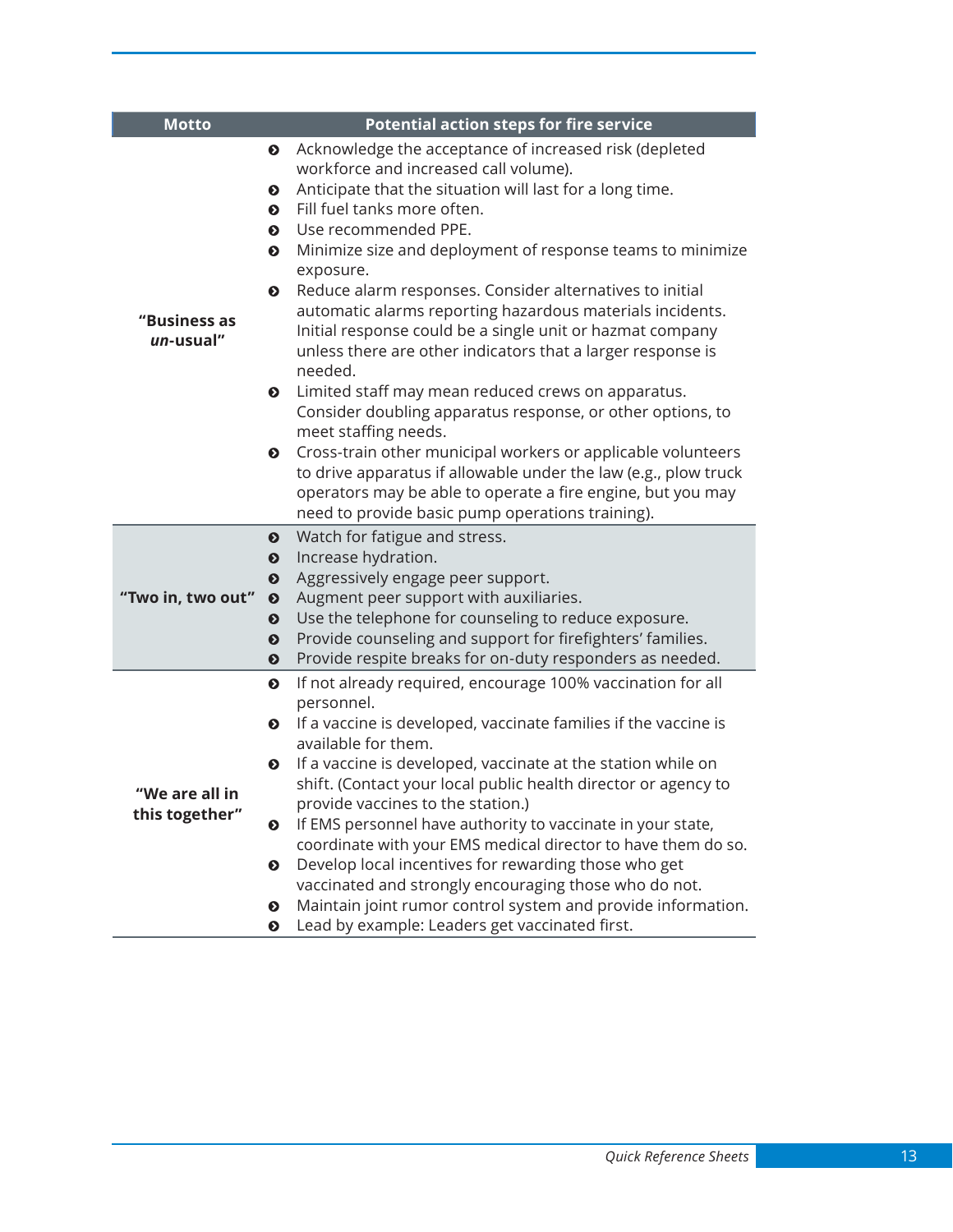### **Law enforcement**

| <b>Motto</b>                  | <b>Potential action steps for law enforcement</b>                                                                                                                                                                                                                                                                                                                                                                                                                                                                                                                                                                                                                                                                                                                                                                                                                                                                                                                                                                                                                                                                                                                                                                                                                                                                          |
|-------------------------------|----------------------------------------------------------------------------------------------------------------------------------------------------------------------------------------------------------------------------------------------------------------------------------------------------------------------------------------------------------------------------------------------------------------------------------------------------------------------------------------------------------------------------------------------------------------------------------------------------------------------------------------------------------------------------------------------------------------------------------------------------------------------------------------------------------------------------------------------------------------------------------------------------------------------------------------------------------------------------------------------------------------------------------------------------------------------------------------------------------------------------------------------------------------------------------------------------------------------------------------------------------------------------------------------------------------------------|
| "Brief early,<br>brief often" | Inform the force of pandemic plans.<br>$\bullet$<br>Brief on the status of operations: staffing, equipment and<br>$\bullet$<br>support.<br>Brief on the status of the pandemic: geography, virulence,<br>$\bullet$<br>numbers, etc.<br>Review emergency health and operational policies. Modify if<br>$\bullet$                                                                                                                                                                                                                                                                                                                                                                                                                                                                                                                                                                                                                                                                                                                                                                                                                                                                                                                                                                                                            |
|                               | needed.                                                                                                                                                                                                                                                                                                                                                                                                                                                                                                                                                                                                                                                                                                                                                                                                                                                                                                                                                                                                                                                                                                                                                                                                                                                                                                                    |
| "Call for<br>backup"          | Alert volunteers, reserves, retirees and others for potential<br>$\bullet$<br>use.<br>Recall retirees or previously employed sworn personnel if<br>$\bullet$<br>provisions are made to legally use them.<br>Integrate trained volunteers and retired officers into the<br>$\bullet$<br>workforce if provisions are made to legally use them.<br>Allow probationary officers to work individually when<br>$\bullet$<br>approved by the field training officer.<br>Accelerate the movement of any academy cadets to field<br>$\bullet$<br>positions as possible.<br>Transfer cross-trained employees to backfill staff vacancies.<br>$\bullet$<br>Cancel all out-of-town training and work-related travel.<br>$\bullet$<br>Cancel all in-service and other nonessential training.<br>$\bullet$<br>Cancel vacation and leave.<br>$\bullet$<br>Begin staggered shifts and increased flex time among civilian<br>$\bullet$<br>employees.<br>Expand shifts to 12 hours (or another increment as<br>$\bullet$<br>determined by the local jurisdiction).<br>Staff high-priority functions first.<br>$\bullet$<br>Include labor and other municipal components in planning.<br>$\bullet$<br>Encourage overtime.<br>$\bullet$<br>Expand flex time.<br>$\bullet$<br>Implement a work-at-home policy wherever technically<br>$\bullet$ |
|                               | feasible.                                                                                                                                                                                                                                                                                                                                                                                                                                                                                                                                                                                                                                                                                                                                                                                                                                                                                                                                                                                                                                                                                                                                                                                                                                                                                                                  |
|                               | Implement extended sick leave with pay where permissible.<br>$\bullet$                                                                                                                                                                                                                                                                                                                                                                                                                                                                                                                                                                                                                                                                                                                                                                                                                                                                                                                                                                                                                                                                                                                                                                                                                                                     |
| "Triage your<br>workload"     | Do what is important to protect and serve the community.<br>$\bullet$<br>Delay or do not respond to lower priority calls for service.<br>▶<br>Limit law enforcement officer response to lesser nonvio-<br>▶<br>lent crimes.<br>Law enforcement may issue citations in lieu of arrest<br>▶<br>whenever possible per law and policy.<br>Establish an alternative call center for minor crimes, offenses<br>◐<br>and issues.<br>Use a telephone reporting unit for reporting of select<br>$\bullet$<br>nonviolent or less-serious crimes.<br>Expand the telephone reporting unit to the fullest extent<br>▶                                                                                                                                                                                                                                                                                                                                                                                                                                                                                                                                                                                                                                                                                                                   |
|                               | practicable where solvability factors are limited.                                                                                                                                                                                                                                                                                                                                                                                                                                                                                                                                                                                                                                                                                                                                                                                                                                                                                                                                                                                                                                                                                                                                                                                                                                                                         |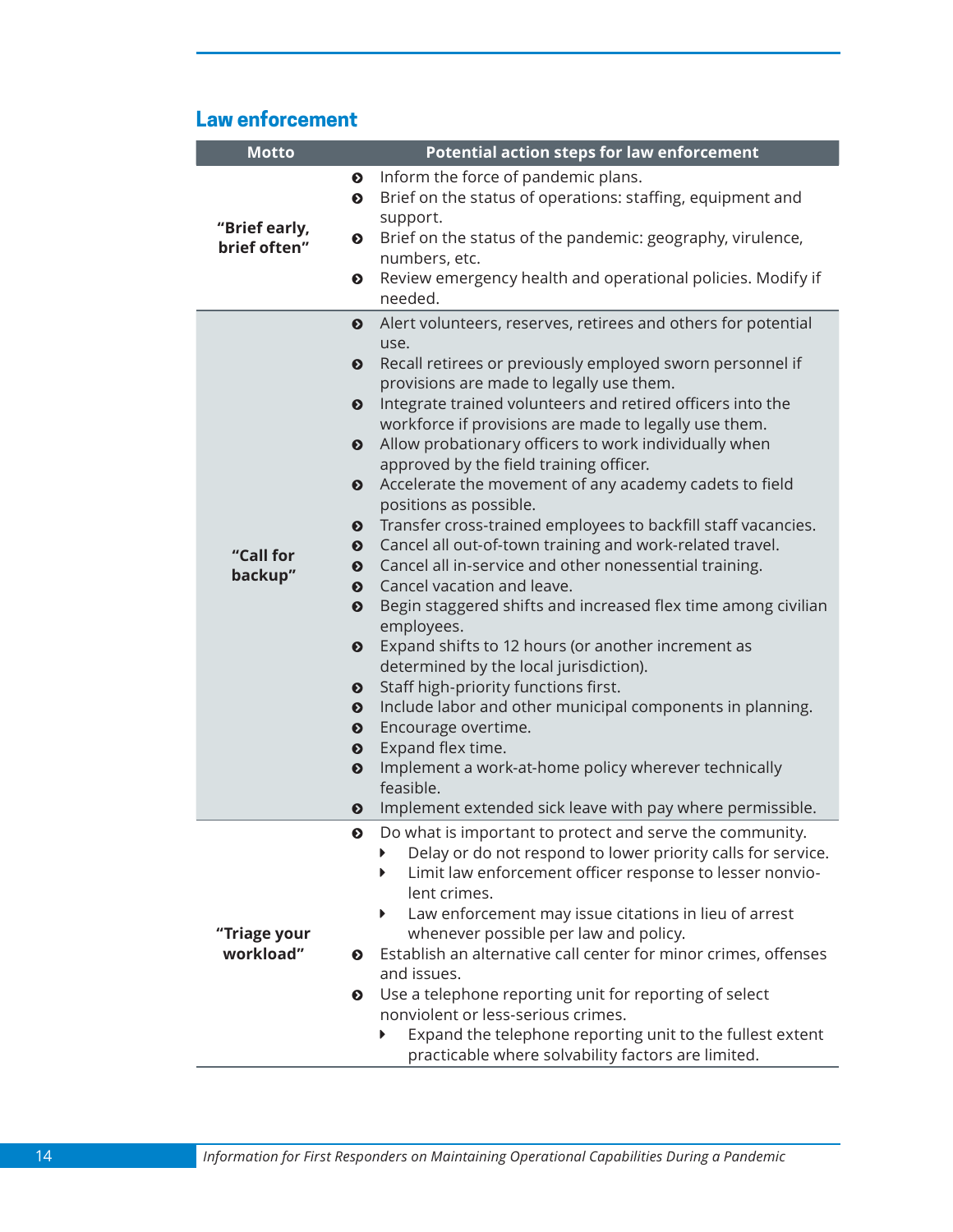| <b>Motto</b>   |                       | <b>Potential action steps for law enforcement</b>                                                     |
|----------------|-----------------------|-------------------------------------------------------------------------------------------------------|
|                | ◐                     | Implement all department-wide sanitation and personal                                                 |
|                |                       | hygiene measures.                                                                                     |
|                | $\bullet$             | Provide added distance between workstations, and erect<br>environmental controls.                     |
| "Keep your     | ◐                     | Implement a mandatory stay-at-home policy for symptomatic                                             |
| distance"      |                       | employees.                                                                                            |
|                | $\boldsymbol{\Theta}$ | Close the community service desk, or implement engineering                                            |
|                |                       | controls to minimize employee exposure.                                                               |
|                | $\bullet$             | Stockpile PPE preevent or as early as possible.                                                       |
|                | $\bullet$             | Wash your hands and/or use hand sanitizer as recommended                                              |
| "Come out with |                       | by the CDC.                                                                                           |
| your hands     |                       | • Wear a face mask and gloves when working within an isolated<br>law enforcement facility.            |
| clean!"        | $\bullet$             | Use only recommended PPE. https://www.cdc.gov/hai/                                                    |
|                |                       | prevent/ppe.html                                                                                      |
|                | $\bullet$             | Shower and change clothes before leaving work: Go home                                                |
|                |                       | clean!                                                                                                |
| "Dress the     | $\bullet$             | Bag your uniform for cleaning.                                                                        |
| part"          | ◐                     | Wipe down all leather and shoes, including soles, with                                                |
|                | $\bullet$             | antibacterial wipes.<br>Wear a clean uniform every day. Clean uniforms and clothing                   |
|                |                       | frequently.                                                                                           |
|                | $\bullet$             | Wipe down all equipment used during apprehensions (such                                               |
|                |                       | as handcuffs and batons) with antibacterial wipes, not sprays.                                        |
|                |                       | Wipes are recommended over sprays to avoid re-aerosolizing                                            |
|                |                       | the germs or bacteria on contact.                                                                     |
| "Fresh air is  |                       | • Provide just in time mask refresher training and fitting for law                                    |
| your friend"   |                       | enforcement officers.                                                                                 |
|                | ◐                     | Don an N95 mask if engaging a person with noticeable<br>virus-like symptoms.                          |
|                | $\bullet$             | Frequently ventilate facilities.                                                                      |
|                | ◐                     | Frequently ventilate police vehicles.                                                                 |
|                | ❸                     | Substitute teleconferencing or group email for group                                                  |
|                |                       | meetings.                                                                                             |
| "Radio talk"   | $\bullet$             | Conduct roll call or patrol briefings by phone, digital status                                        |
|                |                       | unit or internet.                                                                                     |
|                | $\bullet$             | Expand use of a telephone reporting unit and implement<br>work-at-home complaint-taking capabilities. |
|                | $\bullet$             | Alert the community to departmental contingency plans that                                            |
|                |                       | may affect them if the virus spreads.                                                                 |
|                | $\bullet$             | Coordinate with the media and city/county health care and                                             |
| "Neighborhood  |                       | governmental agencies.                                                                                |
| roll call"     | $\bullet$             | Alert neighborhood watches to reduced response to calls for                                           |
|                |                       | service.                                                                                              |
|                | ◐                     | Encourage more vigilant neighborhood watch activities with                                            |
|                |                       | appropriate situational precautions.                                                                  |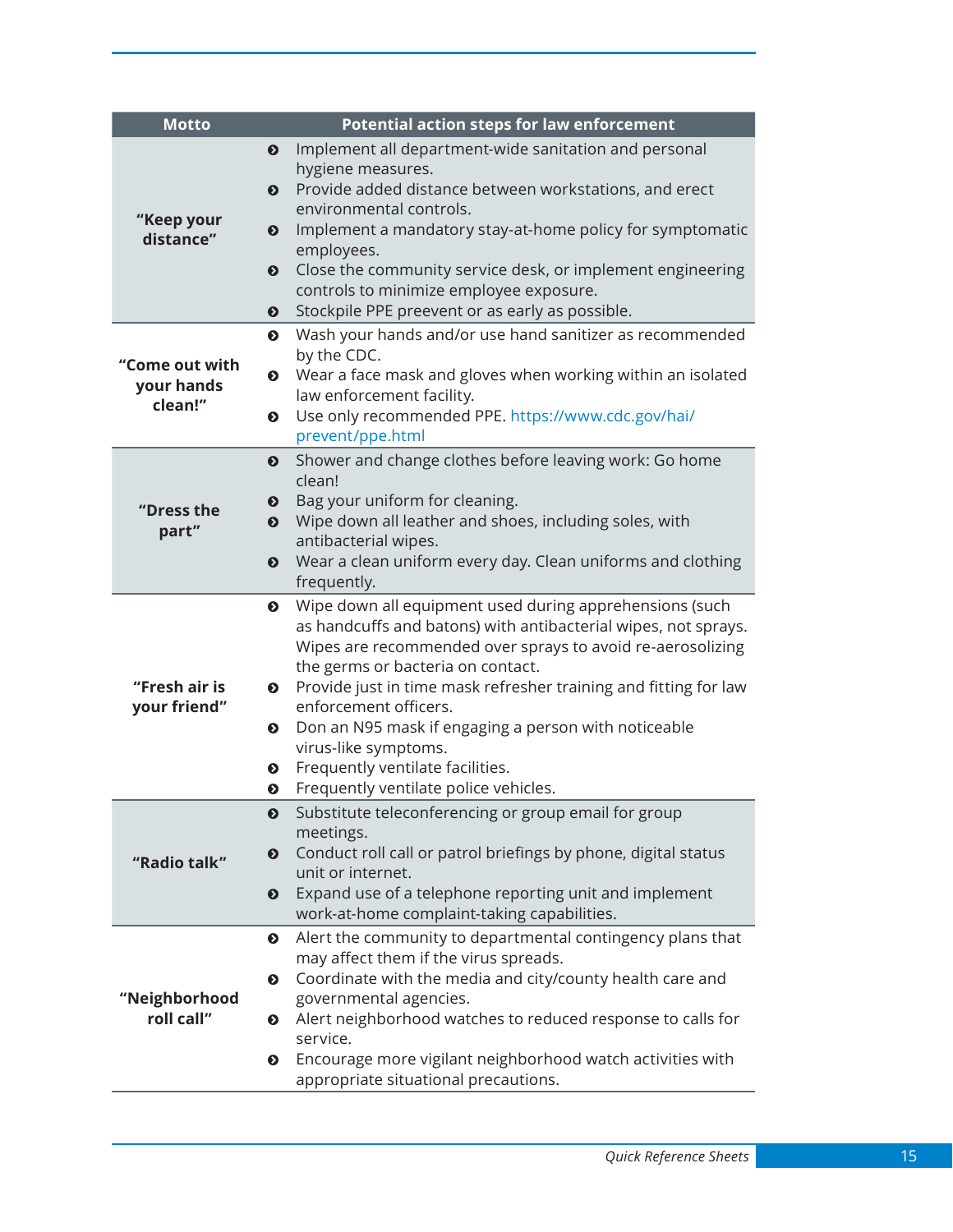<span id="page-27-0"></span>

| <b>Motto</b>                                                        | <b>Potential action steps for law enforcement</b>                                                                                                                                                                                                                                                                                                      |
|---------------------------------------------------------------------|--------------------------------------------------------------------------------------------------------------------------------------------------------------------------------------------------------------------------------------------------------------------------------------------------------------------------------------------------------|
| <b>Prisoner</b><br>transportation                                   | Develop special procedures to separate and isolate prisoners.<br>◐<br>Develop special procedures to reduce the number of<br>$\bullet$<br>prisoners required to be in court.<br>Ventilate the vehicle cab when transporting prisoners.<br>$\bullet$                                                                                                     |
| <b>Prisoner</b><br>housing                                          | Establish special units for potentially contaminated prisoners.<br>$\bullet$<br>Reduce the number of prisoners, reducing the number of<br>$\bullet$<br>officers needed.                                                                                                                                                                                |
| <b>Prisoner</b><br>isolation and<br>distancing                      | Assume prisoners with respiratory symptoms have the virus.<br>$\bullet$<br>Develop special procedures to separate prisoners awaiting<br>$\bullet$<br>court appearances.<br>Establish videoconferencing and video testimony capability.<br>$\bullet$<br>Hold court by video teleconferencing.<br>◐                                                      |
| <b>Staffing and</b><br>posting court<br>security<br><b>officers</b> | Cross-train road officers, deputies and investigators as court<br>$\bullet$<br>security officers.<br>Cross-train with EMS, fire and 911.<br>◐<br>Modify court calendars to reduce the number of<br>$\bullet$<br>simultaneous court proceedings, reducing the number of<br>officers needed.<br>Recall retired court security officers or deputies.<br>◐ |
| <b>Protection of</b><br>court security<br><b>officers</b>           | Implement mandatory sanitary precautions.<br>$\bullet$<br>Adjust work schedules.<br>$\bullet$<br>Modify workstations to reduce exposure.<br>$\bullet$<br>Redeploy staff to minimize contact with the public.<br>$\bullet$                                                                                                                              |
| <b>Alternative</b><br>facilities                                    | Establish agreements with owners to use local buildings.<br>$\bullet$<br>Use alternative facilities during decontamination or for<br>$\bullet$<br>overflow of detainees, etc.                                                                                                                                                                          |
| "Access denied"                                                     | Deny access to facilities for unauthorized or nonessential<br>$\bullet$<br>personnel.<br>Establish videoconferencing capability for regular<br>$\bullet$<br>nonessentials:<br>Clergy, public defenders, family visitors, others (as deter-<br>mined by jurisdiction).                                                                                  |
| <b>Temporary</b><br>morgue                                          | Coordinate with public health or medical examiner's office to<br>◐<br>locate and provide security for temporary morgue facilities.                                                                                                                                                                                                                     |
| "Business as<br>un-usual"                                           | Acknowledge the acceptance of increased risk (depleted<br>$\bullet$<br>workforce and increased call volume).<br>Anticipate that the situation will last for a long time.<br>$\bullet$<br>Fill fuel tanks more often.<br>$\boldsymbol{\Theta}$<br>Minimize response teams to minimize exposure.<br>◐                                                    |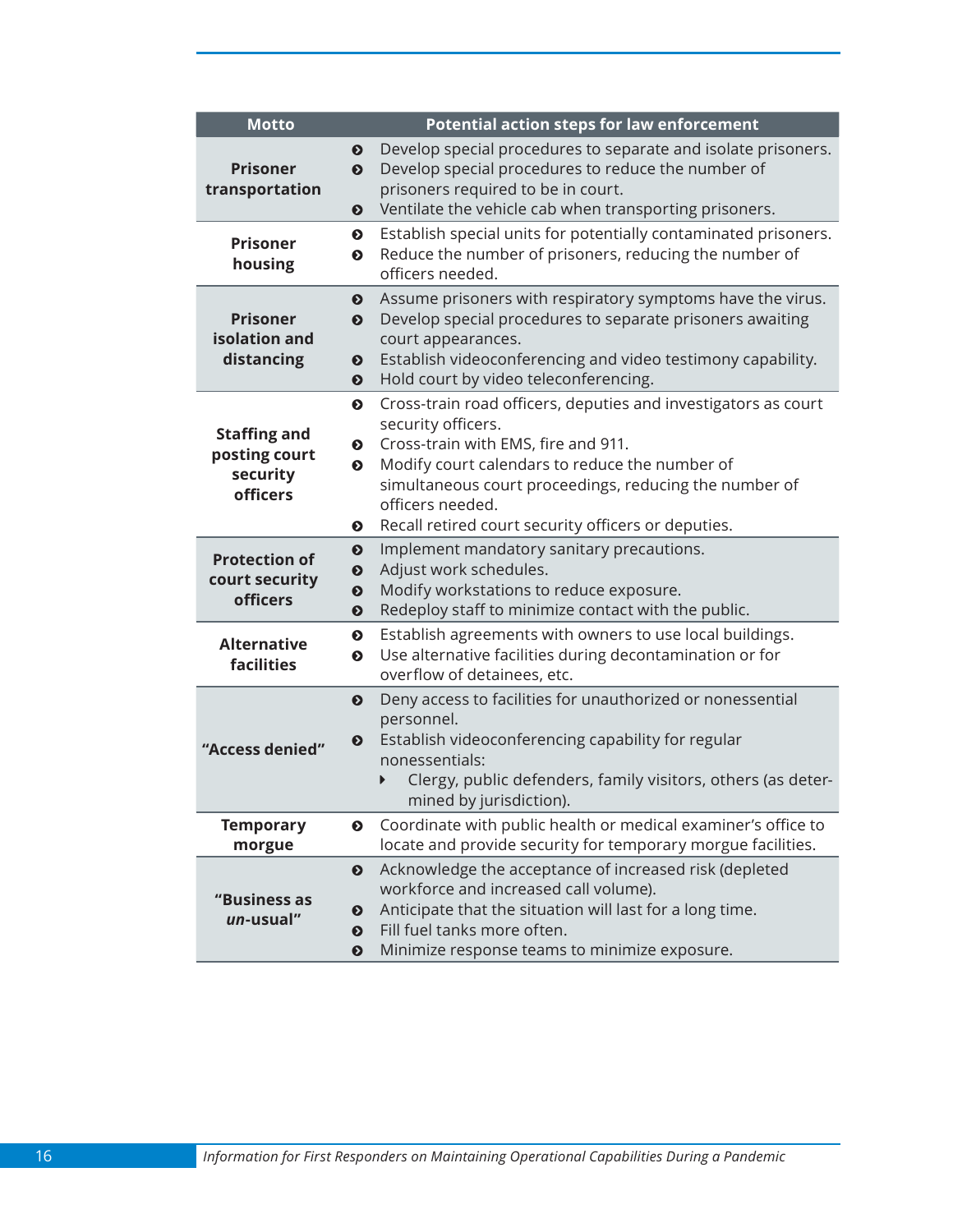| <b>Motto</b>                     | <b>Potential action steps for law enforcement</b>                                                                                                                                                                                                                                                                                                                                                                                                                                                                                                                                                                                                                                                                                                                                                                                                 |
|----------------------------------|---------------------------------------------------------------------------------------------------------------------------------------------------------------------------------------------------------------------------------------------------------------------------------------------------------------------------------------------------------------------------------------------------------------------------------------------------------------------------------------------------------------------------------------------------------------------------------------------------------------------------------------------------------------------------------------------------------------------------------------------------------------------------------------------------------------------------------------------------|
| "Fireproof your<br>family"       | Recognize that personnel have to take care of their families<br>$\bullet$<br>and plan accordingly.<br>Allow personnel to take the equipment home and possibly<br>◐<br>even respond from home.<br>Encourage personnel at the precinct to communicate with<br>◐<br>their families when possible to relieve stress.<br>Encourage and expand webcams to enable officers to keep in<br>◐<br>touch with their families.                                                                                                                                                                                                                                                                                                                                                                                                                                 |
| "We are all in<br>this together" | If not required by the agency and a vaccine is developed,<br>$\bullet$<br>encourage 100% vaccination for all personnel.<br>Vaccinate families if the vaccine is available for them.<br>$\bullet$<br>If a vaccine is developed, vaccinate at the station while on<br>$\bullet$<br>shift. (Contact your local public health director or agency to<br>provide vaccines to the station.)<br>If EMS personnel have authority to vaccinate in your state,<br>$\bullet$<br>coordinate with your EMS medical director to have them do so.<br>Develop local incentives for rewarding those who get<br>$\bullet$<br>vaccinated and strongly encouraging those who do not.<br>Maintain rumor control system and provide staff and public<br>$\boldsymbol{\Theta}$<br>information.<br>Lead by example: Leaders get vaccinated first.<br>$\boldsymbol{\Theta}$ |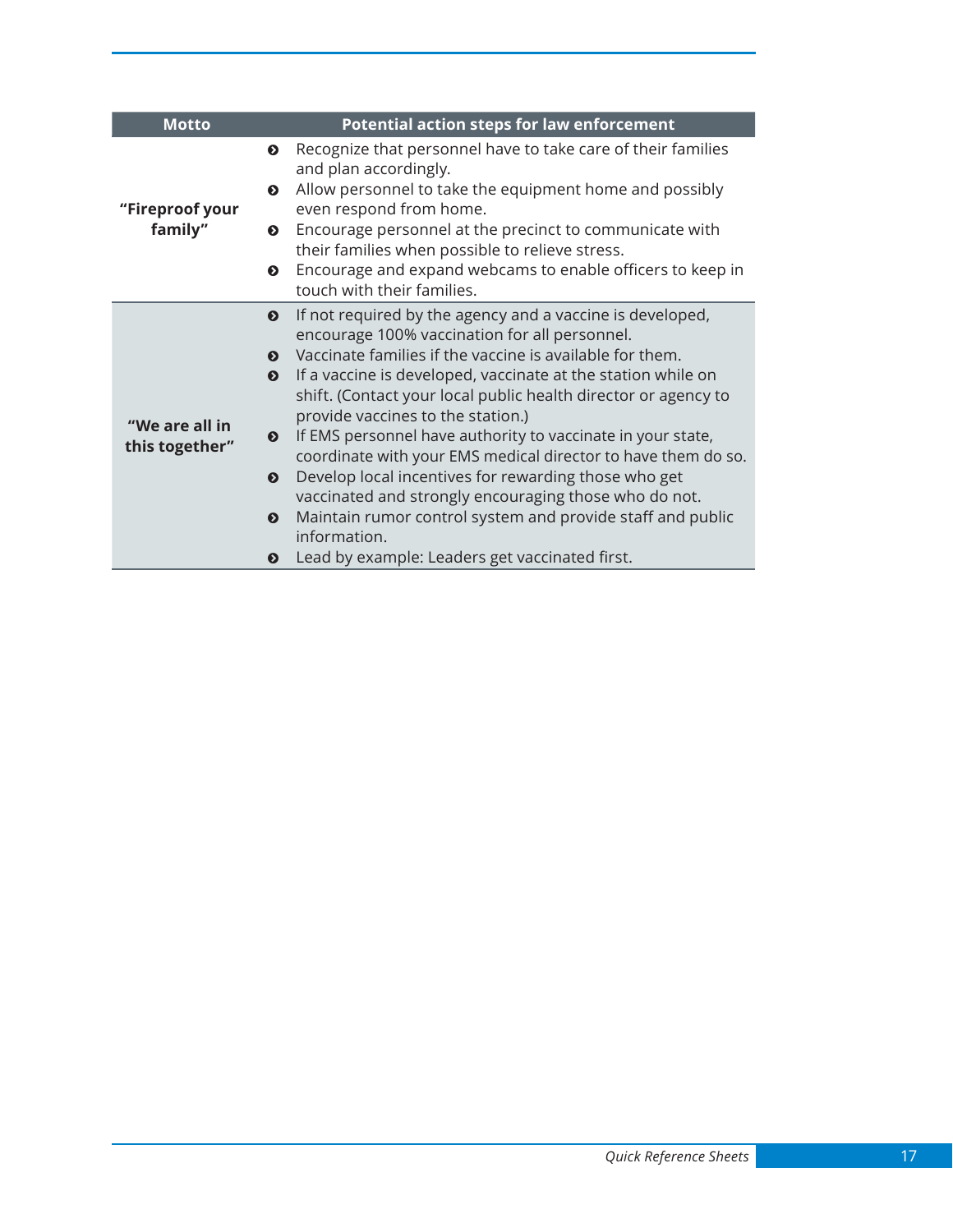### **Emergency medical services**

| <b>Motto</b>             |                        | <b>Potential action steps for EMS</b>                                                                                                                                                                                                                                                                                                                                                           |
|--------------------------|------------------------|-------------------------------------------------------------------------------------------------------------------------------------------------------------------------------------------------------------------------------------------------------------------------------------------------------------------------------------------------------------------------------------------------|
|                          | $\bullet$<br>$\bullet$ | Leadership should make decisions about the level of service<br>to provide with diminished staff (e.g., basic life support versus<br>advanced life support (ALS); only respond on ALS incidents):<br>Involve medical direction and state office of EMS.<br>Communicate daily with health partners and the public to<br>manage expectations about EMS capabilities with lower<br>staffing levels. |
|                          | $\bullet$              | Leadership should have a clear plan.                                                                                                                                                                                                                                                                                                                                                            |
|                          |                        | Leadership should preplan a clear chain of command (i.e.,<br>who is in charge when the chief and/or supervisors are ill).                                                                                                                                                                                                                                                                       |
| "Manage<br>expectations" |                        | Leadership decisions about changing services should be<br>Þ.<br>made and communicated through the established chain<br>of command.                                                                                                                                                                                                                                                              |
|                          | $\bullet$              | Assist with planning and support for nontraditional patient<br>reception points to assist with hospital overcrowding.                                                                                                                                                                                                                                                                           |
|                          | ◐                      | Redirect calls to the pandemic hotline.                                                                                                                                                                                                                                                                                                                                                         |
|                          | $\bullet$              | Where available use designated vehicles (e.g., respiratory<br>emergency response units).                                                                                                                                                                                                                                                                                                        |
|                          | $\bullet$              | Keep government officials and leadership informed of potential                                                                                                                                                                                                                                                                                                                                  |
|                          |                        | impact on response times caused by loss of personnel.                                                                                                                                                                                                                                                                                                                                           |
|                          | $\bullet$              | Inform the public.                                                                                                                                                                                                                                                                                                                                                                              |
|                          | ◐<br>◐                 | Coordinate with your local public health officials: Stay informed.<br>Ensure everyone is on the same page.                                                                                                                                                                                                                                                                                      |
|                          | $\bullet$              | Keep track of colleagues who are sick.                                                                                                                                                                                                                                                                                                                                                          |
|                          | $\ddot{\mathbf{O}}$    | Include labor and other municipal components in planning.                                                                                                                                                                                                                                                                                                                                       |
| "Support your            | $\bullet$              | Actively engage in peer support.                                                                                                                                                                                                                                                                                                                                                                |
| troops"                  | $\bullet$              | Clarify policy for pay during sick leave.                                                                                                                                                                                                                                                                                                                                                       |
|                          | $\bullet$<br>$\bullet$ | Reach out to other professionals online.<br>Change bunk bedding daily or after each use and clean linens                                                                                                                                                                                                                                                                                        |
|                          |                        | and surfaces per CDC guidance.                                                                                                                                                                                                                                                                                                                                                                  |
|                          | $\bullet$              | Request more information from dispatch when sent to                                                                                                                                                                                                                                                                                                                                             |
|                          |                        | respiratory, sick person and fever-related calls.                                                                                                                                                                                                                                                                                                                                               |
|                          |                        | Assess patients at a distance: 6 feet away or as determined<br>by the CDC, etc. (Determine respiratory illness signs/                                                                                                                                                                                                                                                                           |
|                          |                        | symptoms then don appropriate PPE prior to physical contact<br>with patient.)                                                                                                                                                                                                                                                                                                                   |
| "Keep your<br>distance"  | ◐                      | Do not have your entire crew exposed when only one or two<br>could conduct initial patient assessment.                                                                                                                                                                                                                                                                                          |
|                          | $\bullet$              | Place a mask on the patient if it is tolerated.                                                                                                                                                                                                                                                                                                                                                 |
|                          | $\bullet$              | Use recommended PPE. Follow guidance from the CDC, state<br>and local public health officials, and EMS officials.                                                                                                                                                                                                                                                                               |
|                          | ◐                      | Alert the receiving hospital/facility to the possibility of an                                                                                                                                                                                                                                                                                                                                  |
|                          |                        | infectious patient.                                                                                                                                                                                                                                                                                                                                                                             |
|                          | $\bullet$              | Participate in alternative screening processes coordinated<br>with local public health.                                                                                                                                                                                                                                                                                                         |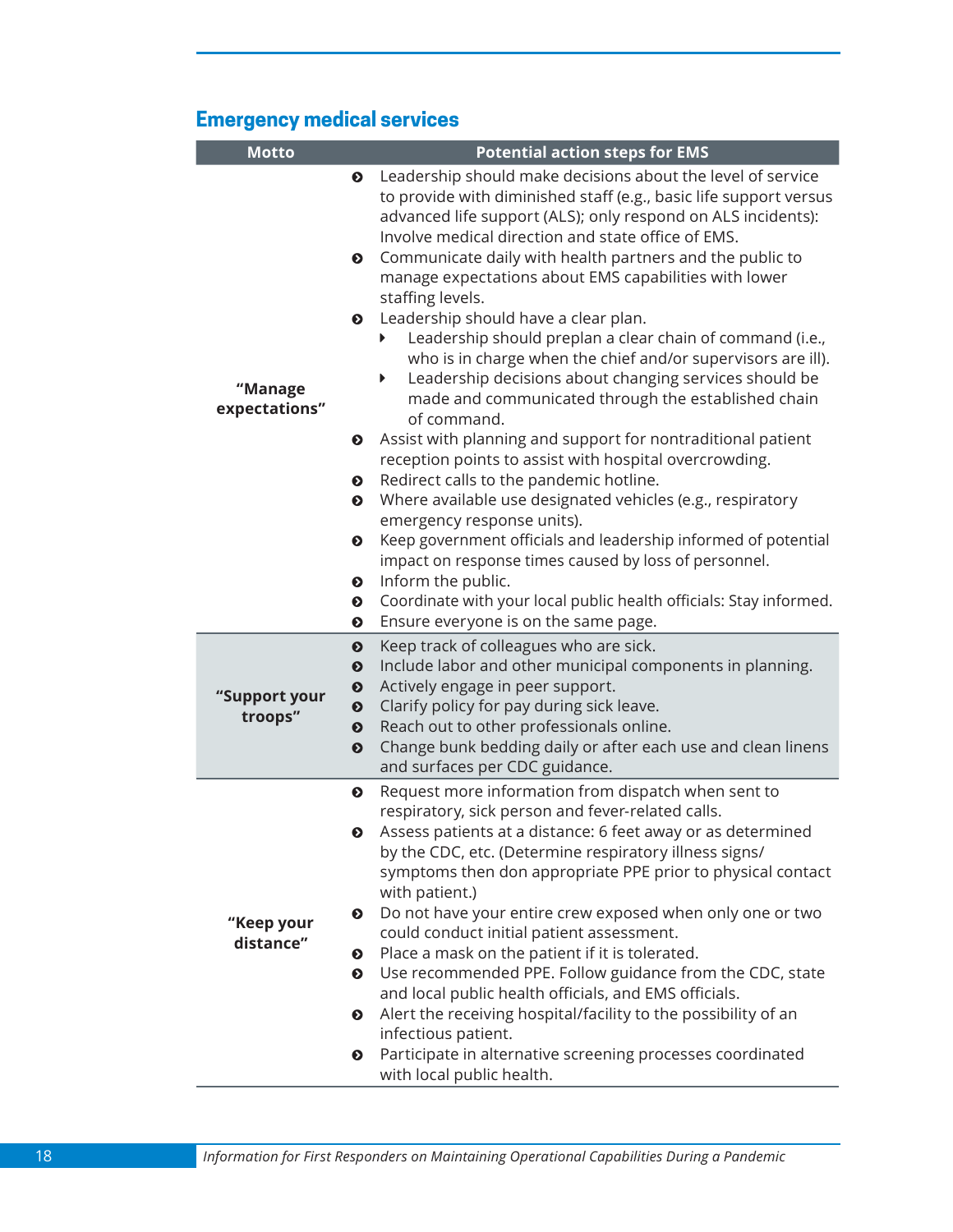<span id="page-30-0"></span>

| <b>Motto</b>                                 |                                                  | <b>Potential action steps for EMS</b>                                                                                                                                                                                                                                                                                                                                                                    |
|----------------------------------------------|--------------------------------------------------|----------------------------------------------------------------------------------------------------------------------------------------------------------------------------------------------------------------------------------------------------------------------------------------------------------------------------------------------------------------------------------------------------------|
| "Fresh air is your                           | $\bullet$                                        | Ventilate vehicles.                                                                                                                                                                                                                                                                                                                                                                                      |
| friend"                                      | $\bullet$                                        | Ensure good ventilation at all times.                                                                                                                                                                                                                                                                                                                                                                    |
| "Wipe it down,<br>wipe it out"               | $\bullet$<br>◐<br>◐<br>$\bullet$                 | Use wipes - not sprays - to decontaminate equipment<br>and exposed surfaces in vehicle post-response. Wipes are<br>recommended over sprays to avoid re-aerosolizing the germs<br>or bacteria on contact.<br>Place alcohol-based sanitizer in easily accessible locations.<br>Do not touch your face with gloved or unwashed hands.<br>Wash hands after cleaning equipment.                               |
| "Cleanliness is<br>nonnegotiable"            | $\bullet$<br>$\bullet$<br>◐<br>$\bullet$         | Assist with planning and support for nontraditional patient<br>reception points to assist with hospital overcrowding.<br>Control living and working environment (ventilation,<br>contamination and patient flow).<br>Decontaminate! Decontaminate! Decontaminate!<br>Shower and change clothes before leaving work: Go home<br>clean.                                                                    |
| "Assume the<br>worst - hope for<br>the best" | $\bullet$<br>$\bullet$<br>$\bullet$<br>$\bullet$ | Assume patients with respiratory symptoms have the virus.<br>Don approved PPE before entering the environment of a<br>patient with respiratory symptoms.<br>If they will tolerate it, place a mask on a patient with<br>respiratory symptoms.<br>Follow guidance from CDC, state and local public health<br>officials, and EMS officials.                                                                |
| "Green is not<br>always clean"               | $\bullet$<br>$\bullet$<br>$\bullet$              | Do not recycle/reuse anything that could be contaminated.<br>If you cannot clean it adequately, dispose of it.<br>Do not reuse any disposables, particularly gloves!                                                                                                                                                                                                                                     |
| "Rise to the<br>occasion"                    | $\bullet$<br>$\bullet$<br>◐<br>◐<br>◐            | Reduce number of shifts and lengthen shifts, e.g., "12 on, 12<br>off."<br>Consider special shift for two-earner families so one can stay<br>home to care for sick children.<br>Require overtime.<br>If someone has had the virus and returned to work, ask more<br>of them.<br>Identify who is "double-booked" (e.g., "I work in one<br>community, but I serve as a volunteer in another<br>community"). |
| "Stock up"                                   | ◐<br>$\bullet$<br>$\boldsymbol{\Theta}$<br>◐     | You have to have food, water and supplies for your station(s).<br>Stockpile the right things as soon as the potential for a<br>pandemic becomes known.<br>Purchase and store nutritious emergency food (e.g., beans,<br>rice).<br>Make contingency plans for water in case the city water<br>supply is compromised or if bottled water is no longer<br>delivered.                                        |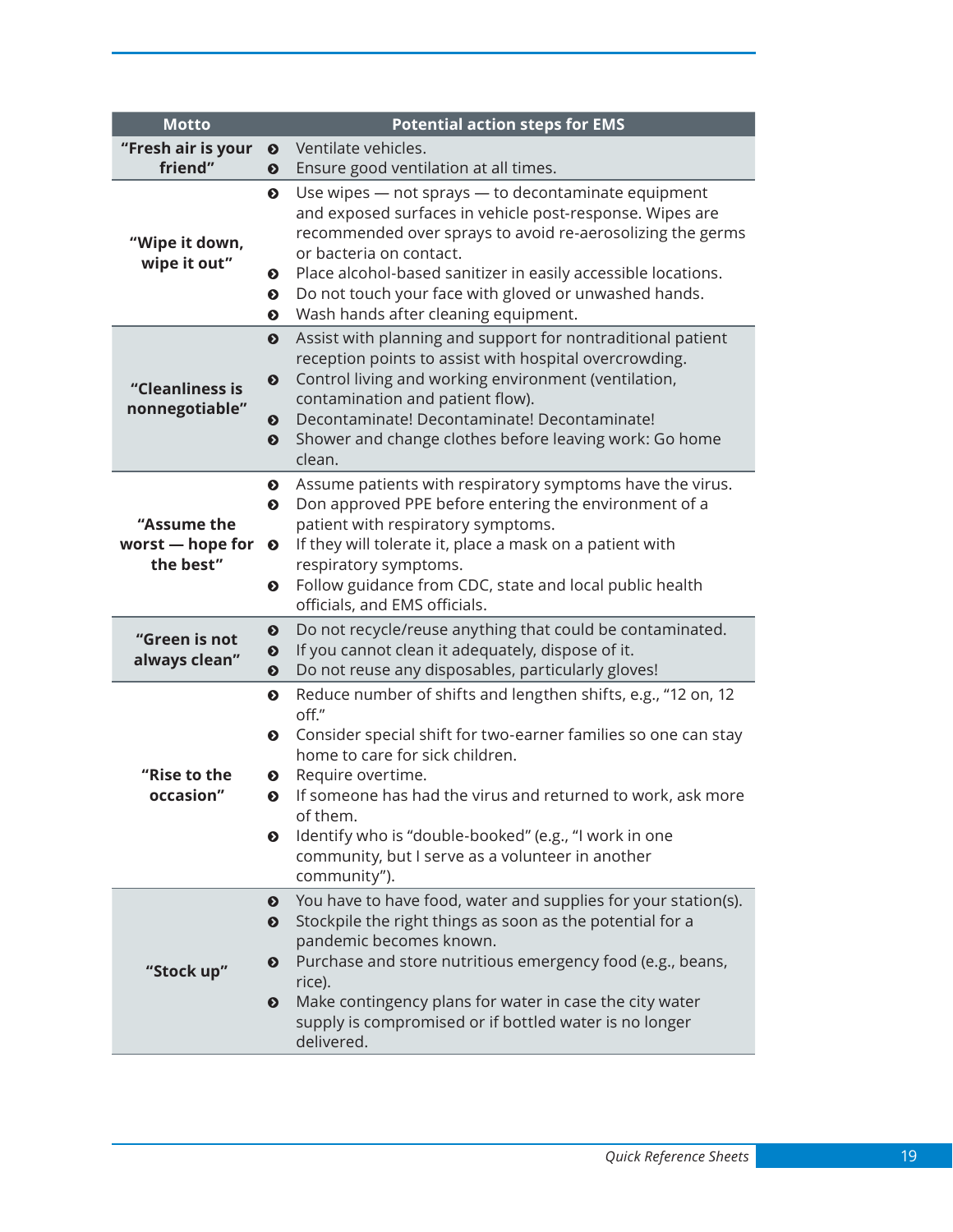| <b>Motto</b>                            | <b>Potential action steps for EMS</b>                                                                                                                                                                                                                                                                                                                                                                                                                                                                                                                                                                                                                                                                                                                                                      |
|-----------------------------------------|--------------------------------------------------------------------------------------------------------------------------------------------------------------------------------------------------------------------------------------------------------------------------------------------------------------------------------------------------------------------------------------------------------------------------------------------------------------------------------------------------------------------------------------------------------------------------------------------------------------------------------------------------------------------------------------------------------------------------------------------------------------------------------------------|
| "Two in, two out"                       | Watch for fatigue and stress.<br>◐<br>Increase hydration.<br>$\bullet$<br>Aggressively engage peer support.<br>◐<br>Augment peer support with auxiliaries.<br>$\bullet$<br>Use telephone for counseling to reduce exposure.<br>$\bullet$<br>Provide counseling/support for EMS provider families.<br>$\bullet$<br>Provide respite breaks for responders as needed.<br>◐                                                                                                                                                                                                                                                                                                                                                                                                                    |
| "We are all in this<br>together"        | If not already required, 100% vaccination should be<br>$\bullet$<br>encouraged for all personnel.<br>Vaccinate families if the vaccine is available for families.<br>$\bullet$<br>Vaccinate at the station while on shift. (Contact your local<br>$\mathbf{o}$<br>public health director/agency to provide vaccines to the<br>station).<br>If EMS personnel have authority to vaccinate in your state,<br>$\bullet$<br>coordinate with your EMS medical director to have them do<br>SO.<br>Develop local incentives for rewarding those who get<br>◐<br>vaccinated and strongly encouraging those who do not.<br>Utilize a rumor control system and provide education.<br>◐                                                                                                                |
|                                         | Lead by example: Leaders get vaccinated first.<br>◐                                                                                                                                                                                                                                                                                                                                                                                                                                                                                                                                                                                                                                                                                                                                        |
| "Mobilize the<br>reserves"              | Identify volunteers (e.g., personnel with basic first-aid and<br>$\bullet$<br>CPR skills, CERTs, Red Cross, Medical Reserve Corp, stay-at-<br>home parents).<br>Identify tasks for volunteers (first aid, vitals, driving and<br>◐<br>transporting patients to vehicles).<br>Identify potential conflicts with state and local regulations.<br>◐                                                                                                                                                                                                                                                                                                                                                                                                                                           |
| "Come out with<br>your hands<br>clean!" | Cover your coughs.<br>$\bullet$<br>Wash your hands and/or use hand sanitizer frequently per<br>$\bullet$<br>CDC guidance.<br>Wear appropriate PPE when working within an isolated area.<br>❸<br>Use only recommended PPE.<br>$\bullet$                                                                                                                                                                                                                                                                                                                                                                                                                                                                                                                                                     |
| "Train the way<br>you fight"            | Cancel routine training or do pandemic training instead.<br>$\bullet$<br>Train the volunteer force.<br>◐                                                                                                                                                                                                                                                                                                                                                                                                                                                                                                                                                                                                                                                                                   |
| "Business as<br>un-usual"               | Acknowledge the acceptance of increased risk (depleted<br>◐<br>workforce and increased call volume).<br>Anticipate that the situation will last for a long time.<br>◐<br>Cross-train staff.<br>◐<br>Cross-train with fire, law enforcement and 911.<br>$\bullet$<br>Familiarize neighboring EMS personnel with your equipment<br>$\bullet$<br>and vice versa.<br>Cross-train alternative drivers to drive ambulances if<br>◐<br>permissible under the law (e.g., bus drivers, security officers).<br>Fill fuel tanks more often.<br>$\bullet$<br>Check with hospitals about disposal of excess biohazard<br>$\bullet$<br>material.<br>Use recommended PPE.<br>◐<br>Review fatality management plans.<br>$\bullet$<br>Minimize response teams to minimize exposure (i.e., send<br>$\bullet$ |

20 *Information for First Responders on Maintaining Operational Capabilities During a Pandemic*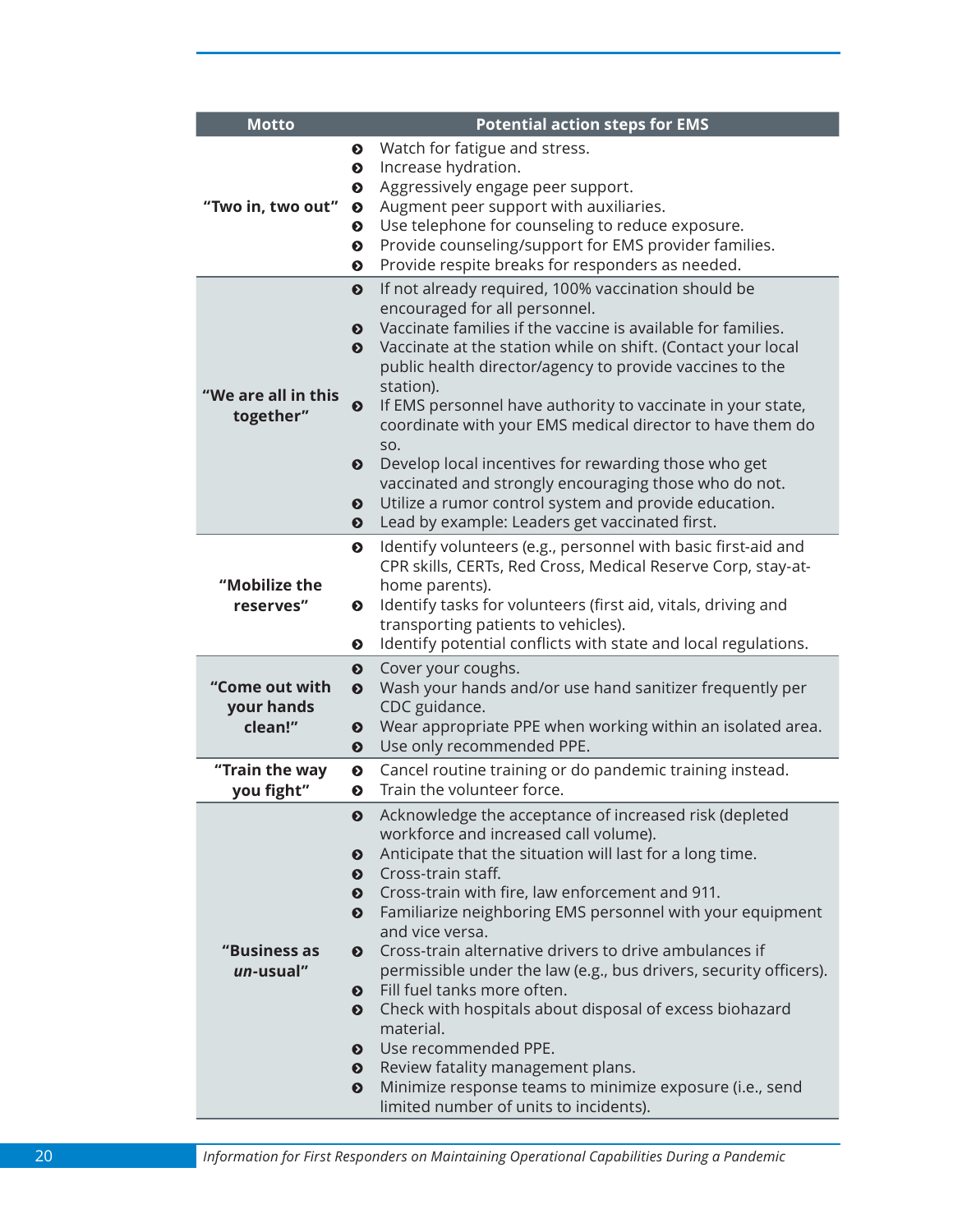## **911 telecommunications and emergency management**

| <b>Motto</b>              | Potential action steps for 911 telecommunications and<br>emergency management                                                                                                                                                                                                                                                                                                                                                                                                                                                                                                                                                                                                                                                                                                                                                                                                                                                                                                                                                              |
|---------------------------|--------------------------------------------------------------------------------------------------------------------------------------------------------------------------------------------------------------------------------------------------------------------------------------------------------------------------------------------------------------------------------------------------------------------------------------------------------------------------------------------------------------------------------------------------------------------------------------------------------------------------------------------------------------------------------------------------------------------------------------------------------------------------------------------------------------------------------------------------------------------------------------------------------------------------------------------------------------------------------------------------------------------------------------------|
| "Manning and<br>planning" | Keep your staff in the loop; listen to all their ideas and opinions.<br>$\bullet$<br>Define the triggers for calling up volunteers.<br>$\bullet$<br>Identify sources for your volunteer workforce.<br>$\bullet$<br>Identify potential volunteer assignments and tasks.<br>$\bullet$<br>What's your action plan? Plan for getting the word out that<br>$\bullet$<br>you need volunteers.<br>Train your volunteers now.<br>$\bullet$<br>If not required, encourage 100% vaccination for all personnel.<br>$\bullet$<br>Vaccinate families if the vaccine is available for them.<br>$\bullet$<br>Vaccinate at the station while on shift (contact your local public<br>$\bullet$<br>health director or agency to provide vaccines to the station).<br>Develop local incentives for rewarding those who get<br>$\bullet$<br>vaccinated and strongly encouraging those who do not.<br>Maintain joint rumor control system and provide information<br>$\bullet$<br>to staff and citizens.<br>Lead by example: Leaders get vaccinated first.<br>◐ |
| "Manage<br>expectations"  | Coordinate with key government officials for public health<br>$\bullet$<br>and emergency response.<br>Maintain current or establish new relationships early.<br>Review operation plans for call centers and information lines.<br>Þ<br>Plan to educate the community; decrease expectations for<br>▶<br>care.<br>Consult with other state and local call center officials.<br>▶<br>Plan for a single point of service in your community.<br>Consider multicommunity aid.<br>▶<br>Combine police, fire and EMS into one public safety<br>$\blacktriangleright$<br>answering point.<br>Consult with local hospital and public health officials.<br>$\bullet$<br>Consult with telecommunications providers to plan for<br>$\bullet$<br>telephone trees, hotlines, information lines, additional trunk<br>lines and potential lines for dispatchers telecommuting.<br>Review 911 pandemic protocols from national professional<br>❸<br>organizations.                                                                                          |
| "Business as<br>un-usual" | Acknowledge the acceptance of increased risk (depleted<br>$\bullet$<br>workforce and increased call volume).<br>Review state and local regulations and emergency orders to:<br>◐<br>Determine who receives service (visits to home or office<br>by EMS).<br>Determine who does not receive service.<br>▶<br>Determine how the "worried well" will be referred.<br>▶<br>Determine who is marginal to receive services.                                                                                                                                                                                                                                                                                                                                                                                                                                                                                                                                                                                                                      |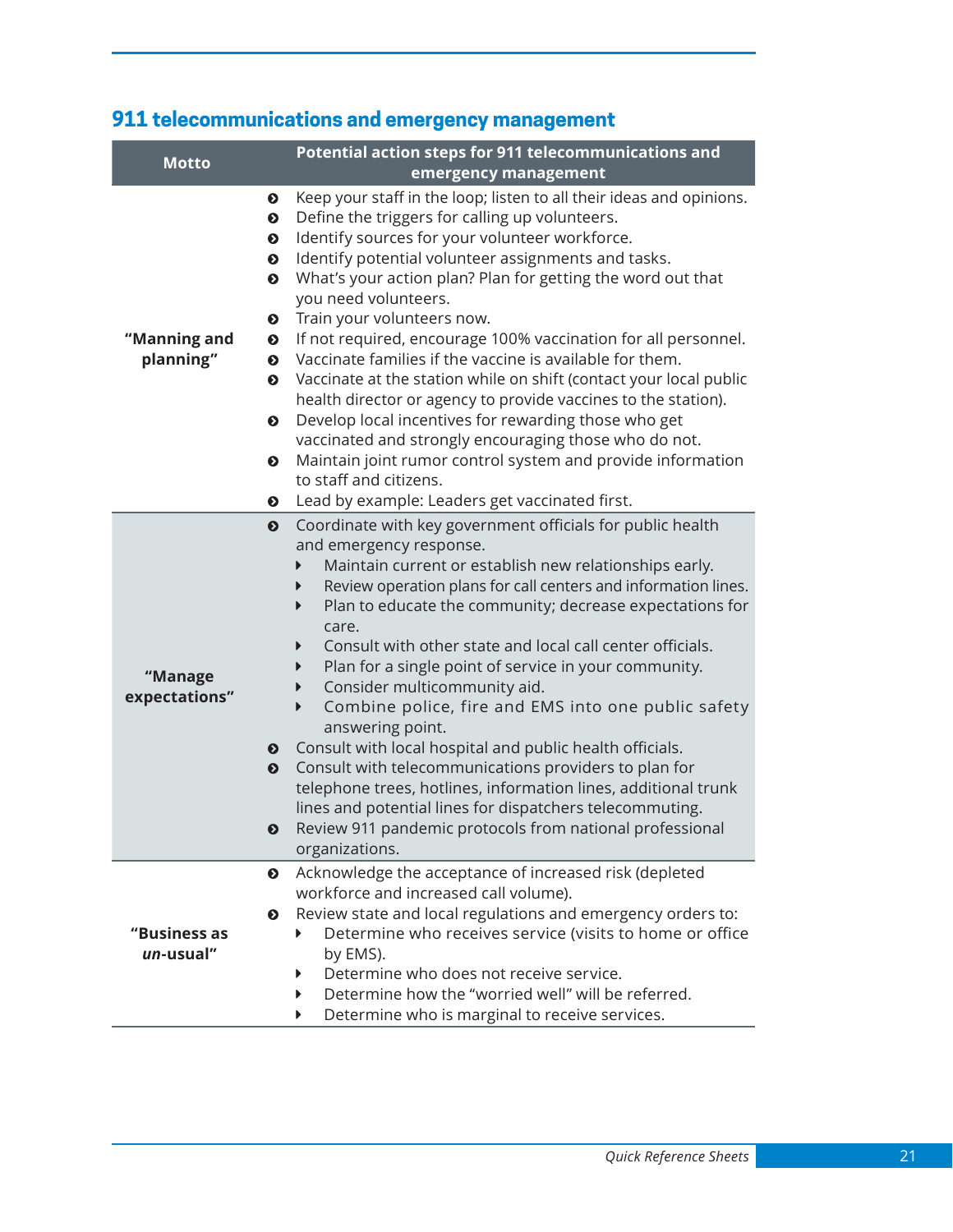| <b>Motto</b>                                                                                                                                                                                                                                                                                                                                                                                                                                                                                                                                                                                                                                                                                                                                                                                                                                                                                                                                                                                                                                                                                                                                                                                                                                                                                                                                                                                                                                                                                                                                                                                        | Potential action steps for 911 telecommunications and<br>emergency management                                                                                                                                                                                                                                                                                                                                                                                                                                                        |  |  |  |  |  |
|-----------------------------------------------------------------------------------------------------------------------------------------------------------------------------------------------------------------------------------------------------------------------------------------------------------------------------------------------------------------------------------------------------------------------------------------------------------------------------------------------------------------------------------------------------------------------------------------------------------------------------------------------------------------------------------------------------------------------------------------------------------------------------------------------------------------------------------------------------------------------------------------------------------------------------------------------------------------------------------------------------------------------------------------------------------------------------------------------------------------------------------------------------------------------------------------------------------------------------------------------------------------------------------------------------------------------------------------------------------------------------------------------------------------------------------------------------------------------------------------------------------------------------------------------------------------------------------------------------|--------------------------------------------------------------------------------------------------------------------------------------------------------------------------------------------------------------------------------------------------------------------------------------------------------------------------------------------------------------------------------------------------------------------------------------------------------------------------------------------------------------------------------------|--|--|--|--|--|
| "Working from<br>home - The<br>'what if'<br>model"                                                                                                                                                                                                                                                                                                                                                                                                                                                                                                                                                                                                                                                                                                                                                                                                                                                                                                                                                                                                                                                                                                                                                                                                                                                                                                                                                                                                                                                                                                                                                  | Define who is eligible to work from home.<br>◐<br>911 dispatcher/call center manager recovering from virus or<br>$\bullet$<br>staying at home as caretakers.<br>If possible, work toward an all-911 dispatch home-based<br>❸<br>workforce to reduce exposure.                                                                                                                                                                                                                                                                        |  |  |  |  |  |
| Prepare a series of statements and be prepared to blast out<br>$\bullet$<br>"Calls come<br>informational messages to the community via the reverse<br>$in - calls go$<br>911 call system, traditional media, blogs, email lists, social<br>out"<br>networks, text messaging, etc.<br>Host or participate in a virtual stakeholders' roundtable<br>$\bullet$<br>meeting and discuss lessons learned.<br>Contact officials in surrounding communities to coordinate<br>$\bullet$<br>"Prepare for<br>efforts and compare notes.<br>the next wave"<br>Continue searching for key partners to bolster infrastructure<br>$\bullet$<br>and resource needs.<br>Develop a coordinated call center system if one is not<br>◐<br>currently available.<br>Train staff on infection control.<br>◐<br>Cover your coughs.<br>$\bullet$<br>"Come out with<br>Wash your hands and/or use hand sanitizer frequently per<br>$\bullet$<br>your hands<br>CDC guidance.<br>clean!"<br>Disinfect consoles and related surfaces.<br>◐<br>Use only recommended PPE.<br>◐<br>Recognize that personnel have to take care of their families<br>$\bullet$<br>and plan accordingly.<br>Allow appropriate personnel to take the equipment home<br>◐<br>"Fireproof your<br>and possibly even respond from home.<br>family"<br>Encourage personnel at the operations center to communicate<br>$\bullet$<br>with their families when possible to relieve stress.<br>Encourage and expand webcam use to enable staff to keep in<br>◐<br>touch with their families.<br>If not already required, encourage 100% vaccination for all<br>◐ |                                                                                                                                                                                                                                                                                                                                                                                                                                                                                                                                      |  |  |  |  |  |
|                                                                                                                                                                                                                                                                                                                                                                                                                                                                                                                                                                                                                                                                                                                                                                                                                                                                                                                                                                                                                                                                                                                                                                                                                                                                                                                                                                                                                                                                                                                                                                                                     |                                                                                                                                                                                                                                                                                                                                                                                                                                                                                                                                      |  |  |  |  |  |
|                                                                                                                                                                                                                                                                                                                                                                                                                                                                                                                                                                                                                                                                                                                                                                                                                                                                                                                                                                                                                                                                                                                                                                                                                                                                                                                                                                                                                                                                                                                                                                                                     |                                                                                                                                                                                                                                                                                                                                                                                                                                                                                                                                      |  |  |  |  |  |
|                                                                                                                                                                                                                                                                                                                                                                                                                                                                                                                                                                                                                                                                                                                                                                                                                                                                                                                                                                                                                                                                                                                                                                                                                                                                                                                                                                                                                                                                                                                                                                                                     |                                                                                                                                                                                                                                                                                                                                                                                                                                                                                                                                      |  |  |  |  |  |
| "We are all in<br>this together"                                                                                                                                                                                                                                                                                                                                                                                                                                                                                                                                                                                                                                                                                                                                                                                                                                                                                                                                                                                                                                                                                                                                                                                                                                                                                                                                                                                                                                                                                                                                                                    | personnel.<br>Vaccinate families if the vaccine is available for them.<br>◐<br>Vaccinate at the dispatch center, EOC or other agency facility<br>◐<br>while on shift (contact your local public health director or<br>agency to provide vaccines to the station).<br>If EMS personnel have authority to vaccinate in your state,<br>$\bullet$<br>coordinate with your EMS medical director to have them do so.<br>Develop local incentives for rewarding those who get<br>◐<br>vaccinated and strongly encouraging those who do not. |  |  |  |  |  |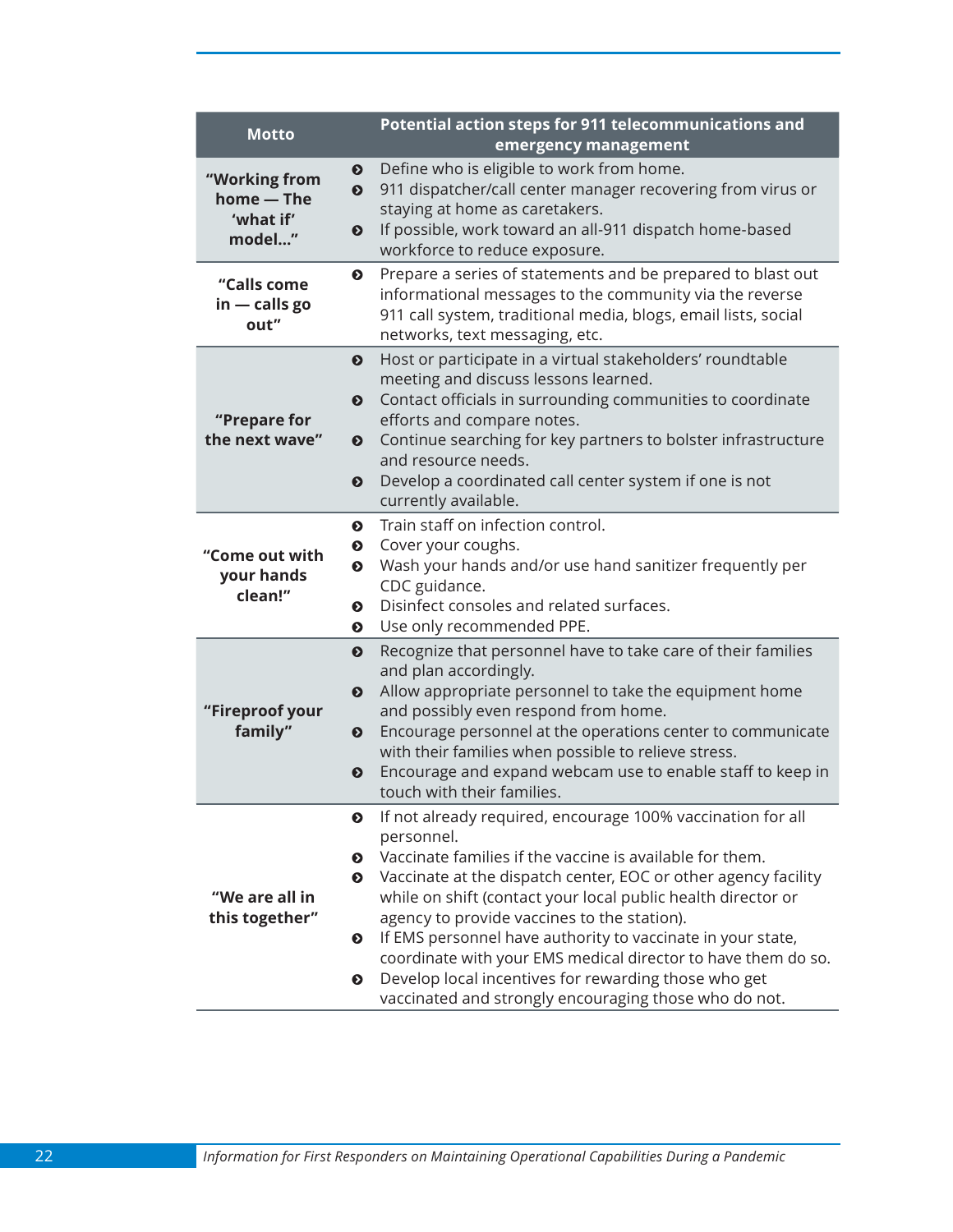## <span id="page-34-0"></span>Tools

Two tools are provided to help the first responder community plan for a pandemic.

### **Staff planning tool**

First is a tool to help an organization think about how it will continue to provide its essential functions during a pandemic and what functions may need to be deferred. It may help first responders identify their essential activities, staffing and needed skills.

The columns for "Reduction in Workforce" are for planning for the impact of a pandemic:

- $\odot$  What changes in operations will be needed to continue to perform the essential activity?
- $\odot$  What skills are necessary?

Table 1 is a form providing instructions for completion of the tool.

Table 2 is a sample form using information from a police department. Organizations may have different priorities, terms and skill sets, depending on the needs of the communities they serve.

Table 3 is a blank form for a planner to use as a template, either to write in organizationspecific information or to use as a Word document.

### **Activity to identify gaps in planning**

An activity to identify gaps in planning is provided in a scenario format with a timeline of events designed to help first responders think through what they would do if faced with a pandemic scenario. It is designed with some specific dates, but those dates are fictional. A pandemic could affect a community at any time.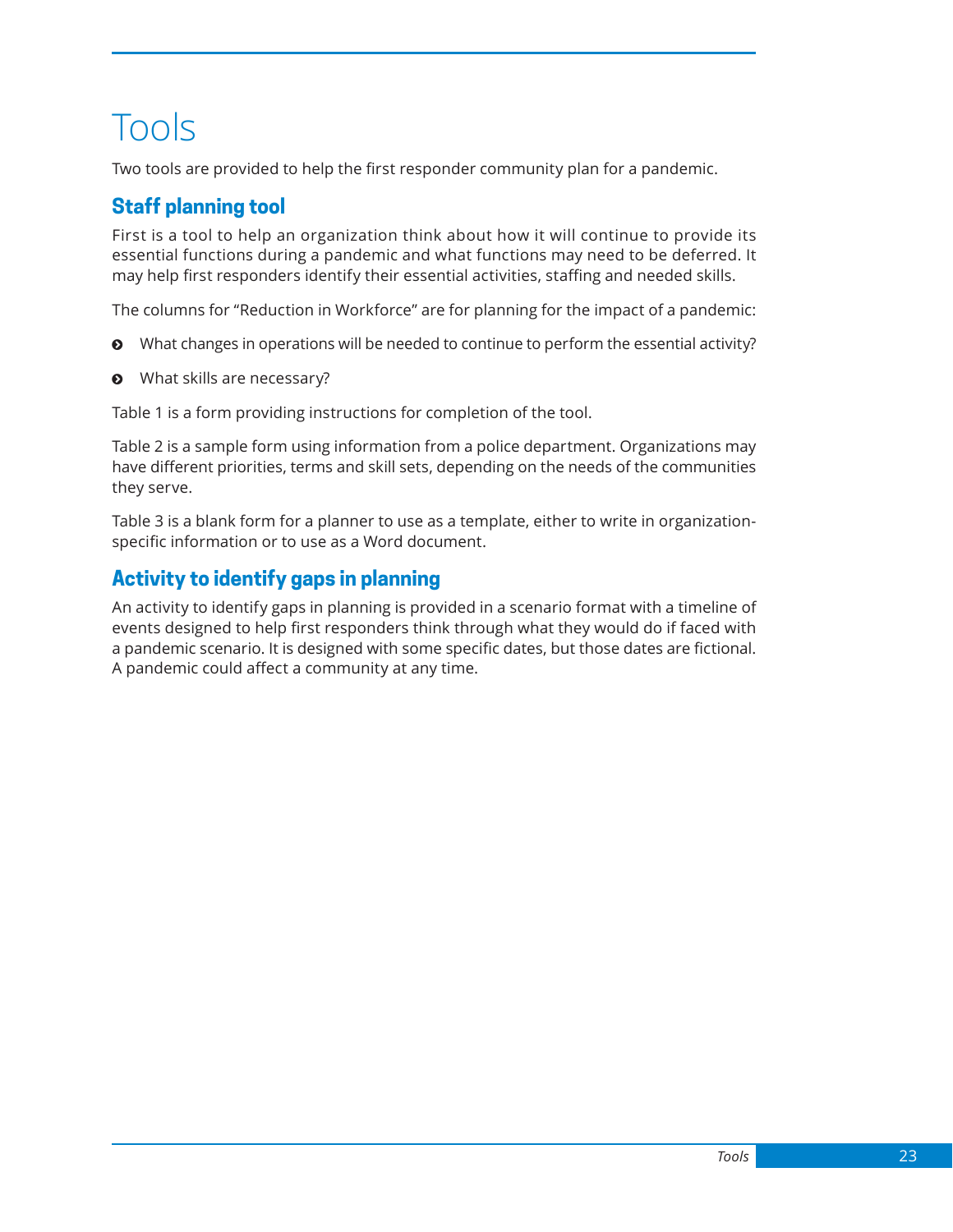| necessary<br>Specific<br>skills<br>Minimum<br>of people<br>required<br>number<br>acceptable?<br>of delivery<br>Standard<br>yes/no<br>performing this<br>to continue<br><b>operations</b><br>necessary<br>change in<br>List any<br>task<br>acceptable?<br>of delivery<br>Standard<br>yes/no | three essential<br>skills that are<br>necessary to<br>perform this<br>List one to<br>core task.<br>List the fewest<br>perform this<br>people you<br>number of<br>core task.<br>need to<br>changes will allow<br>your organization<br>write down what<br>staff are absent,<br>to perform this<br><u>If 40% of your</u><br>operational<br>core task. |                                                                                                                                                                                                                    |                                                                 |               |
|--------------------------------------------------------------------------------------------------------------------------------------------------------------------------------------------------------------------------------------------------------------------------------------------|----------------------------------------------------------------------------------------------------------------------------------------------------------------------------------------------------------------------------------------------------------------------------------------------------------------------------------------------------|--------------------------------------------------------------------------------------------------------------------------------------------------------------------------------------------------------------------|-----------------------------------------------------------------|---------------|
| Staff<br><b>Officers</b>                                                                                                                                                                                                                                                                   | staff (including<br>that typically<br>List the total<br>support this<br>perform or<br>volunteers)<br>number of<br>core task.                                                                                                                                                                                                                       |                                                                                                                                                                                                                    |                                                                 |               |
| deliver task<br>support or<br>Unit to<br>essential<br>List your<br>tasks<br>core/                                                                                                                                                                                                          | performs this<br>or group that<br>List the team<br>task.                                                                                                                                                                                                                                                                                           | Other                                                                                                                                                                                                              | Other                                                           | Discretionary |
| workforce                                                                                                                                                                                                                                                                                  | workforce<br>List any necessary<br>performing this<br>to continue<br>operations<br>changes in<br>task<br><b>Staff</b>                                                                                                                                                                                                                              | changes will allow<br>your organization<br>write down what<br>staff are absent,<br>to perform this<br>If 25% of your<br>operational<br>core task.<br>organization's<br>core tasks in<br>this column.<br>Enter your | Other activities<br>$^{\prime\prime}$ must do $^{\prime\prime}$ | "should do"   |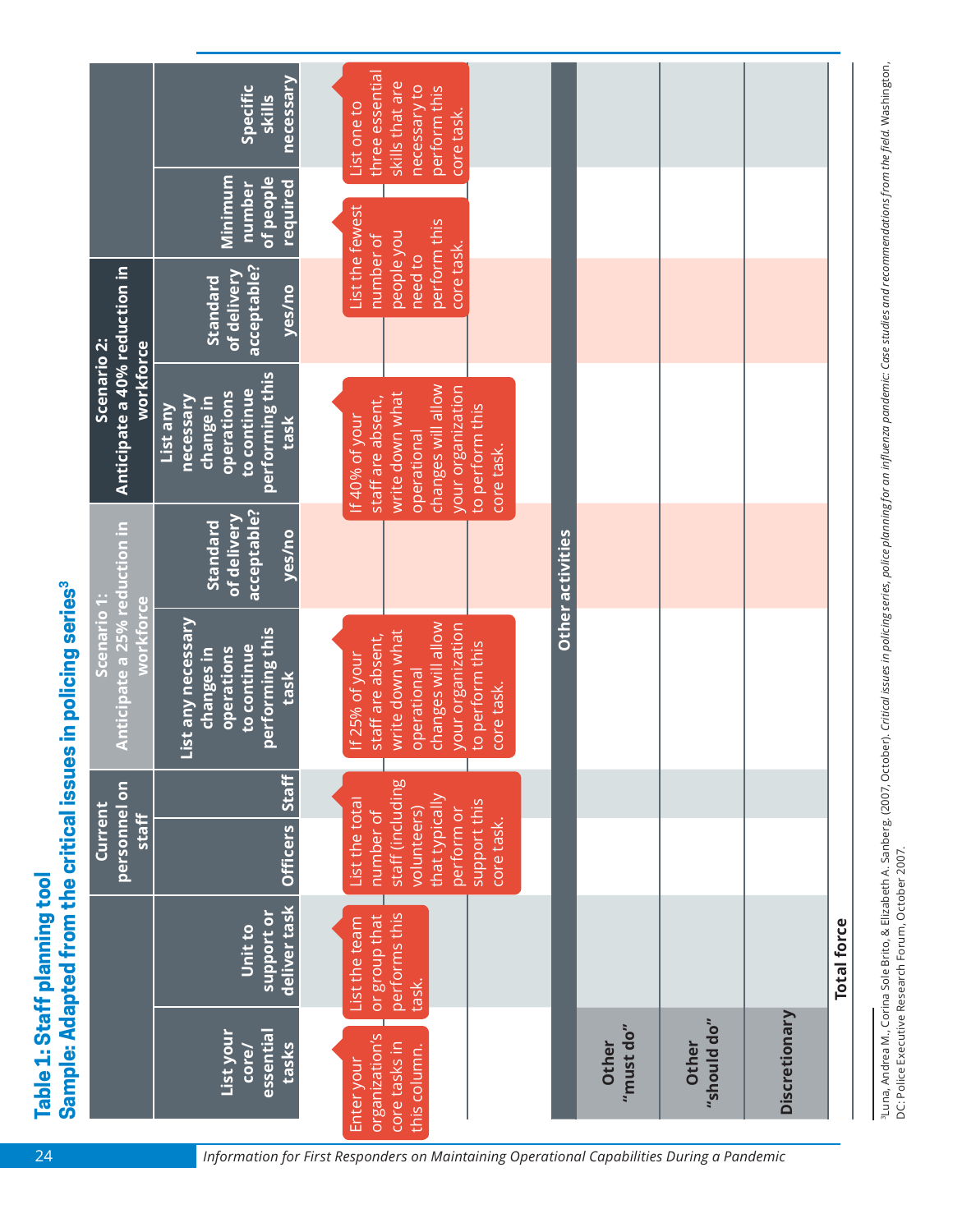|                                                      | DELINION DO DO DE LIBERTINA I DE LA PERSISTI                                          | Current                      |                | Scenario 1:                                                                              |                                                  | Scenario 2:                                                                                       |                                                  |                                                   |                                                      |
|------------------------------------------------------|---------------------------------------------------------------------------------------|------------------------------|----------------|------------------------------------------------------------------------------------------|--------------------------------------------------|---------------------------------------------------------------------------------------------------|--------------------------------------------------|---------------------------------------------------|------------------------------------------------------|
|                                                      |                                                                                       | personnel on<br><b>Staff</b> |                | Anticipate a 25% reduction in<br>workforce                                               |                                                  | Anticipate a 40% reduction in<br>workforce                                                        |                                                  |                                                   |                                                      |
| List your<br>essential<br>tasks<br>core/             | deliver task<br>support or<br>Unit to                                                 | Officers   Staff             |                | List any necessary<br>performing this<br>to continue<br>operations<br>changes in<br>task | acceptable?<br>of delivery<br>Standard<br>yes/no | performing this<br>to continue<br>operations<br>necessary<br><b>Change in</b><br>List any<br>task | acceptable?<br>of delivery<br>Standard<br>yes/no | of people<br>Minimum<br>required<br><b>number</b> | necessary<br>Specific<br>skills                      |
| Command and<br>control.                              | CAD room.                                                                             | $\infty$                     | $\overline{2}$ | equire staff to work<br>on rest days and/or<br>longer shifts.<br>∝                       |                                                  | Also, take officers<br>As for Scenario 1.<br>from response<br>teams.                              | yes                                              | $\overline{2}$                                    | CAD-training<br>staff only.                          |
| Response to<br>9-1-1 calls.                          | response<br><b>IBO</b> and<br>teams.                                                  | 240                          |                | Require staff to work<br>on rest days and/or<br>longer shifts.                           | yes                                              | Also, use PCSOs for<br>As for Scenario 1.<br>low grade calls.                                     | yes                                              | 84                                                | 2 advanced<br>and 4 basic<br>drivers on<br>each TDY. |
| investigation.<br>Crime                              | CID, crime<br>telephone<br>reporting<br>bureau.<br>desk,                              | <b>GO</b>                    | 25             | Require staff to work<br>on rest days and/or<br>longer shifts.                           | yes                                              | 1. Also, prioritize<br>As for Scenario<br>cases.                                                  | yes                                              | 27                                                | investigators<br>Accredited<br>for certain<br>roles. |
|                                                      |                                                                                       |                              |                |                                                                                          | Other activities                                 |                                                                                                   |                                                  |                                                   |                                                      |
| $^{\prime\prime}$ must do $^{\prime\prime}$<br>Other | pay, briefings.<br>PQs, process<br>gold groups,<br>respond to<br>incident<br>Critical | $\overline{\phantom{0}}$     | 30             | Staff required to work<br>on rest days and/or<br>longer shifts.                          | yes                                              | Also, take officers<br>As for Scenario 1.<br>from response<br>teams.                              | yes                                              | $\overline{ }$                                    |                                                      |
| "should do"<br>Other                                 | front counters.<br>Crime pattern<br>invoices, man<br>analysis, pay                    | $\overline{c}$               | $\frac{8}{18}$ | Staff required to work<br>on rest days and/or<br>longer shifts.                          | yes                                              | As for Scenario 1.<br>Also, open front<br>counters only<br>7 am - 7 pm.                           | yes                                              | $\overline{5}$                                    |                                                      |
| Discretionary                                        | liaison, local<br>open days.<br>recruiting,<br>Schools                                | 4                            | $\infty$       | activities at a reduced<br>Continue with<br>capacity.                                    | yes                                              | move resources to<br>Cease activities:<br>essential.                                              | OU                                               | $\sim$                                            |                                                      |
|                                                      | <b>Total force</b>                                                                    | 400                          | 120            |                                                                                          |                                                  |                                                                                                   |                                                  |                                                   |                                                      |

Table 2: Staff planning tool (example) **Table 2: Staff planning tool (example)**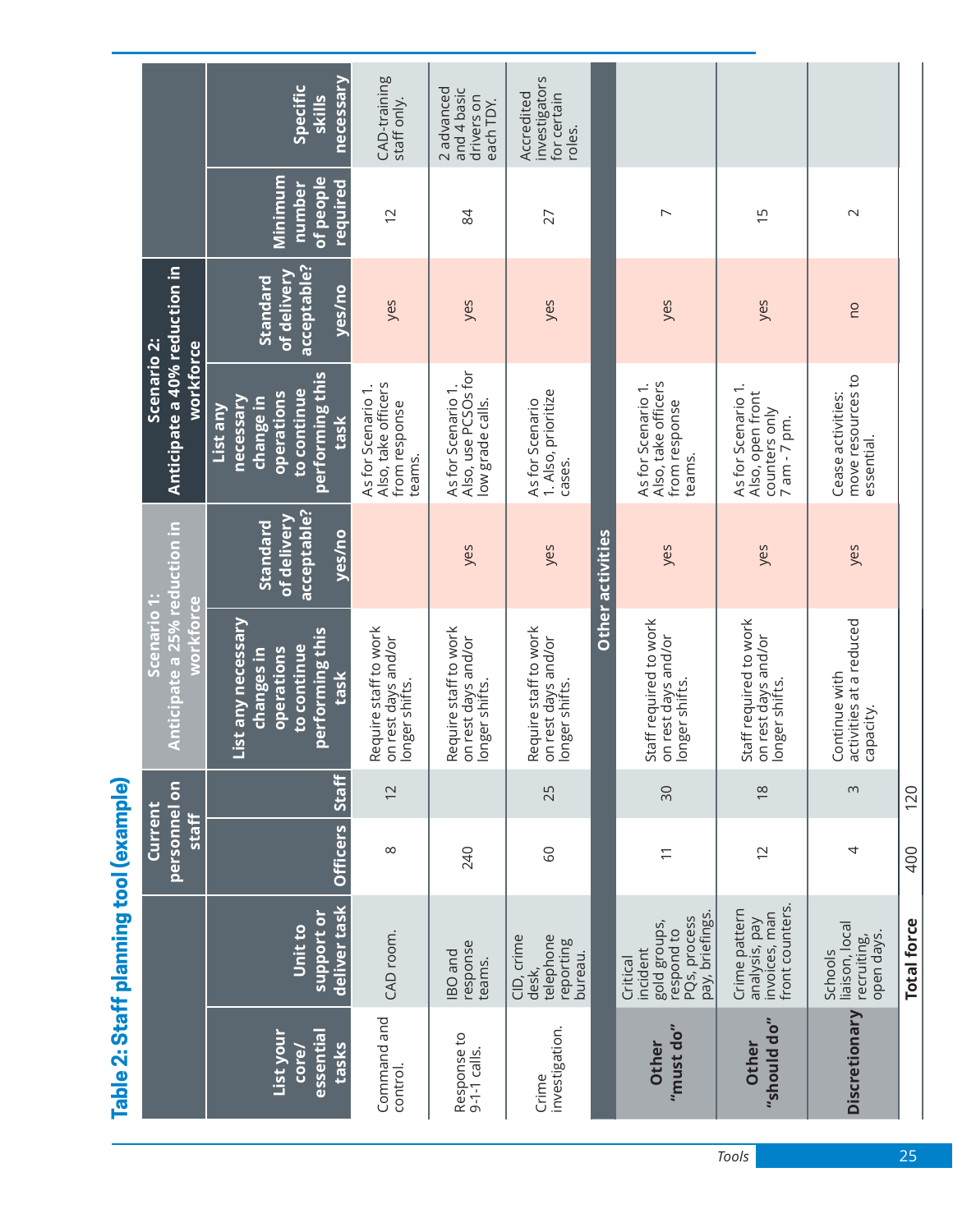|                                         |                                                           | necessary<br>Specific<br>skills                                                                        |  |                  |                                                      |                      |               |                    |
|-----------------------------------------|-----------------------------------------------------------|--------------------------------------------------------------------------------------------------------|--|------------------|------------------------------------------------------|----------------------|---------------|--------------------|
|                                         |                                                           | Minimum<br>of people<br>required<br>number                                                             |  |                  |                                                      |                      |               |                    |
|                                         |                                                           | acceptable?<br>of delivery<br><b>Standard</b><br>yes/no                                                |  |                  |                                                      |                      |               |                    |
|                                         | Anticipate a 40% reduction in<br>Scenario 2:<br>workforce | performing this<br>to continue<br><b>operations</b><br>necessary<br>change in<br>List any<br>task      |  |                  |                                                      |                      |               |                    |
|                                         |                                                           | acceptable?<br>of delivery<br>Standard<br>yes/no                                                       |  | Other activities |                                                      |                      |               |                    |
|                                         | Anticipate a 25% reduction in<br>Scenario 1:<br>workforce | List any necessary<br>performing this<br>to continue<br><b>operations</b><br><b>changes</b> in<br>task |  |                  |                                                      |                      |               |                    |
|                                         |                                                           | <b>Staff</b>                                                                                           |  |                  |                                                      |                      |               |                    |
|                                         | personnel on<br>Current<br><b>Staff</b>                   | <b>Officers</b>                                                                                        |  |                  |                                                      |                      |               |                    |
| Table 3: Staff planning tool (template) |                                                           | deliver task<br>support or<br>Unit to                                                                  |  |                  |                                                      |                      |               | <b>Total force</b> |
|                                         |                                                           | essential<br>List your<br>tasks<br><b>Core/</b>                                                        |  |                  | $^{\prime\prime}$ must do $^{\prime\prime}$<br>Other | "should do"<br>Other | Discretionary |                    |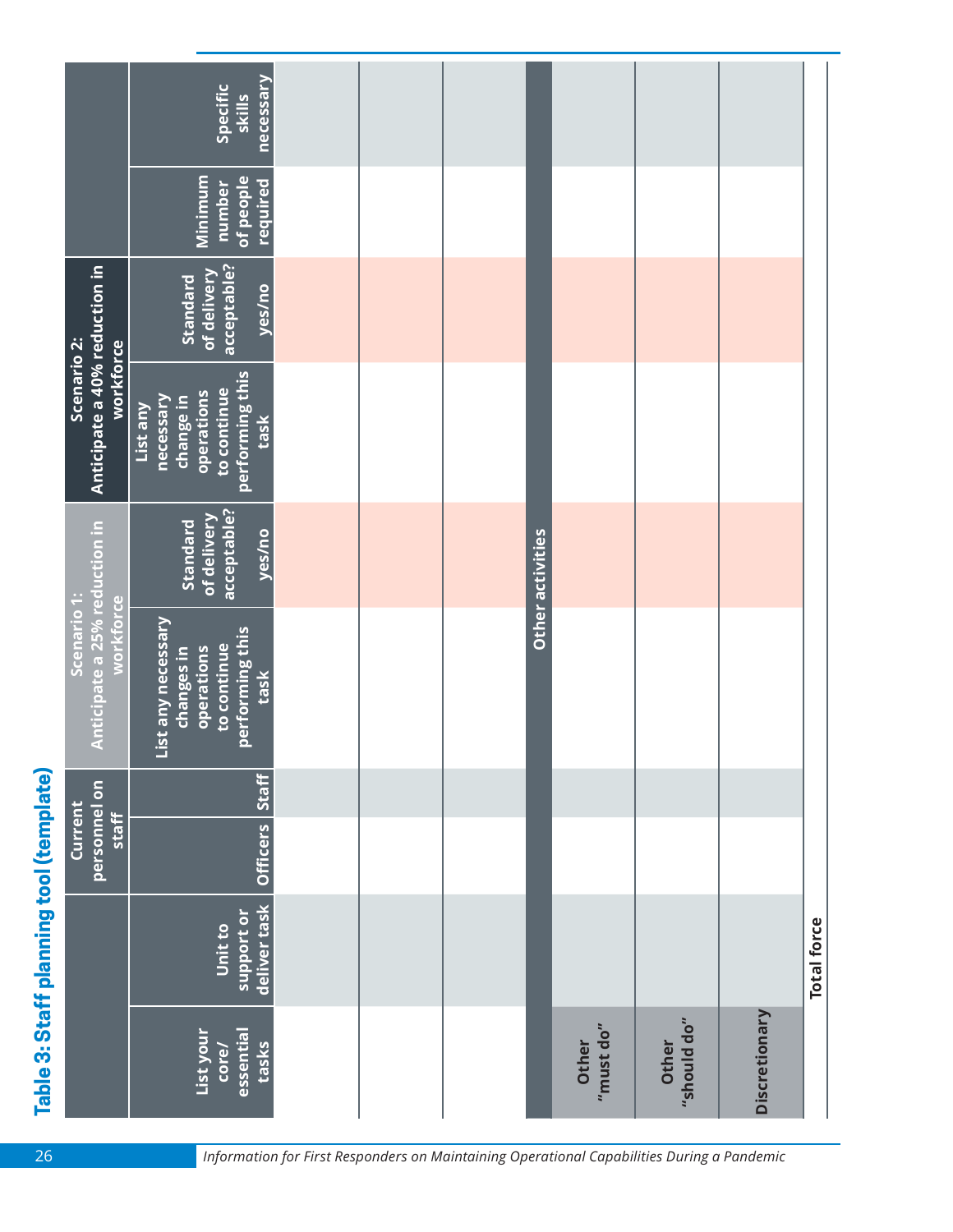### **Activity to identify gaps in planning**

The following activity is designed to generate discussion among your senior leadership about how to effectively respond to the range of impacts of a pandemic. It is a notional scenario designed to allow communities to consider what resources they have and plan accordingly.

Consider the events in this box, and take the time to ask these questions:

- $\bullet$  How would you adjust the performance of your missionessential functions while dealing with these scenarios?
- $\odot$  How would you protect the workforce and their families?
- $\odot$  Can you continue to provide the expected level of services within your area of responsibility?
- $\odot$  How many days of supplies and equipment do you have now?
- What are your capabilities for communicating with your community to manage the large numbers of people seeking care?
- $\odot$  What is the best way to deal with union rules and regulations? Deal with them now rather than later?
- $\odot$  Who is in charge when the usual leaders are not available?
- $\odot$  How and where may I get the vaccine?
- $\odot$  What is the contact information for the state or local public health office that will be distributing the vaccine?

### First responders pandemic activity: A notional scenario

#### **Imagine if…**

**Day 1.** Local and national media outlets begin running stories on pandemic cases throughout the nation, increasing public concerns.

**Day 14.** Your state health department confirms five deaths within your state.

**Day 15.** The federal government reports that it has begun vaccine production for the novel pandemic strain.

**Day 20.** Local public school officials report increased absenteeism. Public health officials cannot conclude to what degree this is self-quarantining or the result of actual infection. **Day 23.** Your state health department confirms the first case in your region. Local public schools close as a precaution.

**Day 28.** A number of staff members call out of work as a result of childcare issues due to the closure of their children's schools. **Day 30.** Local hospitals and clinics report a large increase in patients presenting flu-like symptoms. Large numbers of "worried well" are clogging the medical system due to media coverage of the situation.

**Day 33.** Seven employees arrive at work with flu-like symptoms. **Day 34.** You receive a call from a staff member asking whether they should come to work, as their child is ill with flu-like symptoms.

**Day 35.** The union official calls asking for documentation of personal protection, sick leave and health insurance issues. Will persons who are out of sick leave still be paid if they stay home or should they report to work ill?

**Day 40.** Several key managers and administrators stay home from work to care for ill family members (no day care is available).

**Day 44.** Human resources reports that 15% of your workforce that has direct interaction with the public is on leave. Additionally, over 40% of one division is on leave.

**Day 49.** Your PPE supplier is unable for at least two months to provide you with the N95 masks and hand gel you ordered.

**Day 54.** Human resources reports that 25% of your total workforce is on leave. Over 10% of your workforce is on leave without pay because they have exhausted their sick leave.

**Day 60.** A key staff member is in critical condition at the local hospital with a confirmed case of the novel virus.

**Day 65.** You receive a request to provide assistance to a neighboring jurisdiction due to its diminished workforce.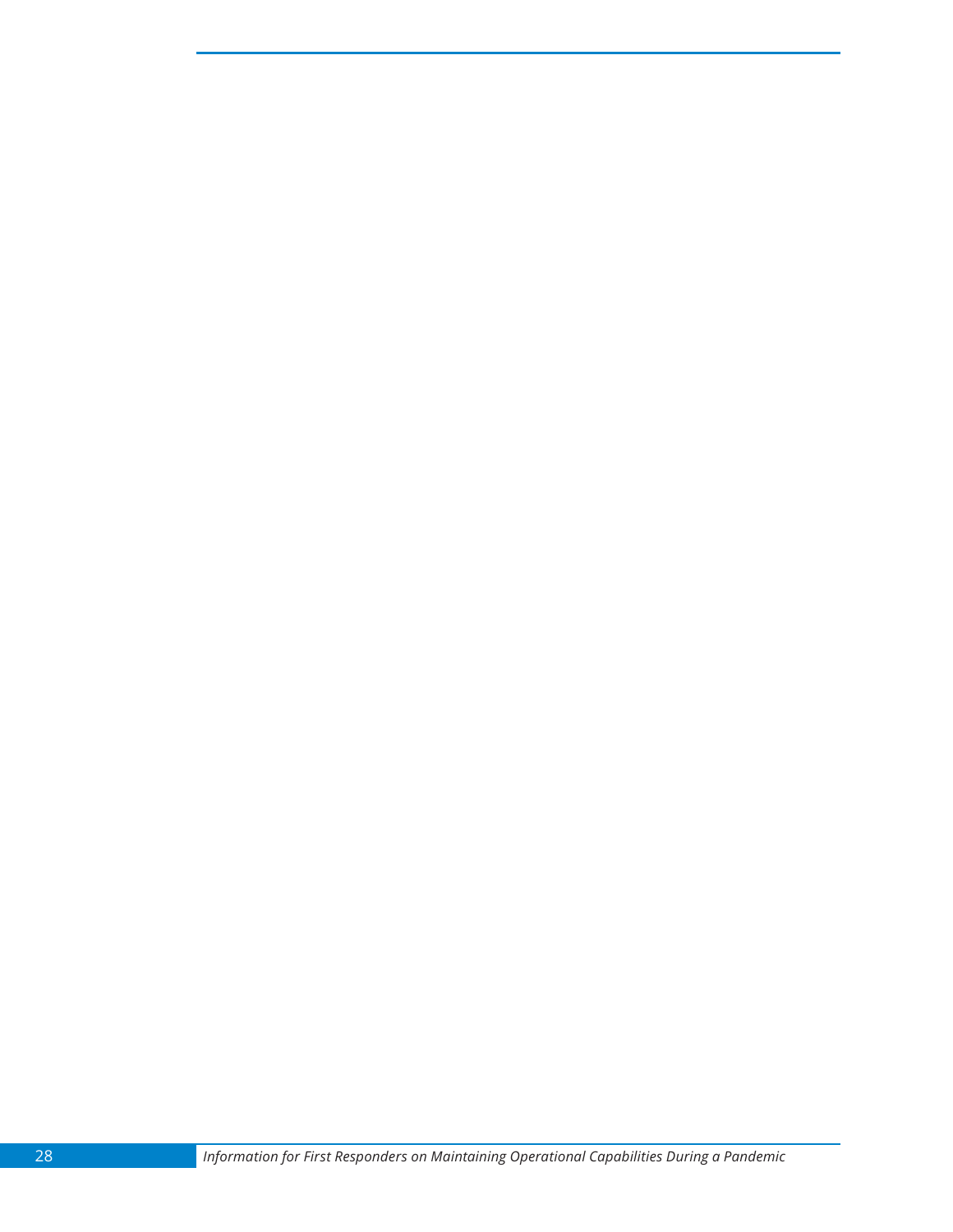## <span id="page-40-0"></span>Background Information

This "Information for First Responders" is designed to help first responders identify potential actions to maintain operations and ensure workforce protection in a pandemic environment. This document was developed as a result of a joint effort by the Department of Homeland Security's Office of Health Affairs and U.S. Fire Administration with major contributions from a working group of first responders (see Appendix A). It provides supplemental information to "Pandemic Influenza: Best Practices and Model Protocols" (April 2007) and to the Federal Emergency Management Agency (FEMA) "[IS-520:](https://training.fema.gov/is/courseoverview.aspx?code=IS-520) [Introduction to Continuity of Operations Planning for Pandemic Influenza](https://training.fema.gov/is/courseoverview.aspx?code=IS-520)s" online course (October 2013) and "[IS-522: Exercising Continuity Plans for Pandemics](https://training.fema.gov/is/courseoverview.aspx?code=IS-522)" (August 2010).

First responders have a critical role in prehospital emergency care and must continue to provide this essential service as well as the many emergency response roles in a community. The first responder community includes the following services: fire, EMS, law enforcement, emergency management and 911 call centers. For many of these services, volunteers make up a significant portion of the workforce.

During a pandemic, workloads will increase and staff sizes will diminish as employees and their families become ill. Contingency planning now can help reduce the worst impacts: smart planning can save lives.

As incidents change in size, scope and complexity, first responders must adapt to meet requirements. The number, type and sources of resources must be able to expand rapidly to meet needs associated with a given incident. For the duration of a response, and as needs grow and change, responders must remain nimble and adaptable. Equally, the overall

### Continuity of Operations

Key objectives of Continuity of Operations (COOP) are:

- $\odot$  Ensure the performance of an agency's essential functions.
- $\odot$  Reduce loss of life by minimizing damage and losses.
- $\odot$  Ensure successful succession for leadership positions.
- $\odot$  Reduce or mitigate disruptions to operations.
- $\odot$  Ensure that agencies have alternative facilities from which to operate.
- $\odot$  Protect essential facilities, equipment, vital records and other assets.
- $\odot$  Achieve a timely and orderly recovery and resume normal full services.

For more information on COOP, go to [https://www.fema.gov/policy-plans](https://www.fema.gov/policy-plans-evaluations)[evaluations](https://www.fema.gov/policy-plans-evaluations).

response should be flexible as it transitions from the response effort to recovery.

### **Continuity of operations during a pandemic4**

A pandemic threatens to disrupt the essential services and operations within and across our nation. Whenever national disease containment strategies fail, first responders may find themselves thrust to the frontlines in this public health battle.

While the severity of any particular disease outbreak may vary, the potentially catastrophic impact of a pandemic demands that organizations engage in contingency planning and preparedness efforts. Traditional business contingency planning requires identifying essential functions and people. Pandemic planning recommends that organizations refine their definition of "essential" if they are to continue providing critical goods and services.

<sup>4</sup>Department of Homeland Security. (September 2006). *Pandemic influenza: Preparedness, response, and recovery: Guide for critical infrastructure and key resources*. [www.dhs.gov/sites/default/files/publications/cikrpandemic](http://www.dhs.gov/sites/default/files/publications/cikrpandemicinfluenzaguide.pdf) influenzaguide.pdf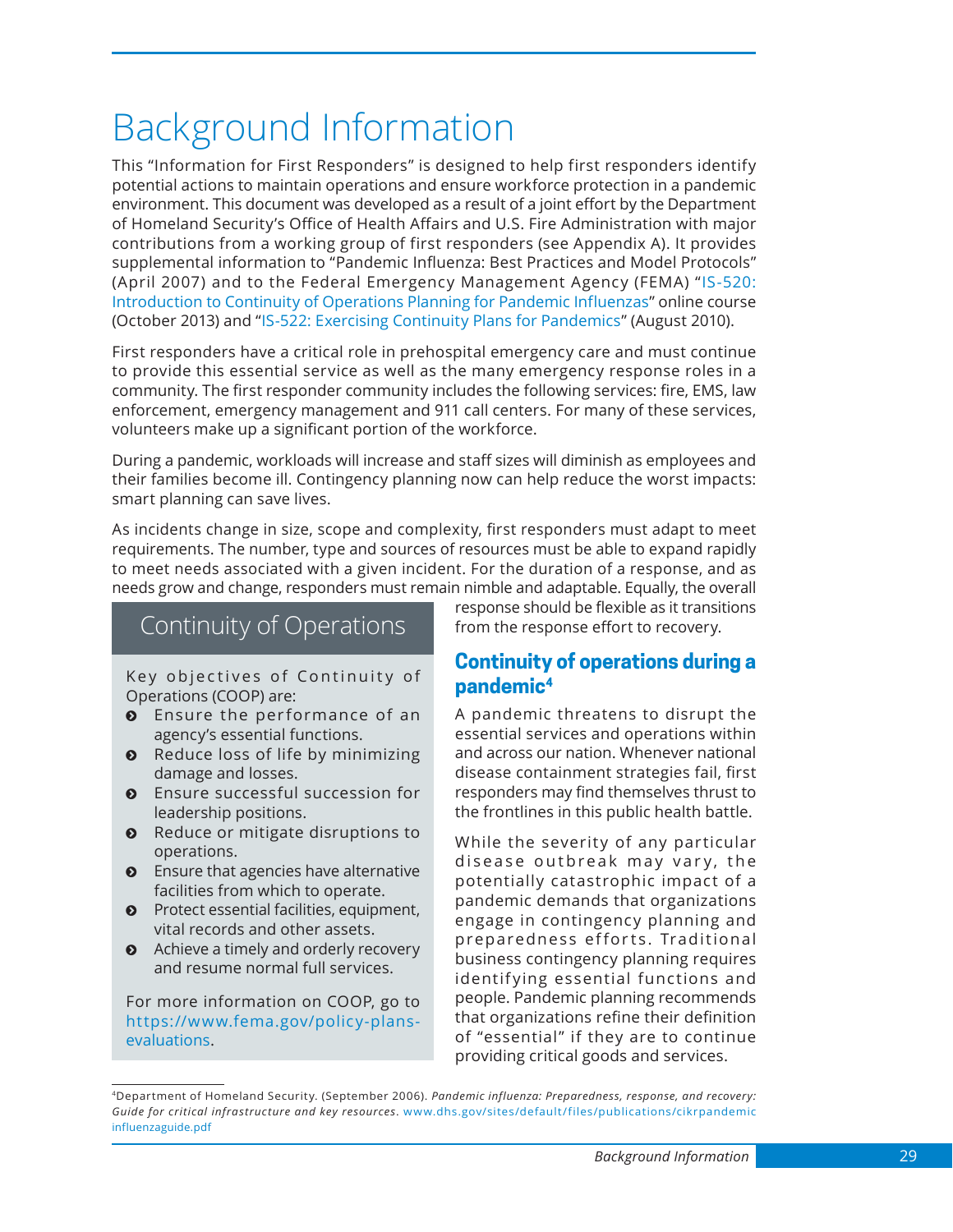### <span id="page-41-0"></span>**Planning for a pandemic5**

Seasonal influenza in the United States results in approximately 36,000 deaths and 226,000 hospitalizations each year. A pandemic occurs when a new strain of influenza or another virus (e.g., Ebola, coronavirus, SARS, MERS, etc.) emerges that is able to infect humans and be passed among them.

Three human influenza pandemics have occurred in the past 100 years. Each resulted in illness in approximately 30% of the world population and death in between 0.2% and 2% of those infected. It is projected that a modern pandemic could lead to the deaths of between 200,000 and 2 million U.S. citizens.

### Planning principles

The challenge of developing an all-hazards plan for protecting lives, property and the environment is made easier if the emergency planners apply the following principles to the planning process:

- $\theta$  Planning is an orderly, analytical, problem-solving process. It follows a set of logical steps from plan initiation to analysis of objectives, to development and comparison of ways to achieve the objectives, and to selection of the best solution.
- $\odot$  **Plans guide preparedness activities.** They provide a common framework to guide preparedness by establishing the desired end state and the tasks required to accomplish it. This process identifies the capabilities required.
- $\odot$  **Planning helps deal with complexity.** Homeland security problems are most often a complex set of interrelated problems. The "National Strategy for Homeland Security" attaches special emphasis to planning for catastrophic events with "the greatest risk of mass casualties, massive property loss, and immense social disruption."<sup>6</sup>
- $\odot$  **Emergency planning addresses all hazards.** The causes of emergencies can vary greatly, but many of the effects do not. This means planners can address emergency functions common to all hazards in the basic plan instead of having unique plans for every type of hazard.
- $\odot$  **Emergency planning does not need to start from scratch.** Planners should take advantage of others' experience. The state is a valuable resource for the local jurisdiction. Many states publish their own standards and guidance for emergency planning, conduct workshops and training courses, and assign their planners to work with local planners.
- $\odot$  **Planning depicts the anticipated environment for action.** This promotes early understanding and agreement on planning assumptions and risks, and it provides the context for interaction. Effective planning identifies clear tasks and purposes, promotes frequent interaction among stakeholders, guides preparedness activities, establishes procedures for implementation, provides measures to synchronize actions, and allocates or reallocates resources. It can also serve, at least in part, as a substitute for experience.
- $\odot$  **Planning must involve all partners.** Just as a coordinated emergency response depends on teamwork, good emergency planning requires a team effort. The most realistic and complete plans are prepared by a team that includes representatives of the departments, agencies, the private sector and nongovernmental organizations that will have to execute the plan.

<sup>5</sup>Centers for Disease Control and Prevention. (2017, June 15). *National pandemic strategy.* Retrieved from [https://www.cdc.gov/](https://www.cdc.gov/flu/pandemic-resources/national-strategy/) [flu/pandemic-resources/national-strategy/](https://www.cdc.gov/flu/pandemic-resources/national-strategy/)

<sup>6</sup>U.S. Department of Homeland Security. (2002 July). *National strategy for homeland security*. Retrieved from [https://www.dhs.](https://www.dhs.gov/sites/default/files/publications/nat-strat-hls-2002.pdf) [gov/sites/default/files/publications/nat-strat-hls-2002.pdf](https://www.dhs.gov/sites/default/files/publications/nat-strat-hls-2002.pdf)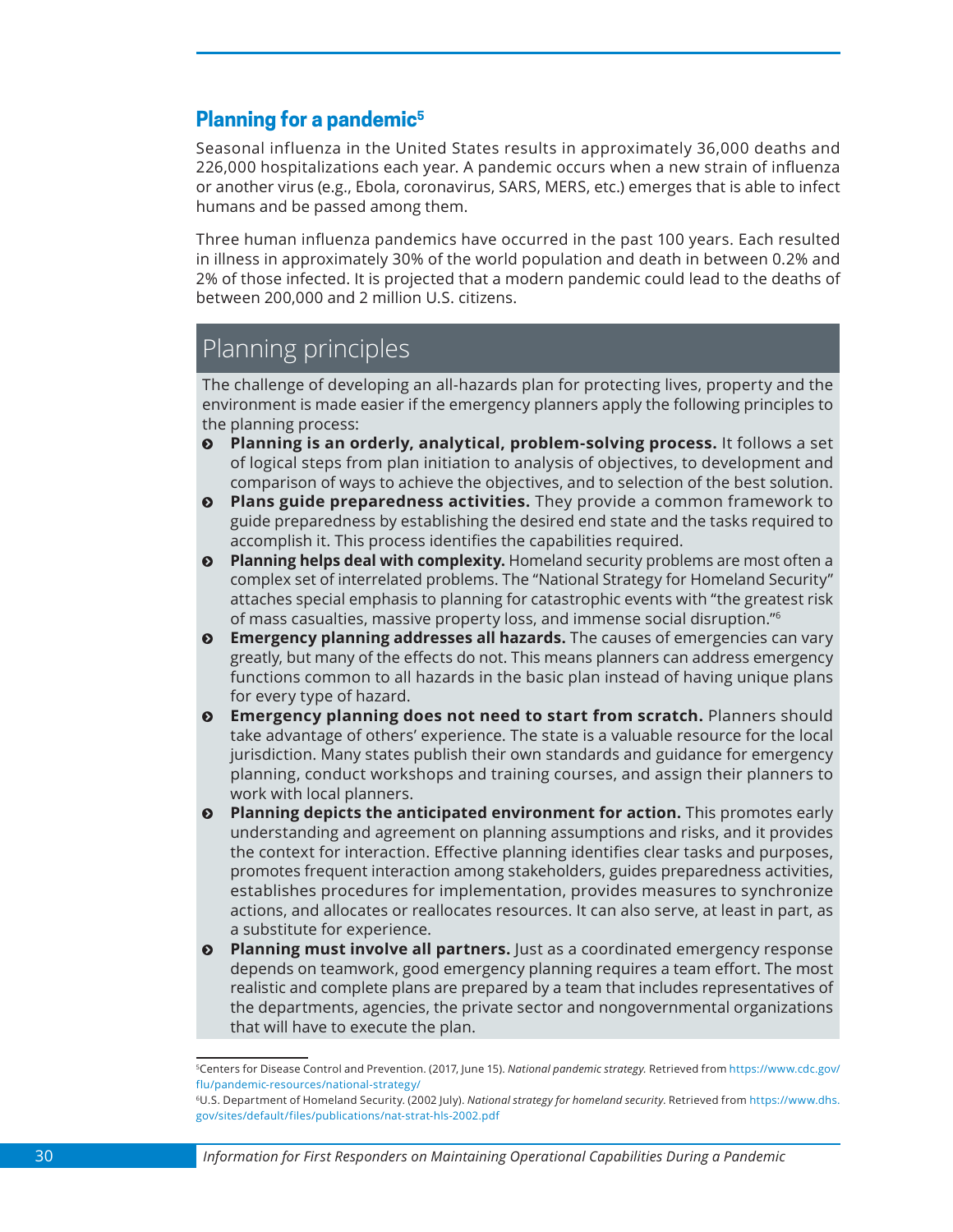<span id="page-42-0"></span>The U.S. federal government recommends that government entities and the private sector plan with the assumption that there will be substantial absenteeism among staff during a severe pandemic. Absenteeism will increase due to personal illness or incapacitation, quarantine, and because employees may be caring for ill family members, caring for children dismissed from school, following public health guidance, or simply staying at home out of safety concerns.

During a pandemic, the appropriate and thorough application of infection control measures in health care facilities, the workplace, the community and for individuals at home can limit transmission and delay the spread of the virus.

State, territorial, tribal and local officials should be prepared to face challenges in the availability of essential commodities, demands for health care services that exceed existing capacity, and public pressure to enforce infection control measures in ways that may hinder the delivery of emergency services and supplies and exacerbate the economic repercussions of the pandemic.

For the most up-to-date, accurate information and guidance on a current pandemic, agencies shall utilize CDC, National Institute for Occupational Safety and Health (NIOSH), and OSHA online resources, as well as state, local, tribal or territorial departments of health, departments of labor or equivalents. The World Health Organization (WHO) also provides worldwide information on pandemics.

- CDC <https://www.cdc.gov/>
- NIOSH <https://www.cdc.gov/niosh/index.htm>
- OSHA <https://www.osha.gov/>
- WHO <https://www.who.int/>

#### **Potential impacts of a pandemic**

No area of the United States is likely to be spared. In terms of its scope, the impact of a severe pandemic may be more comparable to that of a war or a widespread economic crisis than to a hurricane, earthquake or act of terrorism. A pandemic presents significant challenges to public-service response organizations and the communities they serve.

Typical approaches to obtaining or providing mutual-aid assistance across jurisdictions will be hindered by an anticipated substantial absenteeism of the local workforce as well as that of neighboring communities. All sector planning groups should work together to implement effective preparedness and protective strategies.

Plans and procedures must be developed, tested and refined to ensure that public-service responders remain healthy and that essential capabilities to protect communities remain viable and available in the event of a pandemic.

Potential impacts of a pandemic include:<sup>7</sup>

- $\odot$  **Workforce absenteeism.** In a pandemic, absenteeism rates may be substantial.
- $\odot$  **Global reach and rapid spread.** Typical disaster response mechanisms and methods (e.g., shifting available resources from safe areas to affected areas) may prove impossible when all areas are affected.

<sup>7</sup>U.S. Department of Homeland Security. (2006, September 19). *Pandemic influenza: Preparedness, response, and recovery: Guide for critical infrastructure and key resources.* Retrieved from [www.dhs.gov/sites/default/files/publications/cikrpandemicinfluenzaguide.pdf](http://www.dhs.gov/sites/default/files/publications/cikrpandemicinfluenzaguide.pdf)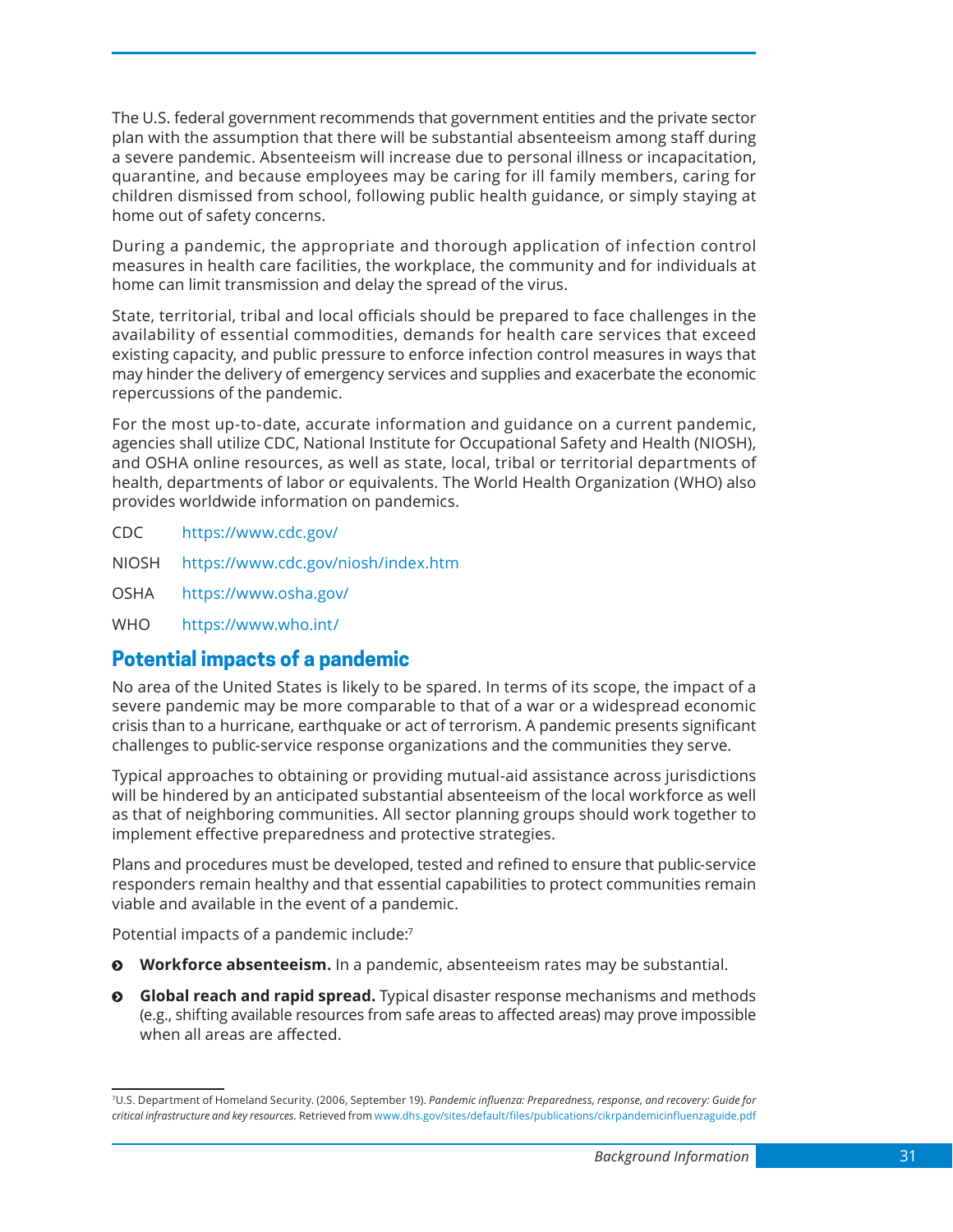- $\odot$  **Duration and "waves."** A pandemic wave may linger in a community for six to eight weeks, and several waves can occur in the same community.
- $\circ$  **Supply chain and delivery networks.** Anticipate the loss of critical services and delivery of essential commodities, such as chlorine (for water purification), gasoline, food and medical supplies. Develop contingency plans.
- $\odot$  **Health care delivery and public health.** Each pandemic virus has a different percentage of those infected who may need medical intervention. Use CDC information to guide your planning, etc. <https://www.cdc.gov/>

FEMA also has continuity planning information for pandemics:

Ready.gov <https://www.ready.gov/pandemic>

FEMA Pandemic Influenza Template <https://www.fema.gov/media-library/assets/documents/93250>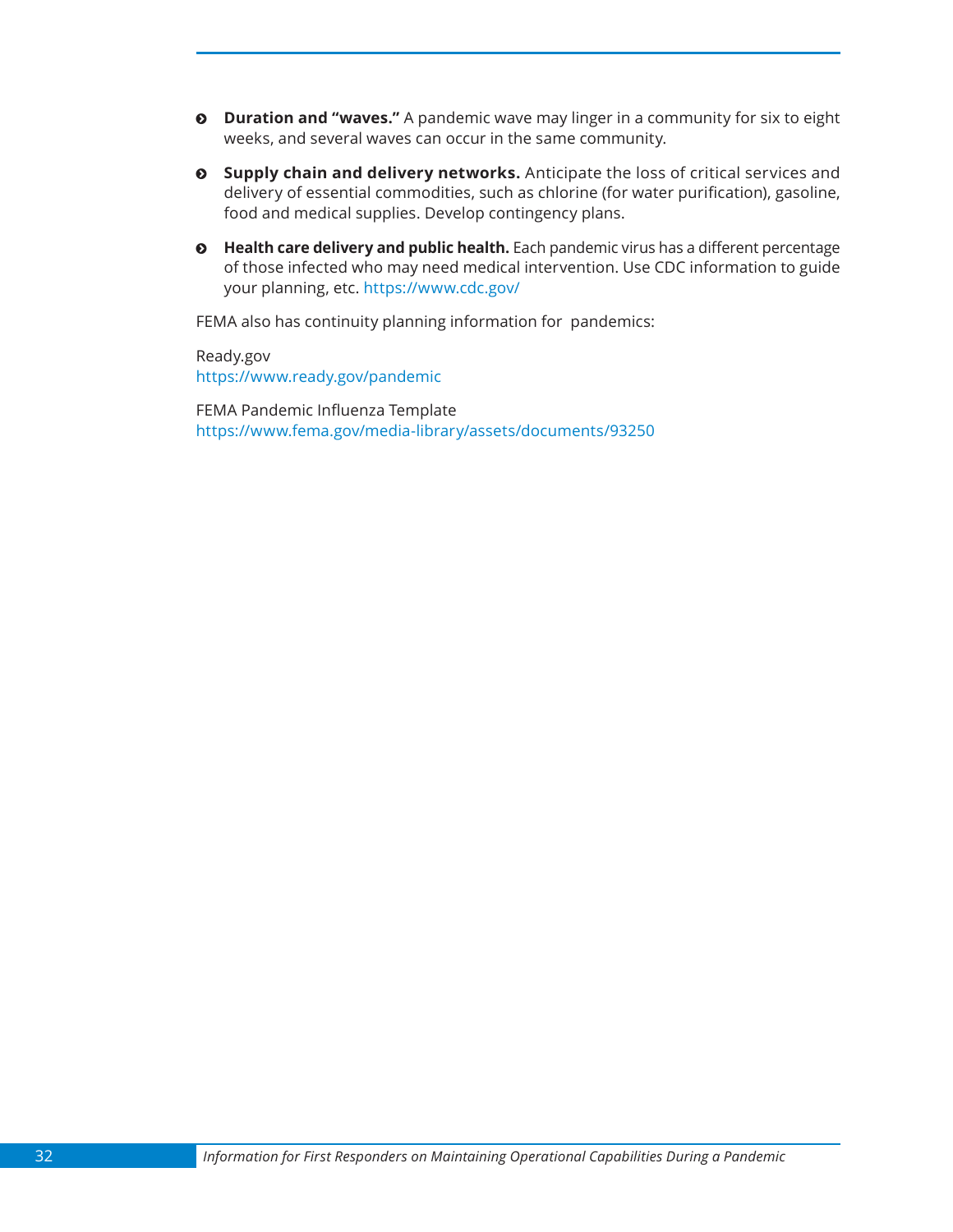## <span id="page-44-0"></span>Appendix A: Acknowledgments

We wish to express our gratitude to the following agencies, offices and organizations whose contributions to the work described in this report were so valuable:

- $\odot$  American Ambulance Association
- $\odot$  American Medical Response
- $\odot$  Central Jackson Fire Protection District (MO)
- $\odot$  City of Owasso Fire Department (OK)
- $\odot$  Delaware Office of Emergency Medical Services
- $\odot$  Department of Health and Human Services, Office of the Assistant Secretary for Preparedness and Response
- $\odot$  Department of Homeland Security, Office of Health Affairs
- $\odot$  Department of Homeland Security, Office of State and Local Law Enforcement
- $\odot$  Department of Homeland Security, U.S. Fire Administration
- $\odot$  Department of Transportation: National Highway Traffic Safety Administration, Office of EMS
- $\odot$  Farmington Hills Fire Department (MI)
- $\odot$  Grand Rapids Fire Department (MI)
- $\odot$  International Association of Emergency Managers
- **Q** International Association of EMS Chiefs
- $\odot$  International Association of Fire Chiefs
- $\odot$  International Association of Fire Chiefs: EMS Section
- $\odot$  International Association of Fire Fighters
- $\odot$  Kittitas Valley Fire & Rescue (WA)
- **Q** Lamar County Fire Coordinator (MS)
- $\odot$  National Academies of Emergency Dispatch
- National Association of Emergency Medical Technicians
- $\odot$  National Association of EMS Physicians
- National Association of Police Organizations
- $\odot$  National Association of State Emergency Medical System Officials
- $\odot$  National Center for Emergency Preparedness at Vanderbilt University Medical Center
- $\odot$  National EMS Management Association
- **Q** National Sheriffs' Association
- **8** National Volunteer Fire Council
- $\odot$  Police Foundation
- ĵ Virginia Information Technologies Agency: Public Safety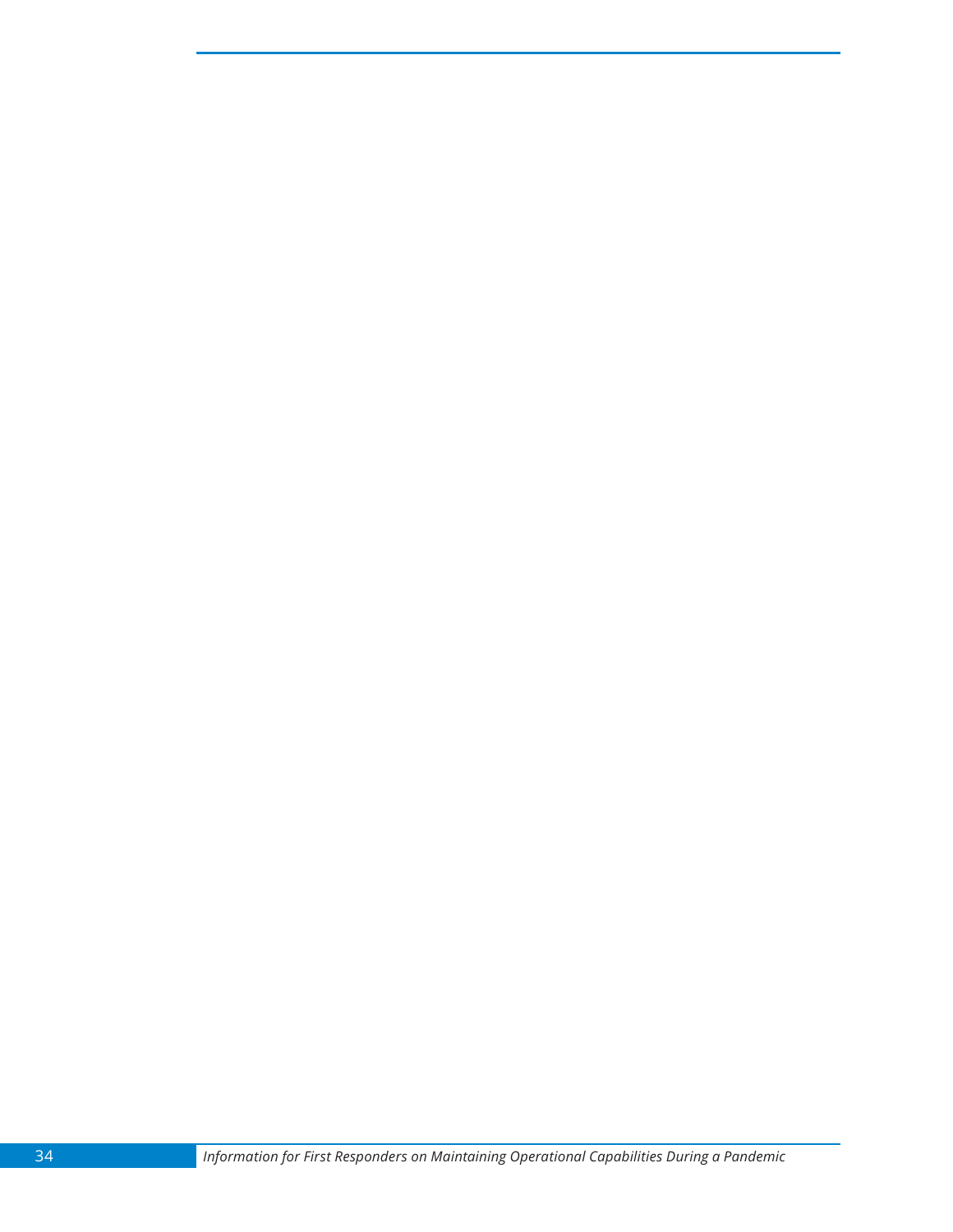# <span id="page-46-0"></span>Appendix B: Bibliography

### **Federal government references**

- American College of Emergency Physicians. (n.d.). *National strategic plan for emergency department management of outbreaks of novel H1N1 influenza.* Retrieved from [https://](https://www.acep.org/globalassets/uploads/uploaded-files/acep/clinical-and-practice-management/resources/publichealth/h1n1/h1n1-strategicplan.pdf) [www.acep.org/globalassets/uploads/uploaded-files/acep/clinical-and-practice](https://www.acep.org/globalassets/uploads/uploaded-files/acep/clinical-and-practice-management/resources/publichealth/h1n1/h1n1-strategicplan.pdf)[management/resources/publichealth/h1n1/h1n1-strategicplan.pdf](https://www.acep.org/globalassets/uploads/uploaded-files/acep/clinical-and-practice-management/resources/publichealth/h1n1/h1n1-strategicplan.pdf)
- Knebel, A. & Phillips, S. J. (eds.). (2007, February). *Mass medical care with scarce resources: A community planning guide* (AHRQ Publication No. 07-0001). Retrieved from [https://](https://www.calhospitalprepare.org/sites/main/files/resources/Mass%20Medical%20Care%20with%20Scarce%20Resources.pdf) [www.calhospitalprepare.org/sites/main/files/resources/Mass%20Medical%20Care%20](https://www.calhospitalprepare.org/sites/main/files/resources/Mass%20Medical%20Care%20with%20Scarce%20Resources.pdf) [with%20Scarce%20Resources.pdf](https://www.calhospitalprepare.org/sites/main/files/resources/Mass%20Medical%20Care%20with%20Scarce%20Resources.pdf)
- U.S. Department of Health and Human Services, Centers for Disease Control and Prevention. (2006, March 1). *Emergency medical service and non-emergent (medical) transport organizations pandemic influenza planning checklist.* Retrieved from [https://](https://www.cdc.gov/flu/pandemic-resources/pdf/emschecklist.pdf) [www.cdc.gov/flu/pandemic-resources/pdf/emschecklist.pdf](https://www.cdc.gov/flu/pandemic-resources/pdf/emschecklist.pdf)
- U.S. Department of Health and Human Services, Centers for Disease Control and Prevention. (2007, September 4). *Law enforcement pandemic influenza planning checklist.* Retrieved from<https://www.cdc.gov/flu/pandemic-resources/pdf/lawenforcement.pdf>
- U.S. Department of Health and Human Services, Centers for Disease Control and Prevention. (n.d.). *Interim guidance for cleaning emergency medical service (EMS) transport vehicles during an influenza pandemic.* Retrieved from [https://www.michigan.](https://www.michigan.gov/documents/mdch/Interim_Guidance_for_Cleaning_Emergency_Medical_Service_276634_7.pdf) [gov/documents/mdch/Interim\\_Guidance\\_for\\_Cleaning\\_Emergency\\_Medical\\_](https://www.michigan.gov/documents/mdch/Interim_Guidance_for_Cleaning_Emergency_Medical_Service_276634_7.pdf) [Service\\_276634\\_7.pdf](https://www.michigan.gov/documents/mdch/Interim_Guidance_for_Cleaning_Emergency_Medical_Service_276634_7.pdf)
- U.S. Department of Health and Human Services, Centers for Disease Control and Prevention. (2007, February). *Interim pre-pandemic planning guidance: Community strategy for pandemic influenza mitigation in the united states — Early, targeted, layered use of nonpharmaceutical interventions.* Retrieved from [https://www.cdc.gov/flu/](https://www.cdc.gov/flu/pandemic-resources/pdf/community_mitigation-sm.pdf) [pandemic-resources/pdf/community\\_mitigation-sm.pdf](https://www.cdc.gov/flu/pandemic-resources/pdf/community_mitigation-sm.pdf)
- U.S. Department of Health and Human Services, Centers for Disease Control and Prevention. (2007, September). *Medical surge capacity and capability: A management system for integrating medical and health resources during large-scale emergencies* (2nd ed.). Retrieved from [https://www.phe.gov/preparedness/planning/mscc/handbook/](https://www.phe.gov/preparedness/planning/mscc/handbook/documents/mscc080626.pdf) [documents/mscc080626.pdf](https://www.phe.gov/preparedness/planning/mscc/handbook/documents/mscc080626.pdf)
- U.S. Department of Health and Human Services, Centers for Disease Control and Prevention. (2009, May 8). *Interim guidance on infection control measures for 2009 H1N1 influenza in healthcare settings, including protection of healthcare personnel.* Retrieved from [https://www.cdc.gov/h1n1flu/guidelines\\_infection\\_control.htm](https://www.cdc.gov/h1n1flu/guidelines_infection_control.htm)
- U.S. Department of Health and Human Services, Centers for Disease Control and Prevention. (2009, August 5). *Interim guidance for emergency medical services (EMS) systems and 9-1-1 public safety answering points (PSAPs) for management of patients with confirmed or suspected swine-origin influenza A (H1N1) infection.* Retrieved from [https://](https://www.cdc.gov/h1n1flu/guidance_ems.htm) [www.cdc.gov/h1n1flu/guidance\\_ems.htm](https://www.cdc.gov/h1n1flu/guidance_ems.htm)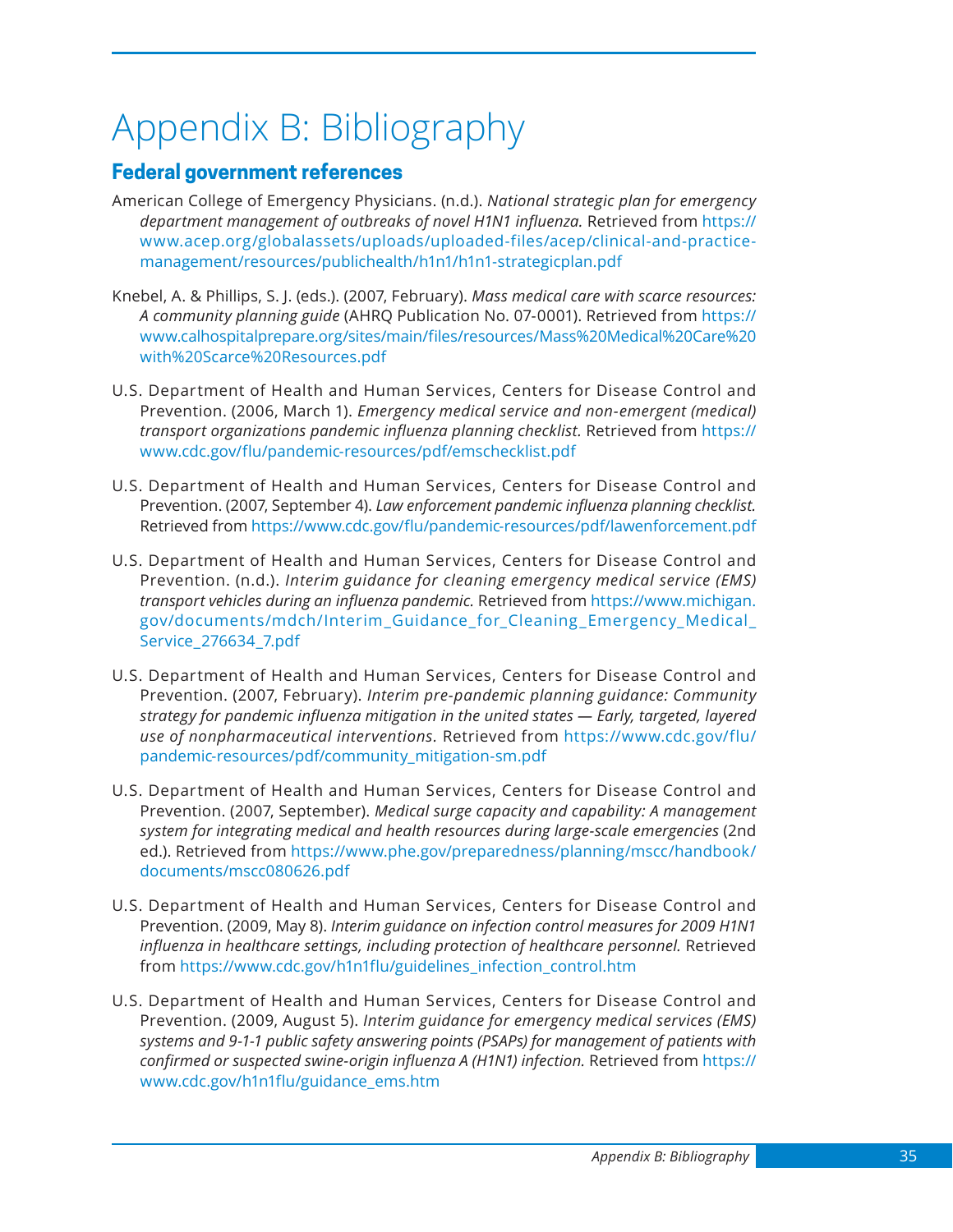- U.S. Department of Health and Human Services, Centers for Disease Control and Prevention. (2009, September 24). *Interim recommendations for facemask and respirator use to reduce 2009 influenza A (H1N1) virus transmission.* Retrieved from [https://www.](https://www.cdc.gov/h1n1flu/masks.htm) [cdc.gov/h1n1flu/masks.htm](https://www.cdc.gov/h1n1flu/masks.htm)
- U.S. Department of Health and Human Services, Centers for Disease Control and Prevention. (2009, July 30). *Managing calls and call centers during a large-scale influenza outbreak: Implementation tool.* Retrieved from <https://www.cdc.gov/h1n1flu/callcenters.htm>
- U.S. Department of Health and Human Services, Centers for Disease Control and Prevention. (2020, March 4) What Law Enforcement Personnel Need to Know about Coronavirus Disease 2019 (COVID-19) [https://www.cdc.gov/coronavirus/2019-ncov/](https://www.cdc.gov/coronavirus/2019-ncov/community/guidance-law-enforcement.html) [community/guidance-law-enforcement.html](https://www.cdc.gov/coronavirus/2019-ncov/community/guidance-law-enforcement.html)
- U.S. Department of Homeland Security. (2007, April). *Pandemic influenza: Best practices and model protocols.* Retrieved from<https://www.hsdl.org/?view&did=475702>
- U.S. Department of Homeland Security. (2006, September 19). *Pandemic influenza: Preparedness, response, and recovery: Guide for critical infrastructure and key resources.* Retrieved from [https://www.dhs.gov/sites/default/files/publications/](https://www.dhs.gov/sites/default/files/publications/cikrpandemicinfluenzaguide.pdf) [cikrpandemicinfluenzaguide.pdf](https://www.dhs.gov/sites/default/files/publications/cikrpandemicinfluenzaguide.pdf)
- U.S. Department of Homeland Security, Federal Emergency Management Agency. (2009, January 21). *Continuity guidance circular 1 (CGC 1): Continuity guidance for non-federal entities (states, territories, tribal, and local government jurisdictions and private sector organizations).* Retrieved from [https://www.fema.gov/pdf/about/org/ncp/coop/](https://www.fema.gov/pdf/about/org/ncp/coop/continuity_guidance_circular.pdf) continuity guidance circular.pdf
- U.S. Department of Homeland Security, Federal Emergency Management Agency. (n.d.). *Fact sheet: Determined accord tabletop exercise.* Retrieved from [https://www.fema.gov/](https://www.fema.gov/pdf/media/factsheets/2009/ncp_da_table_exer.pdf) [pdf/media/factsheets/2009/ncp\\_da\\_table\\_exer.pdf](https://www.fema.gov/pdf/media/factsheets/2009/ncp_da_table_exer.pdf)
- U.S. Department of Homeland Security, Federal Emergency Management Agency. (n.d.). *Pandemic influenza continuity of operations annex template.* Retrieved from [https://www.](https://www.fema.gov/pdf/about/org/ncp/pandemic_influenza.pdf) [fema.gov/pdf/about/org/ncp/pandemic\\_influenza.pdf](https://www.fema.gov/pdf/about/org/ncp/pandemic_influenza.pdf)
- U.S. Department of Homeland Security, Federal Emergency Management Agency. (2020, January 31). *National continuity programs.* Retrieved from [https://www.fema.gov/](https://www.fema.gov/national-continuity-programs) [national-continuity-programs](https://www.fema.gov/national-continuity-programs)
- U.S. Department of Homeland Security, Federal Emergency Management Agency. (n.d.). *Continuity of operations (COOP) awareness training.* Slide presentation. Retrieved from [www.fema.gov/ppt/government/coop/coop\\_awareness\\_training.ppt](http://www.fema.gov/ppt/government/coop/coop_awareness_training.ppt)
- U.S. Department of Homeland Security, Federal Emergency Management Agency, Emergency Management Institute. (2019, November 1). *IS-1300: Introduction to continuity of operations.* Retrieved from [https://emilms.fema.gov/is1300\\_/curriculum/1.html](https://emilms.fema.gov/is1300_/curriculum/1.html)
- U.S. Department of Homeland Security, Federal Emergency Management Agency, Emergency Management Institute. (2013, October 31). *IS-520: Introduction to continuity of operations planning for pandemic influenzas.* Retrieved from [https://emilms.fema.gov/](https://emilms.fema.gov/IS520/index.htm) [IS520/index.htm](https://emilms.fema.gov/IS520/index.htm)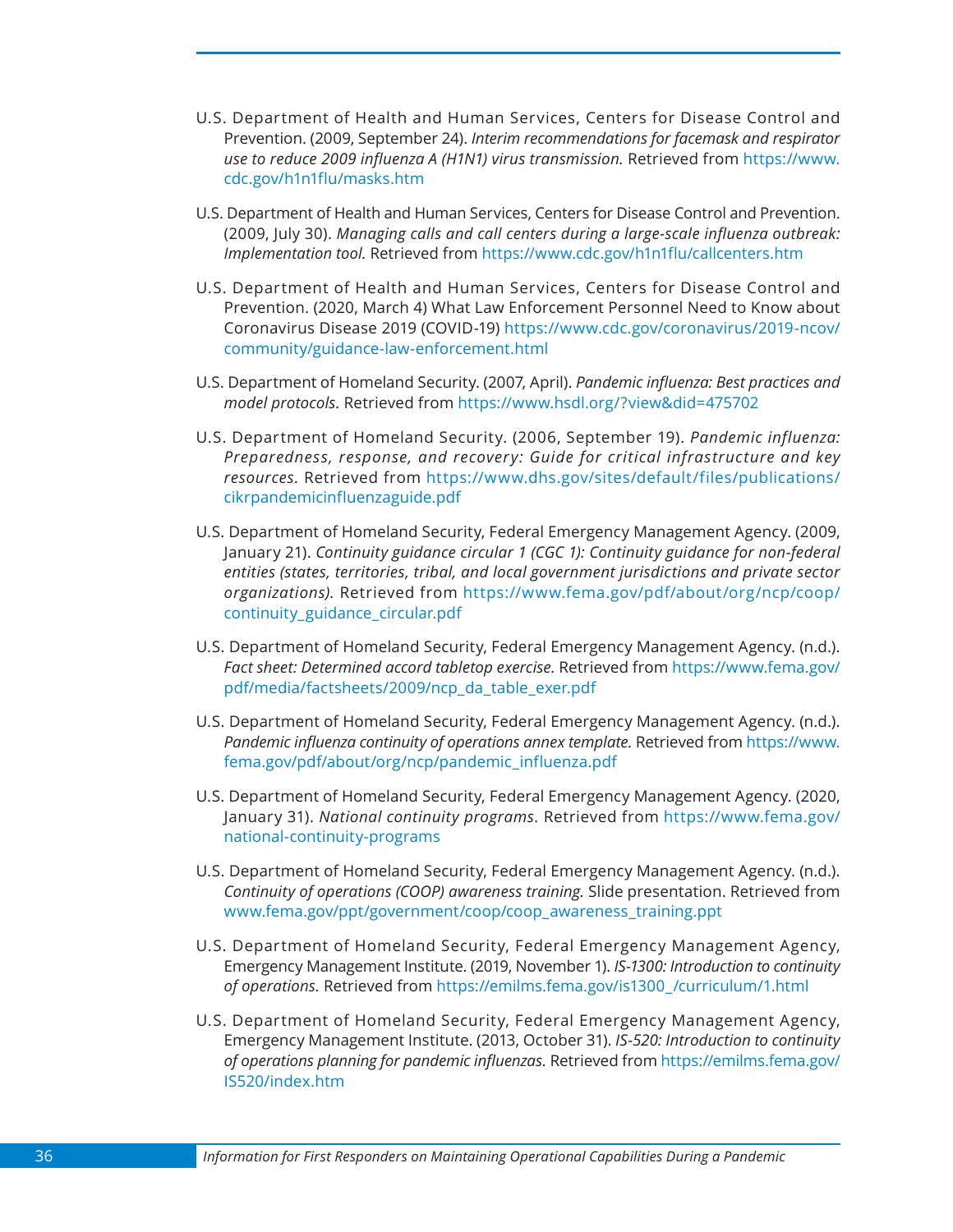- U.S. Department of Justice, Federal Bureau of Investigation. (2008, July). *FBI law enforcement bulletin, 77*(7). Retrieved from [https://leb.fbi.gov/file-repository/archives/july08leb.pdf/](https://leb.fbi.gov/file-repository/archives/july08leb.pdf/view) [view](https://leb.fbi.gov/file-repository/archives/july08leb.pdf/view)
- U.S. Department of Justice, U.S. Bureau of Justice Assistance. (2006, May). *Justice and public health systems planning: confronting a pandemic outbreak.* Symposium conducted at the meeting of the U.S. Department of Justice, Bureau of Justice Assistance, Chicago, Illinois.
- U.S. Department of Labor, Occupational Safety and Health Administration. (2009). *Pandemic influenza preparedness and response guidance for healthcare workers and healthcare employers* (OSHA 3328-05R). Retrieved from [https://www.osha.gov/](https://www.osha.gov/Publications/OSHA_pandemic_health.pdf) [Publications/OSHA\\_pandemic\\_health.pdf](https://www.osha.gov/Publications/OSHA_pandemic_health.pdf)
- U.S. Department of Labor, Occupational Safety and Health Administration. (2008, May 12). *Proposed guidance on workplace stockpiling of respirators and facemasks for pandemic influenza.* Retrieved from [https://www.ahcancal.org/facility\\_operations/disaster\\_](https://www.ahcancal.org/facility_operations/disaster_planning/Documents/OSHA_Proposed_Guidance_on_Stockpiling_Respirators.pdf) [planning/Documents/OSHA\\_Proposed\\_Guidance\\_on\\_Stockpiling\\_Respirators.pdf](https://www.ahcancal.org/facility_operations/disaster_planning/Documents/OSHA_Proposed_Guidance_on_Stockpiling_Respirators.pdf)
- U.S. Department of Labor, Occupational Safety and Health Administration. (2009). *Guidance on preparing workplaces for influenza pandemic* (OSHA 3327-05R). Retrieved from <https://www.osha.gov/Publications/OSHA3327pandemic.pdf>
- U.S. Department of Transportation, National Highway Traffic Safety Administration. (2007, May 3). *EMS pandemic influenzas guidelines for statewide adoption.* Retrieved from <https://icsw.nhtsa.gov/people/injury/ems/PandemicInfluenzaGuidelines/>
- U.S. Department of Transportation, National Highway Traffic Safety Administration. (2007, May 3). *Preparing for pandemic influenza: Recommendations for protocol development for 9-1-1 personnel and public safety answering points (PSAPs).* Retrieved from [www.nhtsa.](http://www.nhtsa.gov/people/injury/ems/PandemicInfluenza/PDFs/Task%206.1.4.2Lo.pdf) [gov/people/injury/ems/PandemicInfluenza/PDFs/Task%206.1.4.2Lo.pdf](http://www.nhtsa.gov/people/injury/ems/PandemicInfluenza/PDFs/Task%206.1.4.2Lo.pdf)
- U.S. Homeland Security Council. (2006, May). *National strategy for pandemic influenza: Implementation plan.* Retrieved from [https://www.cdc.gov/flu/pandemic-resources/](https://www.cdc.gov/flu/pandemic-resources/pdf/pandemic-influenza-implementation.pdf) [pdf/pandemic-influenza-implementation.pdf](https://www.cdc.gov/flu/pandemic-resources/pdf/pandemic-influenza-implementation.pdf)
- U.S. Office of Personnel Management. (n.d.). *Pandemic information.* Retrieved from [https://](https://www.opm.gov/policy-data-oversight/pandemic-information/) [www.opm.gov/policy-data-oversight/pandemic-information/](https://www.opm.gov/policy-data-oversight/pandemic-information/)

### **Report commissioned by the federal government**

Hodge, James G., Jr., Bhattacharya, D., & Gray, J. (2008, April). *Legal preparedness for school closures in response to pandemic influenza and other emergencies.* Retrieved from [https://](https://www.pps.net/cms/lib/OR01913224/Centricity/Domain/70/pandemic/schoolclosures.pdf) [www.pps.net/cms/lib/OR01913224/Centricity/Domain/70/pandemic/schoolclosures.](https://www.pps.net/cms/lib/OR01913224/Centricity/Domain/70/pandemic/schoolclosures.pdf) [pdf](https://www.pps.net/cms/lib/OR01913224/Centricity/Domain/70/pandemic/schoolclosures.pdf)

### **U.S. state and local government references**

Denver sheriff. (2009, April 28). *Operational plan: Swine flu pandemic incident* (draft).

Morgan, G. & Robarge-Silkiner, S. A. (n.d.). *Continuity of operations planning for public health and medical services.* Slide presentation.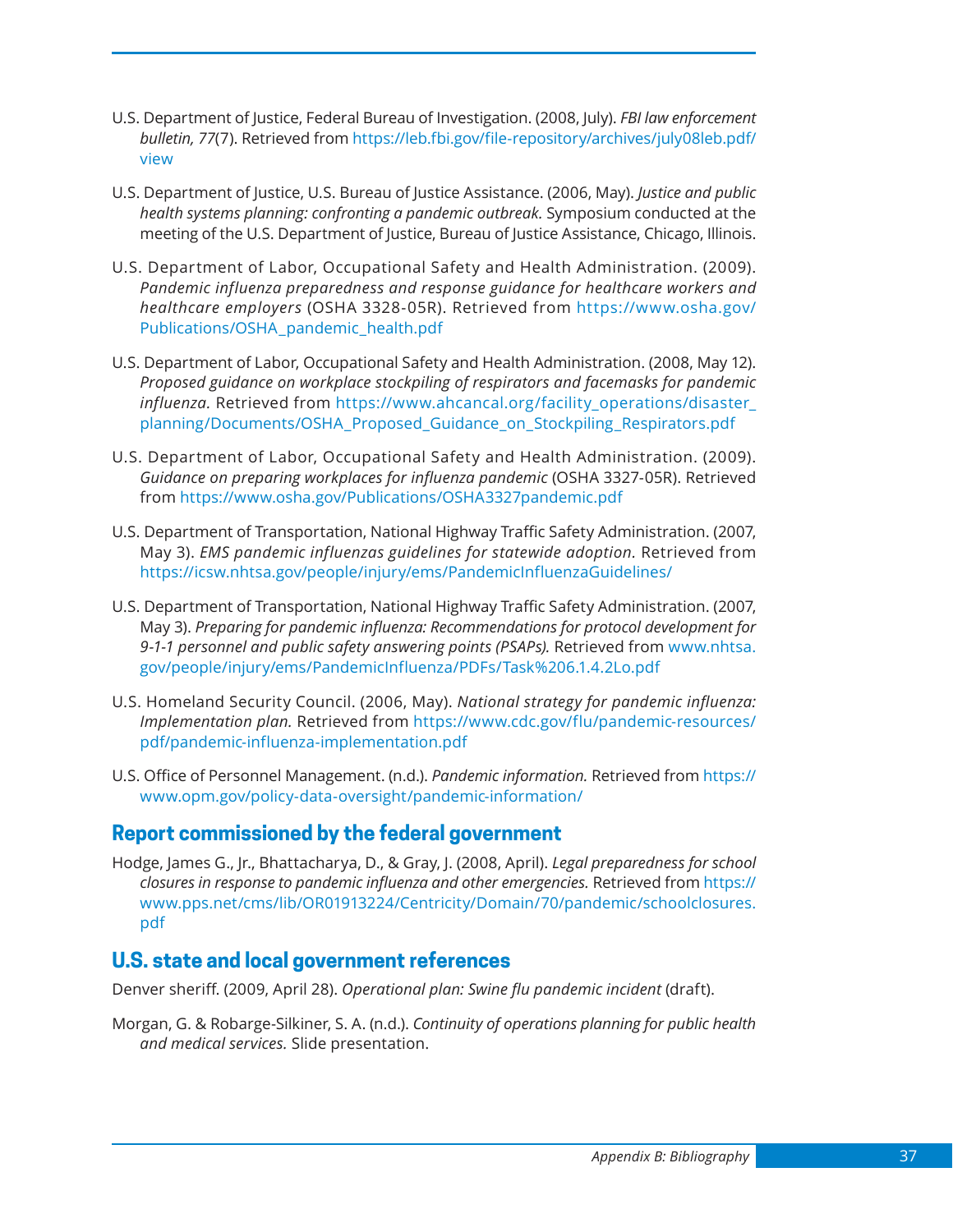#### **First responder professional organization references**

- Clawson, J. (2009, May 5). *Clarification on why, when, and how to use protocol 36 Pandemic flu (officially announced).* Retrieved from International Academies of Emergency Dispatch website: [https://www.emergencydispatch.org/sites/default/files/downloads/flu/](https://www.emergencydispatch.org/sites/default/files/downloads/flu/Clarification%20on%20Pan%20Flu%20cc36%20usage.pdf) [Clarification%20on%20Pan%20Flu%20cc36%20usage.pdf](https://www.emergencydispatch.org/sites/default/files/downloads/flu/Clarification%20on%20Pan%20Flu%20cc36%20usage.pdf)
- Clawson, J. (2009, August 4). *New update to protocol 36 Pandemic/epidemic/outbreak (officially enacted triage).* Retrieved from International Academies of Emergency Dispatch website: [https://www.emergencydispatch.org/sites/default/files/downloads/](https://www.emergencydispatch.org/sites/default/files/downloads/flu/P36_Aug4_Update.pdf) [flu/P36\\_Aug4\\_Update.pdf](https://www.emergencydispatch.org/sites/default/files/downloads/flu/P36_Aug4_Update.pdf)
- EMS1. (2009, May 1). *[National association of emergency medical technicians] releases new information on the influenza outbreak.* Retrieved from [https://www.ems1.com/](https://www.ems1.com/ems-management/articles/naemt-releases-new-information-on-the-influenza-outbreak-yKDOtJIWT46egz8M/) [ems-management/articles/naemt-releases-new-information-on-the-influenza](https://www.ems1.com/ems-management/articles/naemt-releases-new-information-on-the-influenza-outbreak-yKDOtJIWT46egz8M/)[outbreak-yKDOtJIWT46egz8M/](https://www.ems1.com/ems-management/articles/naemt-releases-new-information-on-the-influenza-outbreak-yKDOtJIWT46egz8M/)
- International Association of Chiefs of Police National Law Enforcement Policy Center Board. (2007, August). Considerations for pandemic flu planning and response. *The Police Chief, 74*(8).
- Luna, L. M., Brito, C. S., & Sanberg, E. A. (2007, October). *Critical issues in policing series: Police planning for an influenza pandemic: Case studies and recommendations from the field.* Retrieved from [https://www.policeforum.org/assets/docs/Free\\_Online\\_Documents/](https://www.policeforum.org/assets/docs/Free_Online_Documents/Public_Health/police%20planning%20for%20an%20influenza%20pandemic%20-%20case%20studies%20and%20recommendations%20from%20the%20field%202007.pdf) [Public\\_Health/police%20planning%20for%20an%20influenza%20pandemic%20-%20](https://www.policeforum.org/assets/docs/Free_Online_Documents/Public_Health/police%20planning%20for%20an%20influenza%20pandemic%20-%20case%20studies%20and%20recommendations%20from%20the%20field%202007.pdf) [case%20studies%20and%20recommendations%20from%20the%20field%202007.pdf](https://www.policeforum.org/assets/docs/Free_Online_Documents/Public_Health/police%20planning%20for%20an%20influenza%20pandemic%20-%20case%20studies%20and%20recommendations%20from%20the%20field%202007.pdf)
- National Association of County and City Health Officials. Influenza web page. [https://www.](https://www.naccho.org/programs/community-health/infectious-disease/influenza) [naccho.org/programs/community-health/infectious-disease/influenza](https://www.naccho.org/programs/community-health/infectious-disease/influenza)
- National Association of State EMS Officials. (2009, June). *COVID-19 web page.* [https://](https://nasemso.org/resources/covid-19/) [nasemso.org/resources/covid-19/](https://nasemso.org/resources/covid-19/)
- National Association of State EMS Officials. (2010, November). *The National EMS Pandemic Influenza Preparedness Index.* [https://nasemso.org/wp-content/uploads/](https://nasemso.org/wp-content/uploads/NASEMSOPandemicFluMonograph2010.pdf) [NASEMSOPandemicFluMonograph2010.pdf](https://nasemso.org/wp-content/uploads/NASEMSOPandemicFluMonograph2010.pdf)

#### **Reports commissioned by professional organizations**

- National Sheriffs' Association. (n.d.). *Continuity of operations planning for sheriffs: Final report.* Retrieved from [https://www.sheriffs.org/sites/default/files/tb/images/benefits/](https://www.sheriffs.org/sites/default/files/tb/images/benefits/COOP_Final_Report.pdf) [COOP\\_Final\\_Report.pdf](https://www.sheriffs.org/sites/default/files/tb/images/benefits/COOP_Final_Report.pdf)
- Patrick, W. J., Jr. (2008, January). *Developing an EMS continuity of operations plan for the city of Wilmington Delaware executive leadership.* Retrieved from [https://www.hsdl.](https://www.hsdl.org/?view&did=692643) [org/?view&did=692643](https://www.hsdl.org/?view&did=692643)

#### **Other professional organization, university and journal references**

American Health Lawyers Association. (2008). Community pan-flu preparedness: A checklist of key legal issues for healthcare providers. *Health Lawyers' Public Information Series.* Washington, DC. Retrieved from <https://stacks.cdc.gov/view/cdc/7018>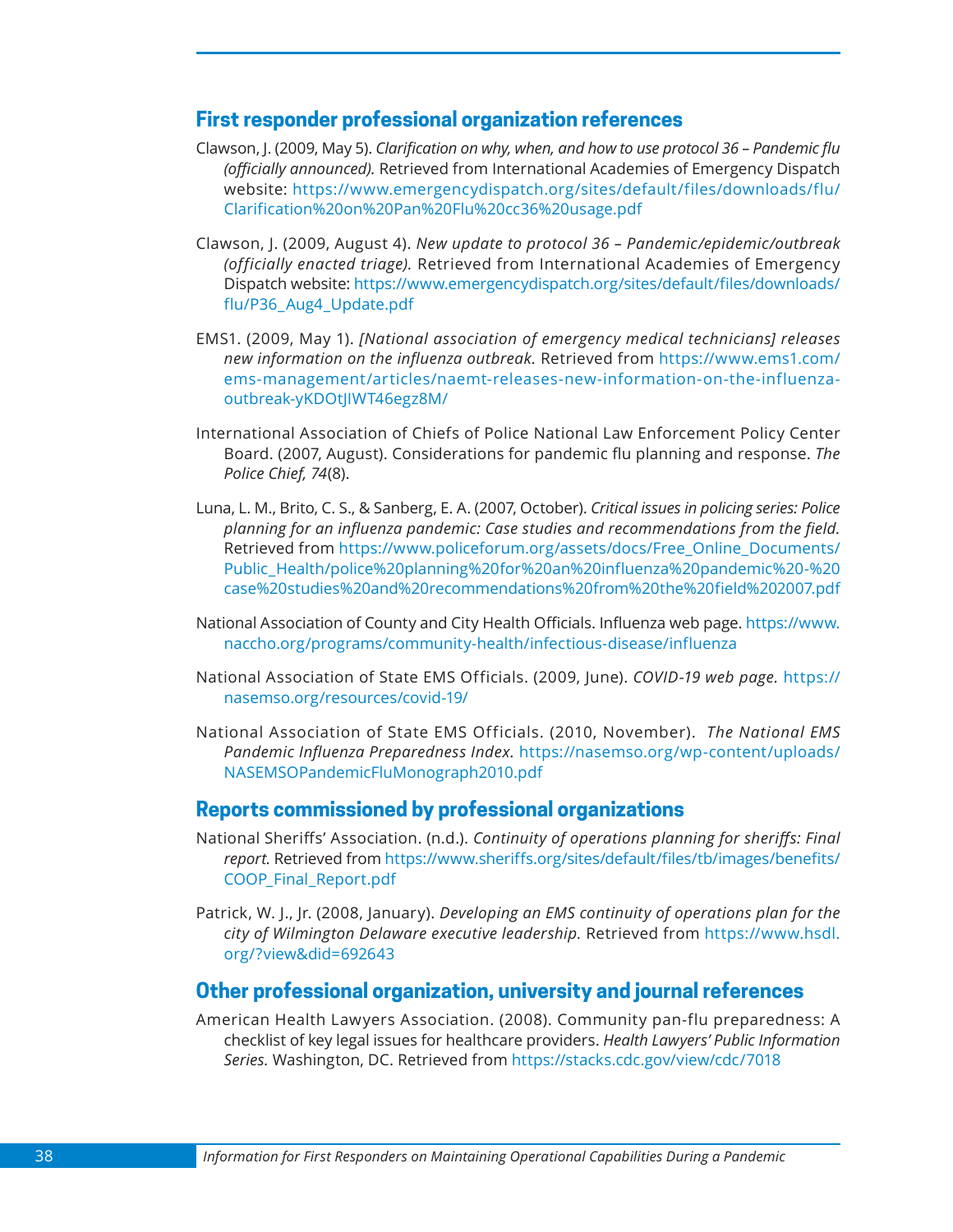- Hodge, J. G., Jr. (n.d.). *Legal considerations in real-time during disasters and public health emergencies.* Slide presentation. Retrieved from [http://www.ehcca.com/presentations/](http://www.ehcca.com/presentations/emsummit2/hodge_1.pdf) [emsummit2/hodge\\_1.pdf](http://www.ehcca.com/presentations/emsummit2/hodge_1.pdf)
- Prior, S., Armstrong, R., Rowan, F., & Hill-Harmon, M. B. (2012, June 26). *Weathering the storm: Leading your organization through a pandemic.* Washington, DC: National Defense University Center for Technology and National Security Policy.
- Levi, J., Inglesby, T. V., Segal, L. M., & Vinter, S. (2009, June). *Pandemic flu preparedness: Lessons from the frontlines.* Retrieved from Trust for America's Health website: [https://](https://www.tfah.org/wp-content/uploads/archive/assets/files/pandemic-flu-lesson.pdf) [www.tfah.org/wp-content/uploads/archive/assets/files/pandemic-flu-lesson.pdf](https://www.tfah.org/wp-content/uploads/archive/assets/files/pandemic-flu-lesson.pdf)
- Webster, R. G. (1997, August 1). Predictions for future human influenza pandemics. *The Journal of Infectious Diseases, 176*(1), 14-19.
- Weiss, D. C. (2009, April 27). Will swine flu merit quarantines? If so, new laws give states authority. *ABA Journal.* Retrieved from [https://www.abajournal.com/news/article/](https://www.abajournal.com/news/article/will_swine_flu_merit_quarantines_if_so_new_laws_give_states_authority) [will\\_swine\\_flu\\_merit\\_quarantines\\_if\\_so\\_new\\_laws\\_give\\_states\\_authority](https://www.abajournal.com/news/article/will_swine_flu_merit_quarantines_if_so_new_laws_give_states_authority)
- Weiss, D. C. (2009, April 29). Swine flu requires look at workplace disaster policies. *ABA Journal.* Retrieved from https://[www.abajournal.com/news/article/employers\\_advised\\_](http://www.abajournal.com/news/article/employers_advised_to_consider_disaster_policies_now) [to\\_consider\\_disaster\\_policies\\_now](http://www.abajournal.com/news/article/employers_advised_to_consider_disaster_policies_now)

### **Additional Resources**

Center for Law and the Public's Health. (2009, June 29). 2*009 H1N1 (swine flu) legal preparedness and response.* Retrieved from [www.publichealthlaw.net/Projects/](http://www.publichealthlaw.net/Projects/swinefluphl.php) [swinefluphl.php](http://www.publichealthlaw.net/Projects/swinefluphl.php)